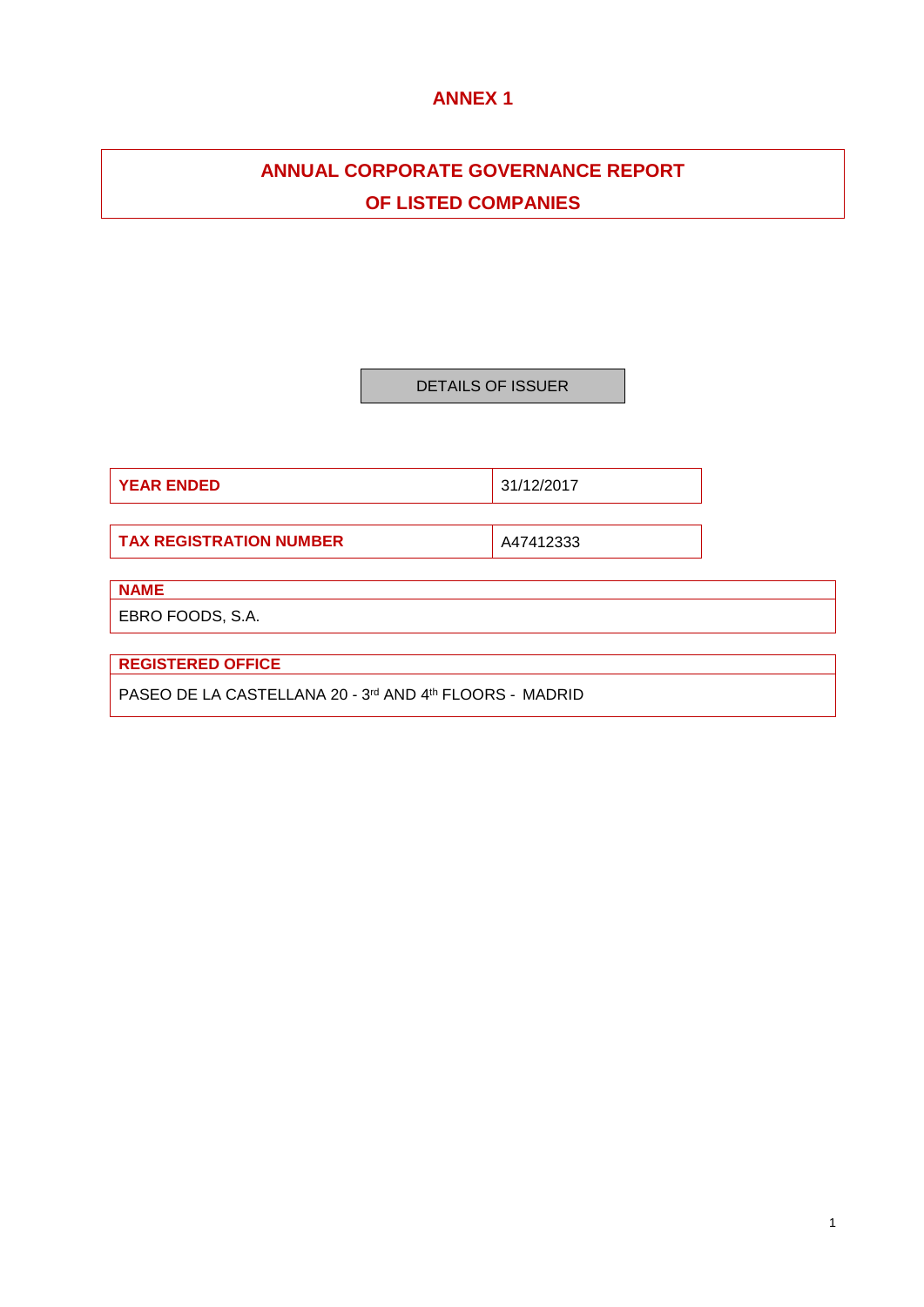# **ANNUAL CORPORATE GOVERNANCE REPORT OF LISTED COMPANIES**

# **A OWNERSHIP STRUCTURE**

# A.1 Complete the following table on the capital of the company:

| Date latest modification | Capital ( $\epsilon$ ) | Number of shares | Number of voting rights |
|--------------------------|------------------------|------------------|-------------------------|
| 11/06/2002               | 92,319,235.20          | 153.865.392      | 153.865.392             |

Indicate whether there are different classes of shares with different associated rights:

| <b>YES</b> | NO | ⊠ |
|------------|----|---|
|            |    |   |

# A.2 Give details on the direct and indirect holders of significant interests in your company at year-end, excluding directors:

| Name of shareholder                              | Number of<br>direct voting<br>rights | Number of<br>indirect voting<br>rights | Interest / total<br>voting rights<br>(%) |
|--------------------------------------------------|--------------------------------------|----------------------------------------|------------------------------------------|
| SOCIEDAD ANÓNIMA DAMM                            |                                      | 17,705,610                             | 11.51%                                   |
| CORPORACIÓN FINANCIERA ALBA, S.A.                | 18,467,963                           |                                        | 12.00%                                   |
| SOCIEDAD ESTATAL DE PARTICIPACIONES INDUSTRIALES |                                      | 15,940,377                             | 10.36%                                   |

| Name of indirect holder of the interest                    | Through: Name of direct holder of the<br>interest | Number of voting<br>riahts |
|------------------------------------------------------------|---------------------------------------------------|----------------------------|
| SOCIEDAD ANÓNIMA DAMM                                      | CORPORACIÓN ECONÓMICA DELTA. S.A.                 | 17,705,610                 |
| SOCIEDAD ESTATAL DE PARTICIPACIONES<br><b>INDUSTRIALES</b> | ALIMENTOS Y ACEITES, S.A.                         | 15.940.377                 |

Indicate the principal movements in the shareholding structure during the year:

## A.3 Complete the following tables on board members with voting rights in the company:

| Name of director                                                  | Number of direct<br>voting rights | Number of indirect<br>voting rights | % of total voting<br>rights held |
|-------------------------------------------------------------------|-----------------------------------|-------------------------------------|----------------------------------|
| ANTONIO HERNÁNDEZ CALLEJAS                                        | 30                                | 68,006                              | $0.04\%$                         |
| FERNANDO CASTELLÓ CLEMENTE                                        | 2,307,828                         | 0                                   | 1.50%                            |
| JOSÉ IGNACIO COMENGE SÁNCHEZ-REAL                                 | 3,030                             | 4,500,000                           | 2.99%                            |
| ALIMENTOS Y ACEITES, S.A.                                         | 15,940,377                        | 0                                   | 10.36%                           |
| <b>EMPRESAS COMERCIALES E INDUSTRIALES</b><br>VALENCIANAS, S.L.U. | 12,042,637                        | 0                                   | 7.83%                            |
| <b>GRUPO TRADIFÍN. S.L.</b>                                       | 12,248,809                        | 0                                   | 7.96%                            |
| HERCALIANZ INVESTING GROUP, S.L.                                  | 12,248,809                        | 0                                   | 7.96%                            |
| BELÉN BARREIRO PÉREZ-PARDO                                        | 10                                | 0                                   | 0.00%                            |
| CORPORACIÓN ECONÓMICA DELTA, S.A.                                 | 17,705,610                        | 0                                   | 11.51%                           |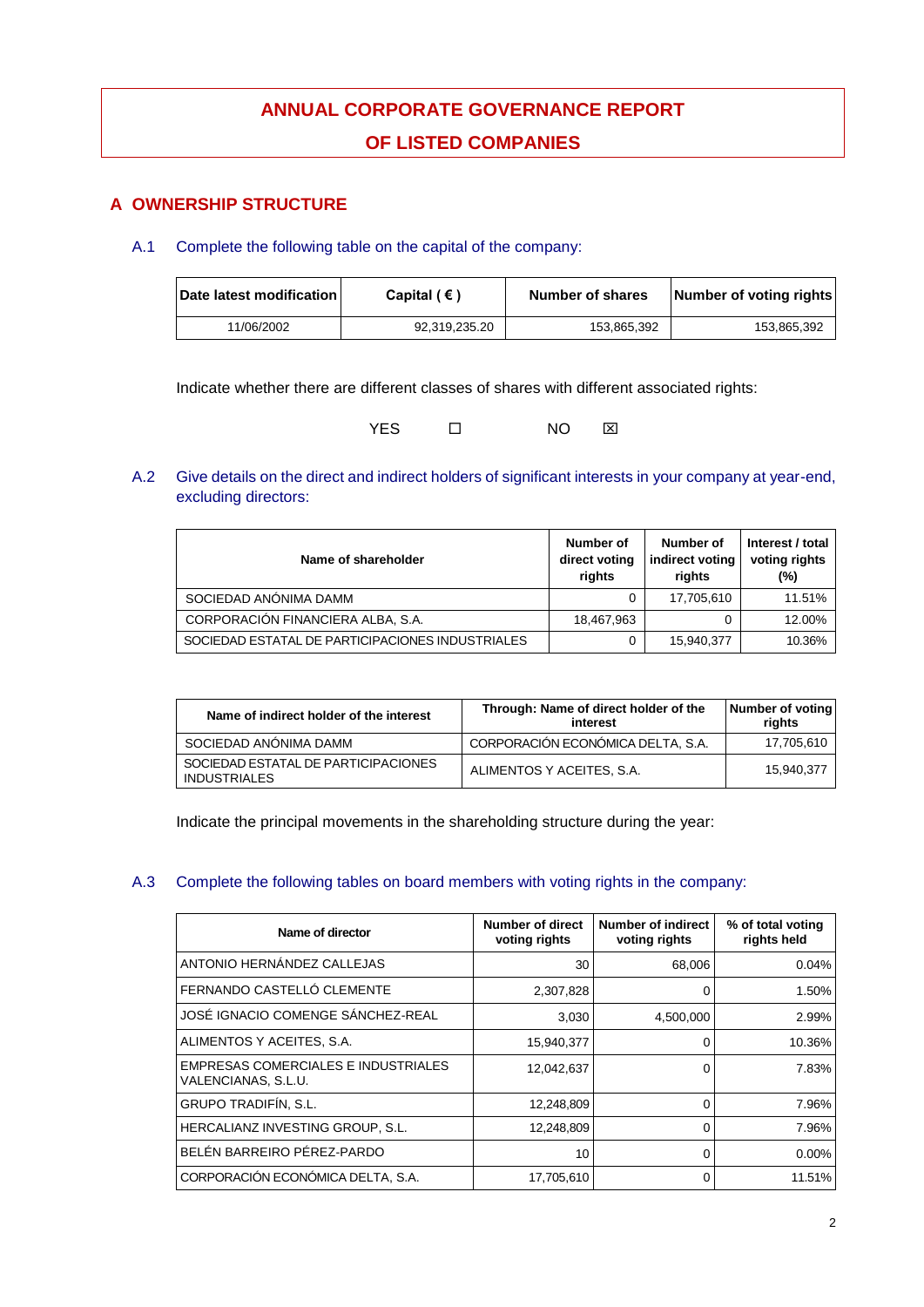| Name of indirect holder of the interest        | Through: Name of direct holder of the<br>interest | <b>Number of direct</b><br>voting rights |
|------------------------------------------------|---------------------------------------------------|------------------------------------------|
| ANTONIO HERNÁNDEZ CALLEJAS                     | ANTONIO HERNÁNDEZ GONZÁLEZ                        | 30,873                                   |
| ANTONIO HERNÁNDEZ CALLEJAS                     | LUIS HERNÁNDEZ GONZÁLEZ                           | 37.133                                   |
| JOSÉ IGNACIO COMENGE SÁNCHEZ-REAL              | LA FUENTE SALADA, S.L.                            | 4,600,000                                |
|                                                |                                                   |                                          |
| Total % of voting rights held by board members |                                                   | 50.15%                                   |

Complete the following tables on board members with stock options in the company:

A.4 Indicate family, commercial, contractual or corporate relationships among significant shareholders known to the company, if any, except any that are insignificant and those deriving from ordinary commercial business:

| Name of related parties           |
|-----------------------------------|
| SOCIEDAD ANÓNIMA DAMM             |
| CORPORACIÓN ECONÓMICA DELTA, S.A. |

# **Type of relationship:** Corporate

### **Brief description:**

Sociedad Anónima Damm holds a direct interest of 99.99% in Corporación Económica Delta, S.A.

| Name of related parties                          |
|--------------------------------------------------|
| SOCIEDAD ESTATAL DE PARTICIPACIONES INDUSTRIALES |
| ALIMENTOS Y ACEITES, S.A.                        |

### **Type of relationship:** Corporate

#### **Brief description:**

Sociedad Estatal de Participaciones Industriales (SEPI) holds a direct interest of 91.9625% in Alimentos y Aceites, S.A.

A.5 Describe the commercial, contractual or corporate relationships between significant shareholders and the company and/or its group, if any, except any that are insignificant and those deriving from ordinary commercial business:

| Name of related parties |  |  |
|-------------------------|--|--|
| I SOCIEDAD ANÓNIMA DAMM |  |  |
| HERBA RICEMILLS, S.L.U. |  |  |

# **Type of relationship:** Commercial

### **Brief description:**

During 2017, Herba Ricemills, S.L.U., a subsidiary of the Ebro Foods Group, sold rice and rice by-products to two subsidiaries of the significant shareholder Sociedad Anónima Damm on arm's length terms.

See section D.2 of this Report.

A.6 State whether the company has been notified of any shareholders' agreements that may affect it pursuant to sections 530 and 531 of the Corporate Enterprises Act. If any, describe them briefly and list the shareholders bound by the agreement:

YES O NO **XX** 

Indicate and describe any concerted actions among company shareholders of which the company is aware: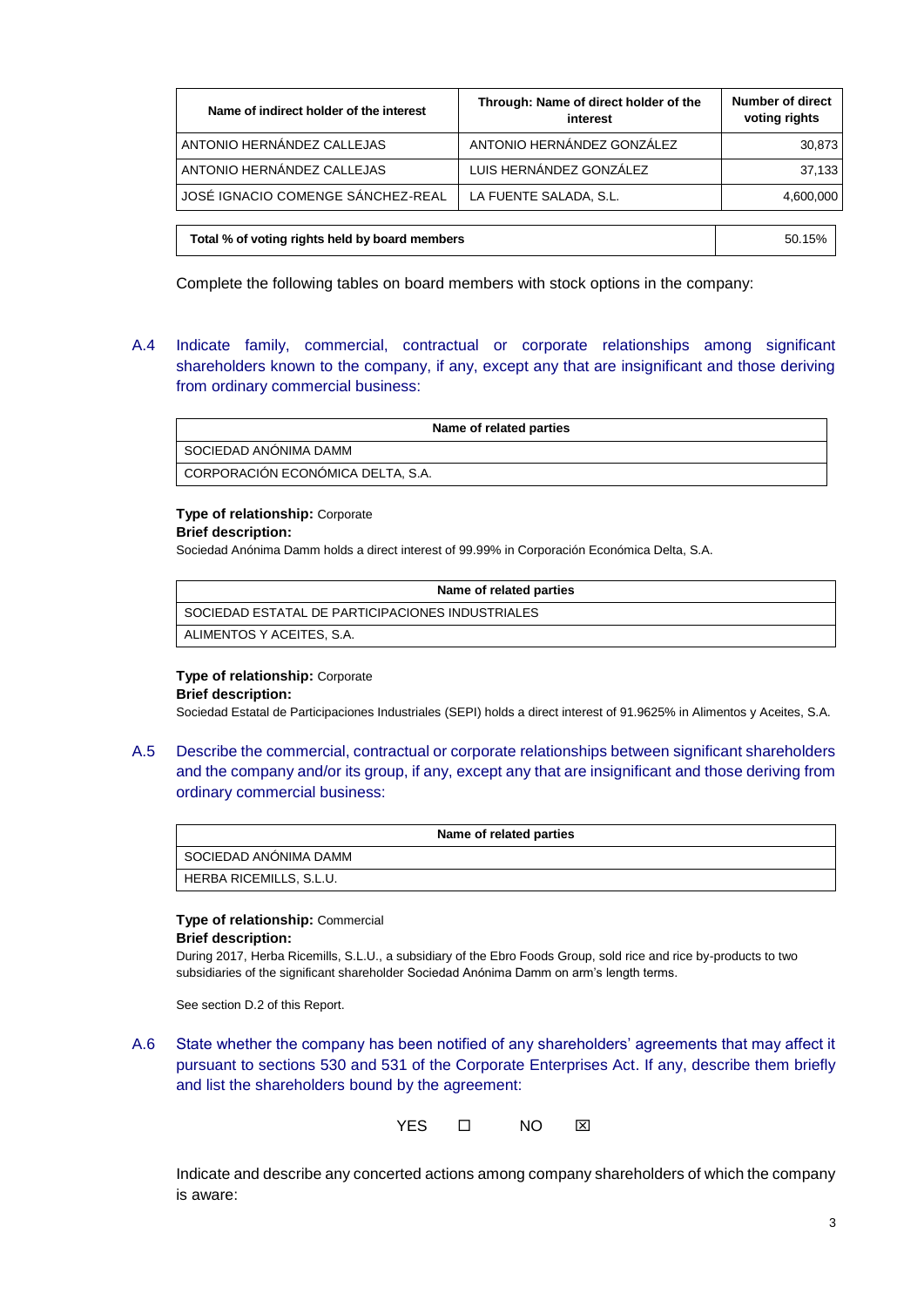Expressly indicate any change or break-up of those agreements or concerted actions, if any, that has taken place during the year.

A.7 Indicate any individuals or entities that exercise or may exercise control over the company in pursuance of section 4 of the Securities Market Act and identify it/them if appropriate:

YES O NO **X** 

| _______ |  |
|---------|--|
|         |  |

### A.8 Complete the following tables on the company's treasury stock:

At year-end:

| Number of direct shares | Number of indirect shares (*) | Treasury stock/capital (%) |
|-------------------------|-------------------------------|----------------------------|
|                         |                               | $0.00\%$                   |

(\*) Through:

Describe any significant variations during the year, according to the provisions of Royal Decree 1362/2007:

**Explain the significant variations**

### A.9. Indicate the term and conditions of the authorisation granted by the General Meeting to the Board to buy or sell own shares

The Annual General Meeting of Shareholders held on second call on 3 June 2015 resolved, under item twelve on the agenda, to authorise the Board of Directors to buy back own shares and reduce the company's capital and to authorise subsidiaries to acquire shares in the parent company, by purchase or on any other payment basis, subject to the limits and other requisites stipulated in law.

a. Conditions of the authorisation

To authorise the board of directors, with the power to delegate, to buy back shares in Ebro Foods, S.A., directly or through its subsidiaries, by purchase, swap or under any other title and on one or several occasions, on the terms and conditions established in sections 146 et seq and sections 509 et seq of the Corporate Enterprises Act, and the following conditions::

- The par value of the shares purchased directly or indirectly, together with those already held by the company or its subsidiaries, shall not exceed 10% of the subscribed capital.

- The buy-back, when added to the shares previously acquired by the company, or any person acting in his own name but on behalf of the company, and held as treasury stock, shall not have the effect of reducing equity to below the amount of the capital plus the legal or restricted statutory reserves. For this purpose, equity shall be the amount considered as such according to the principles for drawing up the annual accounts, less the amount of gains attributed directly thereto, plus the amount of uncalled subscribed capital and the par value and share premium of the subscribed capital recognised in liabilities.

- The shares thus acquired shall be fully paid up.

- The cap and floor values for buy-back shall be the market value of the shares on an official secondary market at the date of buy-back and a value equivalent to the par value of the own equity instruments acquired, respectively.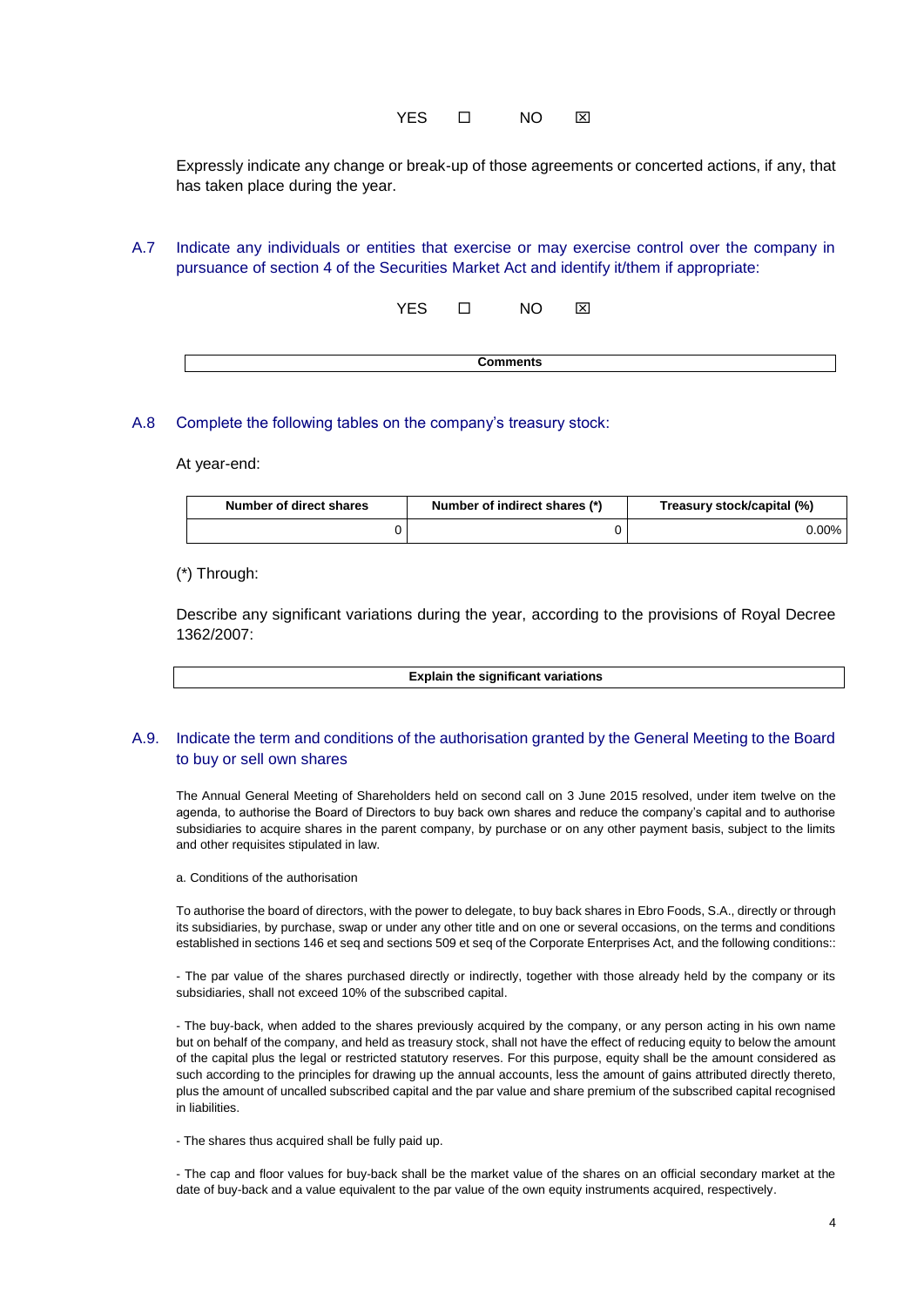#### b. Contents of the authorisation

- To authorise the Board, by direct resolution or delegation to the Executive Committee, or by delegation to such person or persons as the Board may authorise for this purpose, to buy back own shares to hold them in its treasury stock, dispose of them or, as the case may be, put a motion to the General Meeting for their redemption, within the legal limits and complying with the conditions established in this resolution.

This authorisation is also extended to the possibility of buying back own shares for delivery, on one or several occasions, to the company or group employees, directly or following exercise of their option rights, pursuant to section 146.1(a), third paragraph, of the Corporate Enterprises Act..

It is also extended to acquisitions of shares in Ebro Foods, S.A. by its subsidiaries.

- To authorise the Board to reduce the capital in order to redeem the own equity instruments purchased by the company or other companies in its group against the capital (for their par value) and unrestricted reserves (for the cost of the acquisition in excess of that par value), by such amounts as it may deem fit from time to time and up to the maximum own shares held at any time.

- To delegate to the board to implement the aforesaid resolution to reduce the capital, which it may do on one or several occasions or declare it null and void, within a period not exceeding 5 years from the date of this General Meeting (3 June 2015), taking such actions for this purpose as may be necessary or required by law.

The Board is especially authorised so that it may, within the times and limits indicated in this resolution, proceed to: (i) make or declare void the reduction of capital, naming if appropriate the specific date(s) of the transactions, taking account of any internal or external factors that may influence this decision; (ii) specify in each case the amount by which the capital is reduced; (iii) determine the destination of the amount of the reduction of capital; (iv) in each case adjust Articles 6 ("Capital") and 7 ("Shares") of the Articles of Association to reflect each new amount of capital and new number of shares; (v) apply in each case for delisting of the redeemed shares; and (vi) in general adopt such resolutions as may be considered necessary for redemption and the consequent reduction of capital, designating who is to put it on record.

c. Term of the authorisation

The authorisation contemplated in this resolution is granted for a maximum of five years from the date of the General Meeting (3 June 2015) and covers all transactions in own equity instrument made hereunder, without requiring reiteration for each acquisition made. It also covers any provisions or earmarking of reserves made in accordance with the Corporate Enterprise Act.

The resolutions adopted at the Annual General Meeting of 3 June 2015 regarding treasury stock, reduction of capital and delegation to the Board rendered void in the unused amount those adopted in this regard at the Annual General Meeting held on 15 June 2011. They remain in force, not having been since revoked.

#### A.9.bis. Estimated free float:

|                             | 7ο         |
|-----------------------------|------------|
| <b>Estimated free float</b> | .85<br>37. |

A.10 Indicate any constraints on the transferability of shares and/or any restrictions on voting rights. In particular, indicate the existence of any constraint or limitation that may hamper takeover of the company through the acquisition of its shares on the market.



A.11 Indicate whether the General Meeting has resolved to apply the breakthrough rule against a takeover bid, under Act 6/2007:

$$
\mathsf{YES} \qquad \qquad \Box \qquad \qquad \mathsf{NO} \qquad \boxtimes
$$

If so, explain the measures approved and the terms on which the restrictions will become ineffective: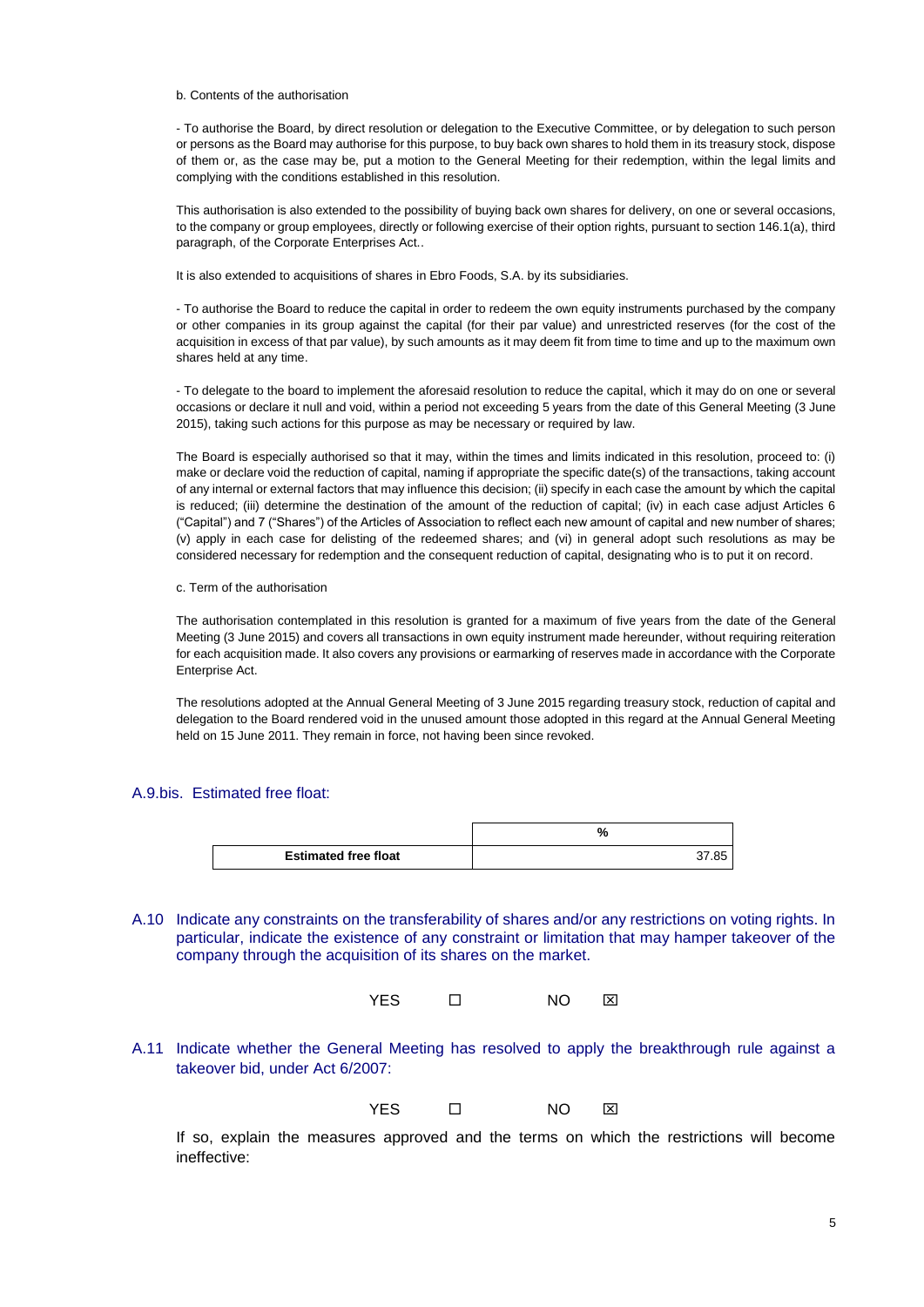A.12 State whether the company has issued any shares that are not traded on an EU regulated market.

YES **O** NO **X** 

If appropriate, indicate the different classes of shares and the rights and obligations conferred for each class.

### **B. GENERAL MEETING**

B.1 Indicate whether there are any differences between the quorums established for General Meetings and the minimums stipulated in the Corporate Enterprises Act and, if any, explain.

YES O NO **X** 

B.2 Indicate whether there are any differences in respect of the system stipulated in the Corporate Enterprises Act for adopting corporate resolutions and, if any, explain.

YES O NO **XI** 

What differences exist in respect of the system stipulated in the Corporate Enterprises Act?

B.3 Indicate the rules for alteration of the company's articles of association. In particular, indicate the majorities stipulated for altering the articles of association and the rules, if any, protecting shareholders' rights in any alteration of the articles.

There are no requirements for altering the Articles of Association other than those stipulated in the Corporate Enterprises Act.

B.4 Give details of attendance of general meetings held during the year of this report and the previous year:

|                      |               |              | <b>Details of Attendance</b> |               |        |
|----------------------|---------------|--------------|------------------------------|---------------|--------|
| Date General Meeting | $%$ in person | $%$ by proxy | % distance voting            |               | Total  |
|                      |               |              | <b>Electronic vote</b>       | <b>Others</b> |        |
| 01/06/2016           | 19.94%        | 55.85%       | 0.00%                        | $0.00\%$      | 75.79% |
| 01/06/2017           | 20.68%        | 44.90%       | 0.00%                        | 11.87%        | 77.45% |

B.5 Are any restrictions are established in the articles of association requiring a minimum number of shares to attend general meetings?

YES O NO **X** 

- B.6 Repealed.
- B.7 Indicate the address and access to the company's website and where to find information on corporate governance and other information on general meetings that must be made available to shareholders through the company's website.

The corporate website of Ebro Foods (http://www.ebrofoods.es/en/) is set up as a vehicle of information, continuously and permanently updated for shareholders, investors and markets in general.

In this respect, the home page includes a specific section called "Information for shareholders and investors", which contains all the information required under the applicable legal provisions.

Pursuant to current legislation, this section includes the chapter on Corporate Governance at the following address: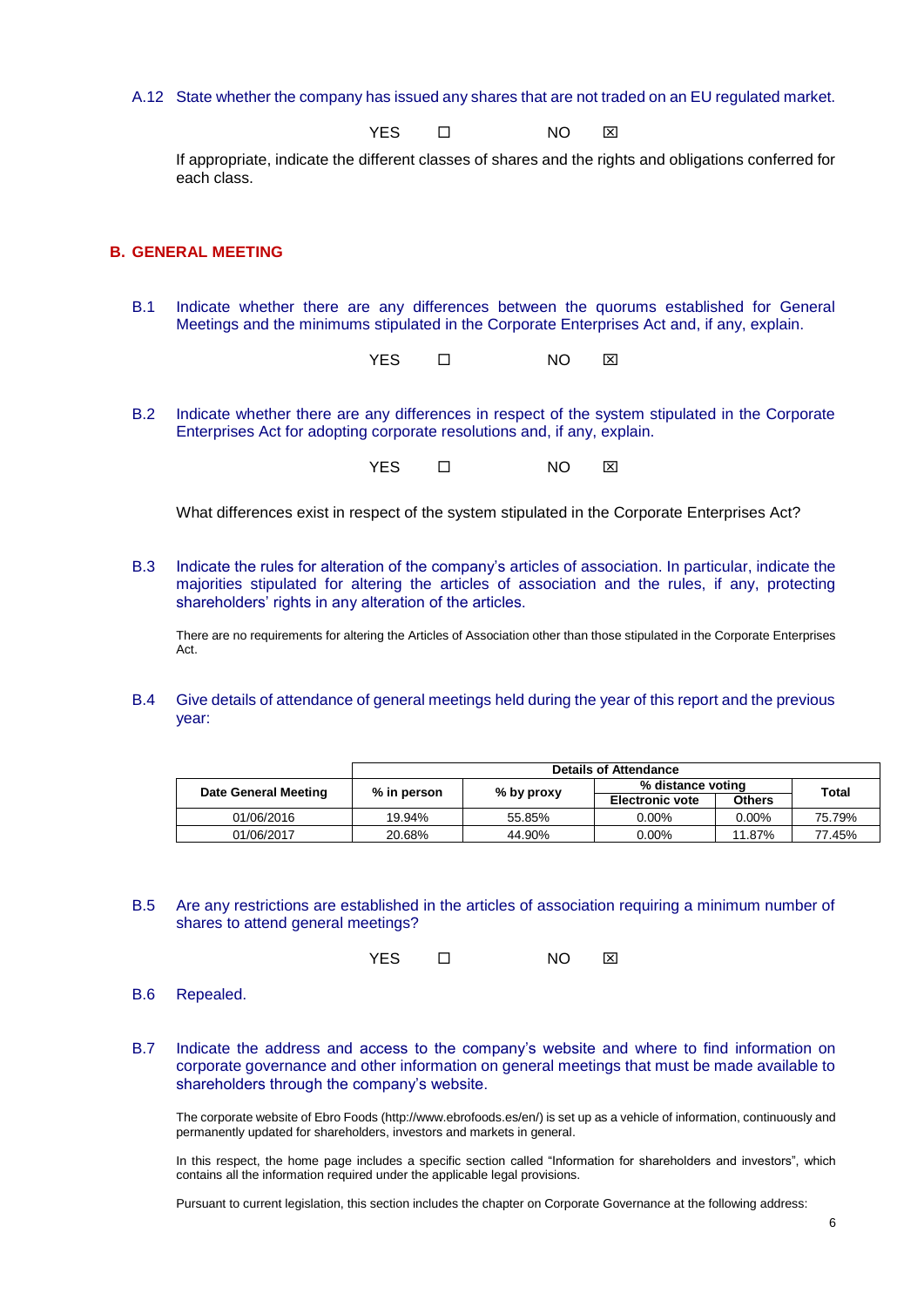http://www.ebrofoods.es/en/information-for-shareholders-and-investors/corporate-governance/regulations-of-thegeneral-meeting/

That section includes all the information that the company makes available to shareholders for general meetings, specifically at http://www.ebrofoods.es/en/information-for-shareholders-and-investors/corporate-governance/general-<br>meeting-of-shareholders-exercise-of-the-right-to-information/ and http://www.ebrofoods.es/en/information-f [meeting-of-shareholders-exercise-of-the-right-to-information/](http://www.ebrofoods.es/en/information-for-shareholders-and-investors/corporate-governance/general-meeting-of-shareholders-exercise-of-the-right-to-information/) [shareholders-and-investors/corporate-governance/general-shareholders-meeting-2017/.T](http://www.ebrofoods.es/en/information-for-shareholders-and-investors/corporate-governance/general-shareholders-meeting-2017/)here is also a direct link to the General Meeting of this year from the home page (http://www.ebrofoods.es/en/).

The Corporate Governance chapter is structured in the following sub-sections:

- Regulations of the General Meeting
- General Meeting of Shareholders: exercise of the right to information
- General Shareholders' Meeting
- Board of Directors
- Regulations of the Board
- Annual Corporate Governance Report
- Remuneration of Directors
- Board Committees
- Internal Code of Market Conduct
- Shareholders' Forum

The contents of this chapter are structured and hierarchical, with a concise, explanatory title, to permit rapid, direct access to each section in accordance with legal recommendations, at less than three clicks from the home page.

All these sections have been designed and prepared according to the principle of easy access, aiming to enable fast location and download of the required information.

The corporate website offers all the information in this section in Spanish and English.

### **C. MANAGEMENT STRUCTURE OF THE COMPANY**

### C.1 Board of Directors

C.1.1 State the maximum and minimum numbers of directors stipulated in the articles of association:

| Maximum number of directors |  |
|-----------------------------|--|
| Minimum number of directors |  |

### C.1.2 Give details of the board members:

| Name of director                                                                                | Representative                                              | Category of<br>director | <b>Position on Board</b>                      | Date first<br>appointment<br>appointment |            | <b>Election</b><br>procedure              |
|-------------------------------------------------------------------------------------------------|-------------------------------------------------------------|-------------------------|-----------------------------------------------|------------------------------------------|------------|-------------------------------------------|
| <b>IDEMETRIO</b><br><b>CARCELLER ARCE</b>                                                       |                                                             | Proprietary             | VICE-CHAIRMAN                                 | 01/06/2010                               | 04/06/2014 | <b>RESOLUTION</b><br>PASSED AT AGM        |
| <b>ANTONIO</b><br><b>HERNANDEZ</b><br><b>CALLEJAS</b>                                           |                                                             | Executive               | <b>CHAIRMAN</b>                               | 24/01/2002                               | 04/06/2014 | <b>RESOLUTION</b><br>PASSED AT AGM        |
| <b>IFERNANDO</b><br>ICASTELLÓ<br><b>CLEMENTE</b>                                                |                                                             | Independent             | <b>DIRECTOR</b>                               | 29/05/2012                               | 04/06/2014 | <b>RESOLUTION</b><br><b>PASSED AT AGM</b> |
| IMERCEDES COSTA<br><b>GARCÍA</b>                                                                |                                                             | Independent             | <b>DIRECTOR</b>                               | 27/07/2016                               | 01/06/2017 | <b>RESOLUTION</b><br>PASSED AT AGM        |
| JOSÉ IGNACIO<br><b>COMENGE</b><br>SANCHEZ-REAL                                                  |                                                             | Independent             | LEAD<br><b>INDEPENDENT</b><br><b>DIRECTOR</b> | 29/05/2012                               | 04/06/2014 | <b>RESOLUTION</b><br>PASSED AT AGM        |
| <b>ALIMENTOS Y</b><br>ACEITES, S.A.                                                             | <b>CONCEPCIÓN</b><br>ORDIZ FUERTES                          | Proprietary             | <b>DIRECTOR</b>                               | 23/07/2004                               | 04/06/2014 | <b>RESOLUTION</b><br>PASSED AT AGM        |
| <b>EMPRESAS</b><br><b>COMERCIALES E</b><br><b>INDUSTRIALES</b><br><b>VALENCIANAS,</b><br>S.L.U. | JAVIER GÓMEZ-<br>TRENOR VERGÉS                              | Proprietary             | <b>DIRECTOR</b>                               | 18/12/2013                               | 04/06/2014 | <b>RESOLUTION</b><br>PASSED AT AGM        |
| <b>GRUPO TRADIFÍN,</b><br>S.L.                                                                  | <b>MARÍA BLANCA</b><br><b>HERNÁNDEZ</b><br><b>RODRÍGUEZ</b> | Proprietary             | <b>DIRECTOR</b>                               | 21/12/2016                               | 01/06/2017 | <b>RESOLUTION</b><br><b>PASSED AT AGM</b> |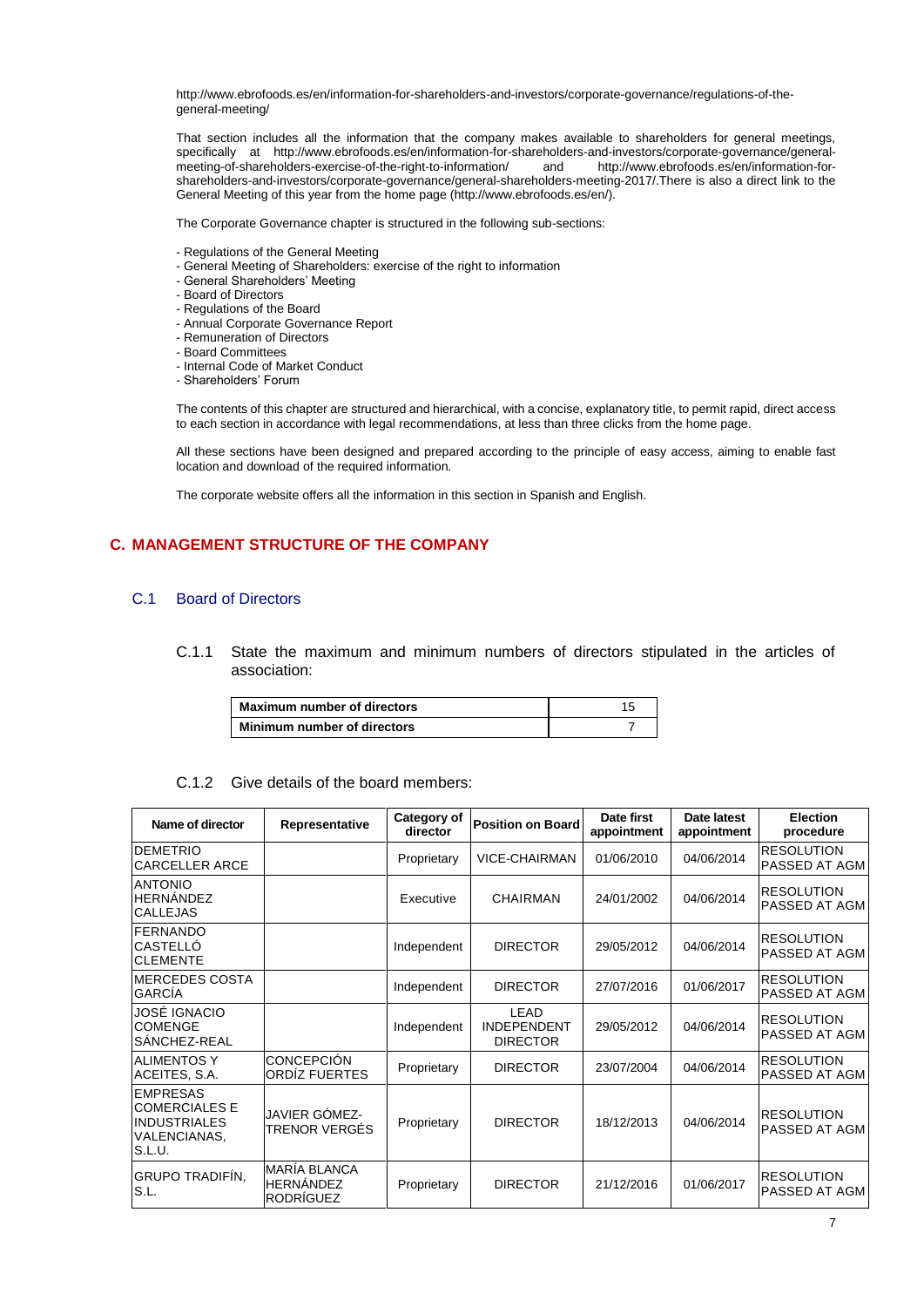| <b>HERCALIANZ</b><br>FÉLIX HERNÁNDEZ  <br><b>RESOLUTION</b><br>01/06/2017<br><b>DIRECTOR</b><br>21/12/2016<br><b>INVESTING GROUP.</b><br>Executive<br><b>CALLEJAS</b><br>S.A.<br>BELÉN BARREIRO<br><b>RESOLUTION</b><br>01/06/2017<br><b>DIRECTOR</b><br>25/01/2017<br>Independent<br><b>JAVIER FERNÁNDEZ</b><br><b>IRESOLUTION</b><br>01/06/2017<br><b>DIRECTOR</b><br>25/01/2017<br>Proprietary<br><b>ALONSO</b><br><b>MARÍA</b><br><b>COOPTATION</b><br><b>DIRECTOR</b><br>28/06/2017<br>28/06/2017<br>Proprietary |      |                       |  |  |               |
|-----------------------------------------------------------------------------------------------------------------------------------------------------------------------------------------------------------------------------------------------------------------------------------------------------------------------------------------------------------------------------------------------------------------------------------------------------------------------------------------------------------------------|------|-----------------------|--|--|---------------|
| PÉREZ-PARDO<br><b>CORPORACIÓN</b><br>IECONÓMICA DELTA.                                                                                                                                                                                                                                                                                                                                                                                                                                                                |      |                       |  |  | PASSED AT AGM |
|                                                                                                                                                                                                                                                                                                                                                                                                                                                                                                                       |      |                       |  |  | PASSED AT AGM |
|                                                                                                                                                                                                                                                                                                                                                                                                                                                                                                                       |      |                       |  |  | PASSED AT AGM |
|                                                                                                                                                                                                                                                                                                                                                                                                                                                                                                                       | S.A. | <b>CARCELLER ARCE</b> |  |  |               |

### **Total Number of Directors** 12

Indicate any retirements from the board during the reporting period:

| Name of director             | Category of director at<br>retirement | Date of retirement |
|------------------------------|---------------------------------------|--------------------|
| JOSE ANTONIO SEGURADO GARCIA | Independent                           | 16/02/2017         |
| RUDOLF-AUGUST OETKER         | Proprietary                           | 01/06/2017         |

C.1.3 Complete the following tables on the types of board members:

### **EXECUTIVE DIRECTORS**

| <b>Name of Director</b>          | Position in company's organisation                                                                         |
|----------------------------------|------------------------------------------------------------------------------------------------------------|
| ANTONIO HERNANDEZ CALLEJAS       | <b>CHAIRMAN</b>                                                                                            |
| HERCALIANZ INVESTING GROUP. S.A. | INO POSITION HELD IN THE COMPANY'S<br><b>ORGANISATION, SEE EXPLANATORY NOTE ONE.</b><br><b>ISECTION H.</b> |

| Total number of executive directors |        |
|-------------------------------------|--------|
| % of board                          | 16.67% |

# **NON-EXECUTIVE PROPRIETARY DIRECTORS**

| <b>Name of Director</b>                                  | Name of significant shareholder represented or<br>that proposed appointment |
|----------------------------------------------------------|-----------------------------------------------------------------------------|
| DEMETRIO CARCELLER ARCE                                  | SOCIEDAD ANÓNIMA DAMM                                                       |
| ALIMENTOS Y ACEITES, S.A.                                | SOCIEDAD ESTATAL DE PARTICIPACIONES<br><b>INDUSTRIALES</b>                  |
| EMPRESAS COMERCIALES E INDUSTRIALES<br>VALENCIANAS, S.L. | EMPRESAS COMERCIALES E INDUSTRIALES<br>VALENCIANAS, S.L.                    |
| GRUPO TRADIFÍN, S.L.                                     | <b>GRUPO TRADIFÍN, S.L.</b>                                                 |
| CORPORACIÓN ECONÓMICA DELTA, S.A.                        | SOCIEDAD ANÓNIMA DAMM                                                       |
| JAVIER FERNÁNDEZ ALONSO                                  | CORPORACIÓN FINANCIERA ALBA, S.A.                                           |

| ⊺otal<br>I number of proprietary directors |     |
|--------------------------------------------|-----|
| %<br>of board                              | ገበ% |

### **NON-EXECUTIVE INDEPENDENT DIRECTORS**

### **Name of Director**

FERNANDO CASTELLÓ CLEMENTE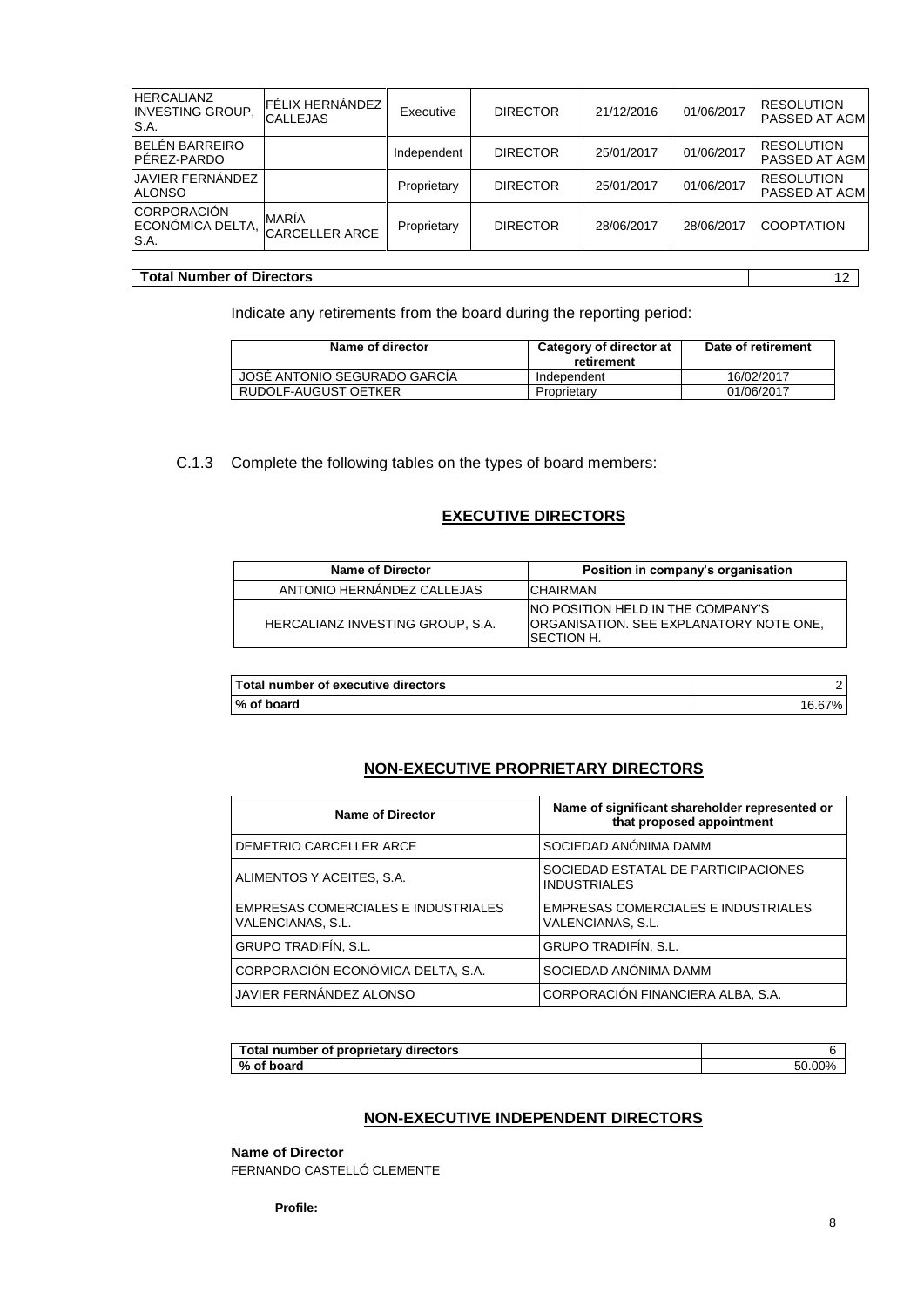Born in Mollerusa (Lleida). Industrial Engineer and MBA (IESE). Lecturer at the School of Engineers and Architects of Fribourg (Switzerland). Has held several important executive and management positions in companies operating in the dairy sector and has extensive experience in the sector. Currently Vice-Chairman of Merchpensión, S.A. and on the board of other consultancy and financial services companies.

### **Name of Director** MERCEDES COSTA GARCÍA

#### **Profile:**

Born in Lérida. Law graduate from Central University of Barcelona and Master's Degree in Corporate Law from the IE Business School. Extensive professional experience as a commercial lawyer at the José Mario Armero law firm, lecturer and researcher in the entire negotiation process. Currently Manager of the Negotiation and Mediation Centre and lecturer in negotiation for master programmes, advanced courses and executive education programmes at the IE Business School of Madrid, in onsite and on-line courses. Also Director of the Negotiation Forum (*Foro Negocia*) and Member of the Good Governance Committee of the IE Business School.

#### **Name of Director**

JOSÉ IGNACIO COMENGE SÁNCHEZ-REAL

#### **Profile:**

Born in San Sebastián. Economist and graduate in International Banking. Extensive experience in the financial sector, director and executive positions in several financial institutions and insurance companies, such as Banco Hispano Americano, Mutua Madrileña and Axa Winterthur, among others. Chairman of Rexam Ibérica and Arbitrajes e Inversiones S.L.

#### **Name of Director**

BELÉN BARREIRO PÉREZ-PARDO

#### **Profile:**

Born in Madrid. PhD in Political Science, Sociology and Social Anthropology from the Autonomous University of Madrid and Master in Social Sciences from the Juan March Institute of Studies and Research. Over twenty years' experience in scientific analysis of society and counselling on public opinion research. Author of numerous books and academic articles, and visiting lecturer at several universities. Member of the Advisory Board of the Spanish Association of Foundations and founder of MyWord.

| Total number of independent directors |            |
|---------------------------------------|------------|
| % of board                            | 33%<br>J., |

State whether any director qualified as independent receives from the company or any other company in the same group any sum or gain other than directors' emoluments, or has or has had a business relationship with the company or any other company in its group during the past year, in their own name or as significant shareholder, director or senior executive of a company which has or has had such a relationship.

None of the independent directors is in any of these circumstances.

If appropriate, include a reasoned statement by the board explaining why it considers that the director in question can perform their duties as an independent director.

### **OTHER NON-EXECUTIVE DIRECTORS**

Name any other non-executive directors and explain why they cannot be considered proprietary or independent directors and their relationships, with the company or its executives or with the shareholders: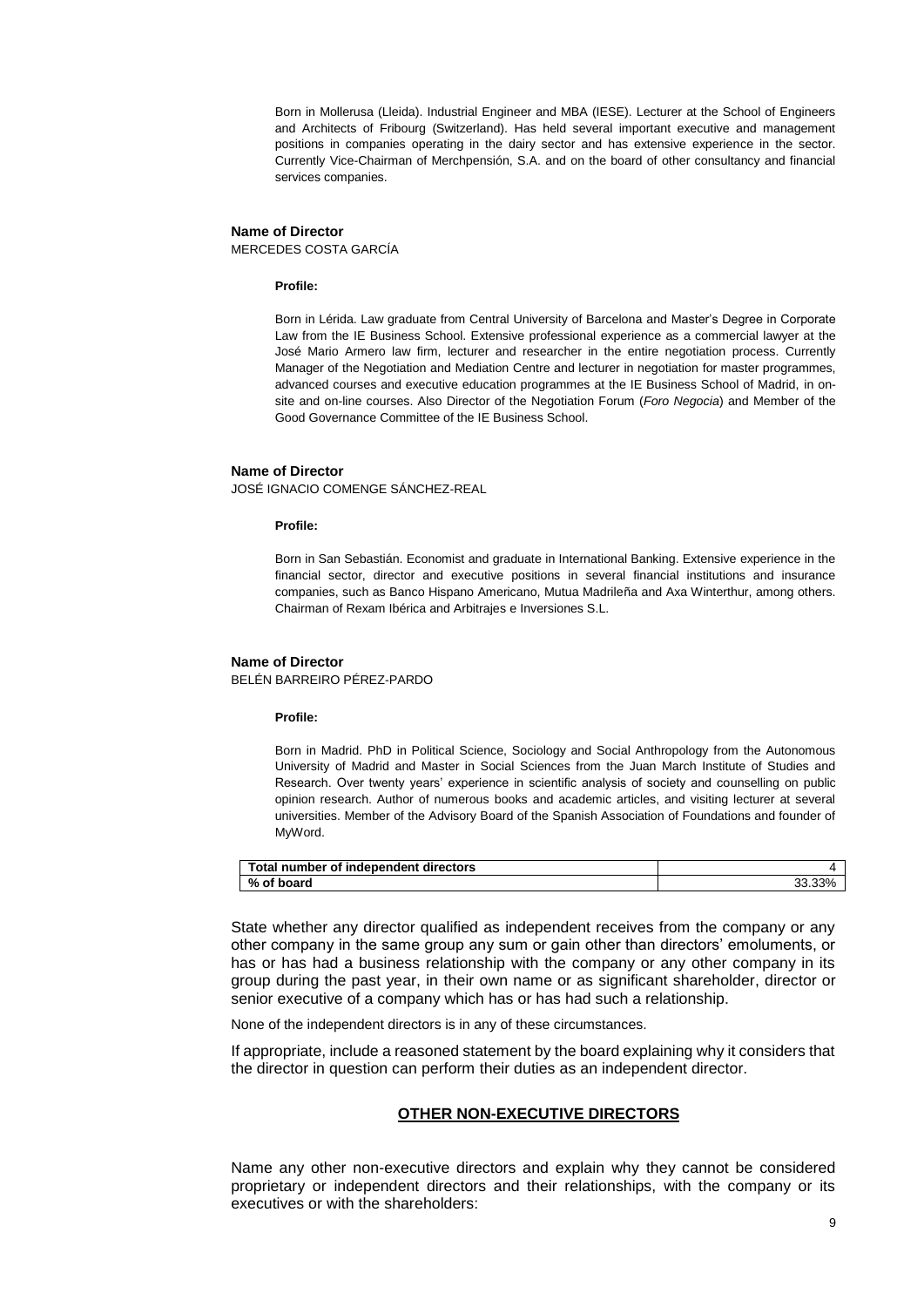Indicate any variations during the year in the type of each director:

|                     | Number of female directors |      |      |      | Female directors / total directors of each type<br>(%) |          |          |          |
|---------------------|----------------------------|------|------|------|--------------------------------------------------------|----------|----------|----------|
|                     | 2017                       | 2016 | 2015 | 2014 | 2017                                                   | 2016     | 2015     | 2014     |
| <b>Executive</b>    | 0                          | 0    | 0    | 0    | $0.00\%$                                               | $0.00\%$ | $0.00\%$ | $0.00\%$ |
| Proprietary         | 3                          | っ    | 2    | 2    | 50.00%                                                 | 33.33%   | 28.57%   | 28.57%   |
| Independent         | 2                          |      | 0    | 0    | 50.00%                                                 | 25.00%   | $0.00\%$ | $0.00\%$ |
| Other non-executive | 0                          | 0    | 0    | 0    | $0.00\%$                                               | $0.00\%$ | $0.00\%$ | $0.00\%$ |
| <b>Total</b>        | 5                          | 3    | 2    | 2    | 41.67%                                                 | 23.08%   | 16.67%   | 16.67%   |

C.1.4 Complete the following table with details of the number of female directors over the past 4 years and the type of female directors:

C.1.5 Explain any measures taken to endeavour to include in the board a number of women to give a balanced composition of men and women directors.

#### **Explanation of measures**

By virtue of the appointment of a new female independent director in January 2017, women came to represent 30.77% of the board members.

The company thus reached the representation target specified in the Policy for Selecting Candidates, that by 2020 the gender least represented on the Board should account for at least thirty per cent of all the Board members.

In June 2017, the number of women on the board increased by one more.

At the date of this report, there are twelve board members, of which women represent 41.67% (38.46% considering the vacancy currently existing).

C.1.6 Explain any measures agreed by the nomination committee to ensure that the selection procedures are not implicitly biased against the selection of female directors and that a conscious effort is made to include women with the target profile among the candidates:

### **Explanation of measures**

No specific measures of this nature have been adopted, the principal criterion applied when selecting candidates to the board being that the selection process should avoid any kind of implicit bias that could involve discrimination on any grounds against any of the candidates.

This notwithstanding, the Policy for Selecting Candidates to be Directors approved by the Board of Directors upholds the following principles: (i) a diversity of expertise, experience and gender on the Board shall be sought; and (ii) in equal conditions, the candidate whose gender is least represented on the board at that time shall be chosen.

In addition, the aforesaid Policy for Selecting Candidates to be Directors expressly contemplates the target that by 2020 the gender least represented on the Board shall account for at least thirty per cent of all the Board members. That target was reached in January 2017 and reinforced in June 2017, when another woman was joined the Board.

See section C.1.5 of this Report.

If, despite the measures taken, if any, there are few or no female directors, explain the reasons that justify this situation:

**Explanation of reasons**

C.1.6 bis Explain the conclusions of the nomination committee on checking compliance with the policy for selecting directors and, in particular, on how that policy is promoting the target that by the year 2020 the number of female directors should represent at least 30% of all the board members.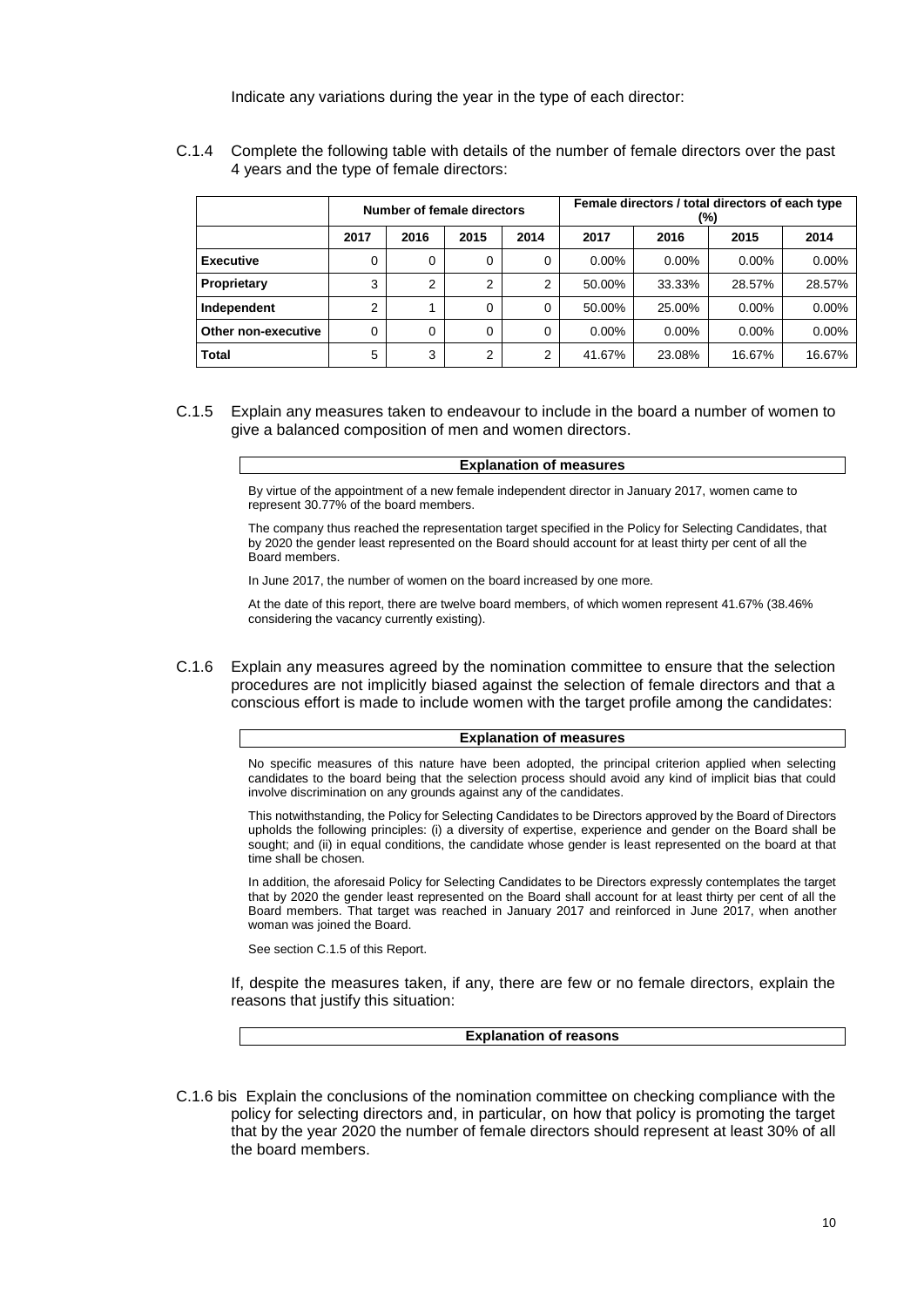#### **Explanation of conclusions**

The Nomination and Remuneration Committee considers that the appointments of new Directors agreed in 2016 and 2017 increase the number of independent directors in line with the good governance recommendations and conform to the principles established in the Policy for Selecting Directors. Those principles are intended to: (i) enhance the diversity of expertise and experience on the board, (ii) avoid any implicit bias that may imply any kind of discrimination, and (iii) favour gender diversity, even after the company met the target set for women (as the gender least represented on the board) to represent thirty per cent of the total board members by 2020.

C.1.7 Explain the form of representation on the board of shareholders with significant interests.

- Alimentos y Aceites, S.A.: significant shareholder and proprietary Director of the Company. See section A.4 regarding its relationship with Sociedad Estatal de Participaciones Industriales.

- Corporación Económica Delta, S.A.: significant shareholder and proprietary Director of the Company. See section A.4 regarding the corporate relationship between Corporación Económica Damm, S.A. and Sociedad Anónima Damm.

- Demetrio Carceller Arce: proprietary Director of the Company upon proposal by Corporación Económica Delta, S.A.

- Javier Fernández Alonso: proprietary Director of the Company upon proposal by Corporación Financiera Alba, S.A.

- Empresas Comerciales e Industriales Valencianas, S.L.: significant shareholder and proprietary Director of the company.

- Grupo Tradifín, S.L.: significant shareholder and proprietary Director of the Company.

- Hercalianz Investing Group, S.L.: significant shareholder and executive Director of the Company. See explanatory Note one in section H of this Report regarding its classification as executive (rather than proprietary) **Director** 

C.1.8 Explain, if appropriate, why proprietary directors have been appointed at the request of shareholders holding less than 3% of the capital:

State whether any formal requests for presence on the board have been rejected from shareholders holding interests equal to or greater than others at whose request proprietary directors have been appointed. If appropriate, explain why such requests were not met:

YES □ NO ⊠

C.1.9 State whether any director has retired before the end of their term of office, whether said director explained the reasons for such decision to the Board and through what means, and if the explanations were sent in writing to the entire Board, explain below at least the reasons given by the director:

#### **Name of director:**

JOSÉ ANTONIO SEGURADO GARCÍA

#### **Reason for retirement:**

Death.

### **Name of director:**

#### RUDOLF-AUGUST OETKER

#### **Reason for retirement:**

He stepped down for personal and professional reasons, tendering his resignation in a letter addressed to the Chairman of the Board and giving a verbal explanation to all the Directors after the last AGM, held on 1 June 2017.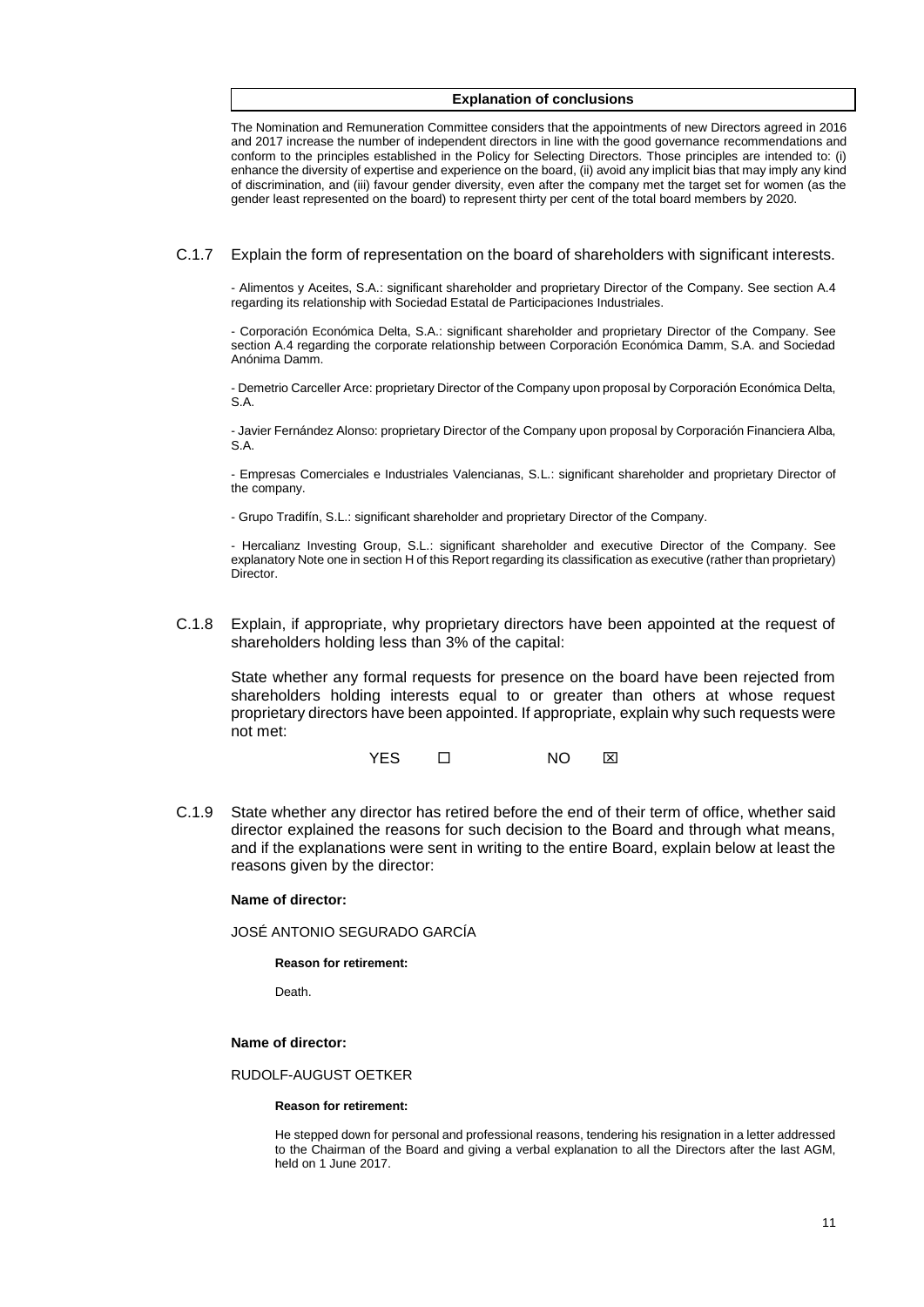- C.1.10 Indicate the powers delegated to the Managing Director(s), if any:
- C.1.11 Name Board members, if any, who are also directors or executives of other companies in the same group as the listed company:

| Name of director                            | Name of Group company                            | <b>Position</b>                               | Has<br>executive<br>duties? |
|---------------------------------------------|--------------------------------------------------|-----------------------------------------------|-----------------------------|
| ANTONIO HERNÁNDEZ<br><b>CALLEJAS</b>        | VOGAN, LTD                                       | <b>DIRECTOR</b>                               | <b>YES</b>                  |
| ANTONIO HERNANDEZ<br><b>CALLEJAS</b>        | JOSEPH HEAP PROPERTY, LTD                        | <b>DIRECTOR</b>                               | <b>YES</b>                  |
| ANTONIO HERNÁNDEZ<br><b>CALLEJAS</b>        | JOSEPH HEAP&SONS, LTD                            | <b>DIRECTOR</b>                               | <b>YES</b>                  |
| ANTONIO HERNÁNDEZ<br><b>CALLEJAS</b>        | A.W. MELLISH, LTD                                | <b>DIRECTOR</b>                               | <b>YES</b>                  |
| ANTONIO HERNANDEZ<br>CALLEJAS               | ANGLO AUSTRALIAN RICE, LTD                       | <b>DIRECTOR</b>                               | <b>YES</b>                  |
| ANTONIO HERNÁNDEZ<br><b>CALLEJAS</b>        | HEAP COMET, LTD                                  | <b>DIRECTOR</b>                               | <b>YES</b>                  |
| ANTONIO HERNANDEZ<br>CALLEJAS               | RIVIANA FOODS, INC.                              | <b>CHAIRMAN</b>                               | <b>YES</b>                  |
| ANTONIO HERNÁNDEZ<br><b>CALLEJAS</b>        | PASTIFICIO LUCIO GAROFALO,<br>S.P.A.             | <b>DIRECTOR</b>                               | <b>YES</b>                  |
| ANTONIO HERNÁNDEZ<br><b>CALLEJAS</b>        | N&C BOOST, N.V.                                  | <b>DIRECTOR</b>                               | <b>YES</b>                  |
| ANTONIO HERNÁNDEZ<br>CALLEJAS               | <b>BOOST NUTRITION, C.V.</b>                     | <b>DIRECTOR</b>                               | <b>YES</b>                  |
| ANTONIO HERNÁNDEZ<br>CALLEJAS               | BOSTO PANZANI BENELUX, N.V.                      | <b>DIRECTOR</b>                               | <b>YES</b>                  |
| ANTONIO HERNÁNDEZ<br><b>CALLEJAS</b>        | EBRO FOODS, GMBH                                 | <b>JOINT &amp; SEVERAL</b><br><b>DIRECTOR</b> | YES.                        |
| ANTONIO HERNÁNDEZ<br>CALLEJAS               | T.A.G. NAHRUNGSMITTEL, GMBH                      | <b>JOINT &amp; SEVERAL</b><br><b>DIRECTOR</b> | <b>YES</b>                  |
| ANTONIO HERNÁNDEZ<br>CALLEJAS               | <b>BERTOLINI IMPORT UND</b><br>EXPORT, GMBH      | <b>JOINT &amp; SEVERAL</b><br><b>DIRECTOR</b> | YES                         |
| ANTONIO HERNÁNDEZ<br><b>CALLEJAS</b>        | HERBA GERMANY, GMBH                              | <b>JOINT &amp; SEVERAL</b><br><b>DIRECTOR</b> | YES                         |
| <b>ANTONIO HERNANDEZ</b><br><b>CALLEJAS</b> | PANZANI, S.A.S.                                  | <b>DIRECTOR</b>                               | <b>YES</b>                  |
| ANTONIO HERNÁNDEZ<br><b>CALLEJAS</b>        | S&B HERBA FOODS, LTD                             | <b>DIRECTOR</b>                               | YES.                        |
| ANTONIO HERNÁNDEZ<br><b>CALLEJAS</b>        | ARROZEIRAS MUNDIARROZ. S.A.                      | <b>CHAIRMAN</b>                               | <b>YES</b>                  |
| ANTONIO HERNÁNDEZ<br><b>CALLEJAS</b>        | <b>GEOVITA FUNCTIONAL</b><br>INGREDIENTS, S.r.L. | CHAIRMAN                                      | YES.                        |
| ANTONIO HERNÁNDEZ<br>CALLEJAS               | HERBA INGREDIENTS BELGIUM<br>B. B.V.B.A.         | <b>DIRECTOR</b>                               | <b>YES</b>                  |
| ANTONIO HERNÁNDEZ<br>CALLEJAS               | HERBA GERMANY, GmbH                              | <b>JOINT &amp; SEVERAL</b><br><b>DIRECTOR</b> | <b>YES</b>                  |

C.1.12 Name the company directors, if any, who are on the Boards of non-group companies listed on Spanish stock exchanges, insofar as the company has been notified: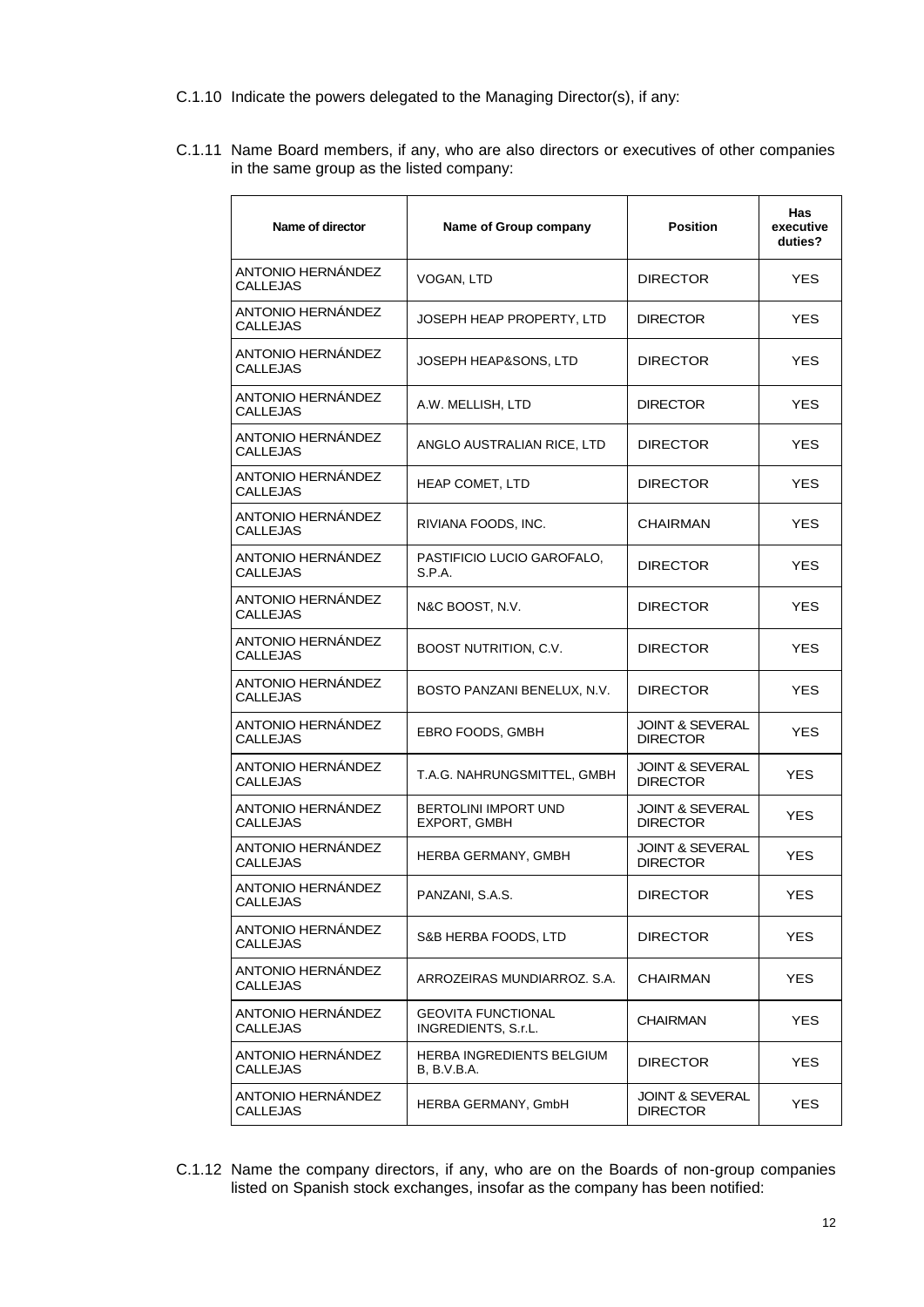| <b>Name of Director</b>                      | <b>Listed Company</b>                                | <b>Position</b> |
|----------------------------------------------|------------------------------------------------------|-----------------|
| DEMETRIO CARCELLER ARCE                      | SACYR, S.A.                                          | VICE-CHAIRMAN 1 |
| JOSÉ IGNACIO COMENGE SÁNCHEZ-<br><b>REAL</b> | ENCE ENERGÍA Y CELULOSA, S.A.                        | <b>DIRECTOR</b> |
| JOSÉ IGNACIO COMENGE SÁNCHEZ-<br>RFAI        | COCA-COLA EUROPEAN PARTNERS                          | <b>DIRECTOR</b> |
| JAVIER FERNÁNDEZ ALONSO                      | EUSKALTEL, S.A.                                      | <b>DIRECTOR</b> |
| JAVIER FERNÁNDEZ ALONSO                      | <b>PARQUES REUNIDOS SERVICIOS</b><br>CENTRALES, S.A. | <b>DIRECTOR</b> |

C.1.13 Indicate and, where appropriate, explain whether the company has established rules on the number of directorships its directors may hold:

|                                                                                                                                                                                                                            | YFS | I×I | NO. |  |  |  |
|----------------------------------------------------------------------------------------------------------------------------------------------------------------------------------------------------------------------------|-----|-----|-----|--|--|--|
| <b>Explanation of the rules</b>                                                                                                                                                                                            |     |     |     |  |  |  |
| Article 32.2 of the Regulations of the Board of Directors establishes, in the "General Duties of Directors", that<br>Directors shall dedicate to the Company such attention and time as may be percessary to quarantee the |     |     |     |  |  |  |

Directors shall dedicate to the Company such attention and time as may be necessary to guarantee the effective and adequate fulfilment of each and all of the duties corresponding to their position. Consequently, the maximum number of other Directorships they may hold will be such as to ensure that they are able at all the maximum names: or other Directorships they may need the times to meet each and all of their obligations to the Company.

C.1.14 Repealed.

C.1.15 Indicate the overall remuneration of the board:

| Remuneration of the board (thousand euros)                                              | 5.533 |
|-----------------------------------------------------------------------------------------|-------|
| Amount of the vested rights of current directors in pension schemes<br>(thousand euros) |       |
| Amount of the vested rights of former directors in pension schemes<br>(thousand euros)  |       |

C.1.16 Name the members of top management who are not executive directors and indicate the aggregate remuneration accrued in their favour during the year:

| <b>Name</b>                  | <b>Position</b>                              |
|------------------------------|----------------------------------------------|
| ANA MARÍA ANTEQUERA PARDO    | <b>MANAGER COMMUNICATIONS</b>                |
| LUIS PEÑA PAZOS              | SECRETARY OF THE COMPANY AND<br><b>BOARD</b> |
| LEONARDO ÁLVAREZ ARIAS       | MANAGER I.T.                                 |
| PABLO ALBENDEA SOLÍS         | CHIEF OPERATING OFFICER                      |
| ALFONSO FUERTES BARRÓ        | <b>FINANCE MANAGER</b>                       |
| <b>GABRIEL SOLÍS PABLOS</b>  | <b>TAX MANAGER</b>                           |
| YOLANDA DE LA MORENA CEREZO  | VICE-SECRETARY OF THE BOARD                  |
| <b>GLORIA RODRÍGUEZ PATA</b> | <b>CORPORATE ASSETS MANAGER</b>              |
| JESÚS DE ZABALA BAZÁN        | <b>MANAGER INTERNAL AUDIT</b>                |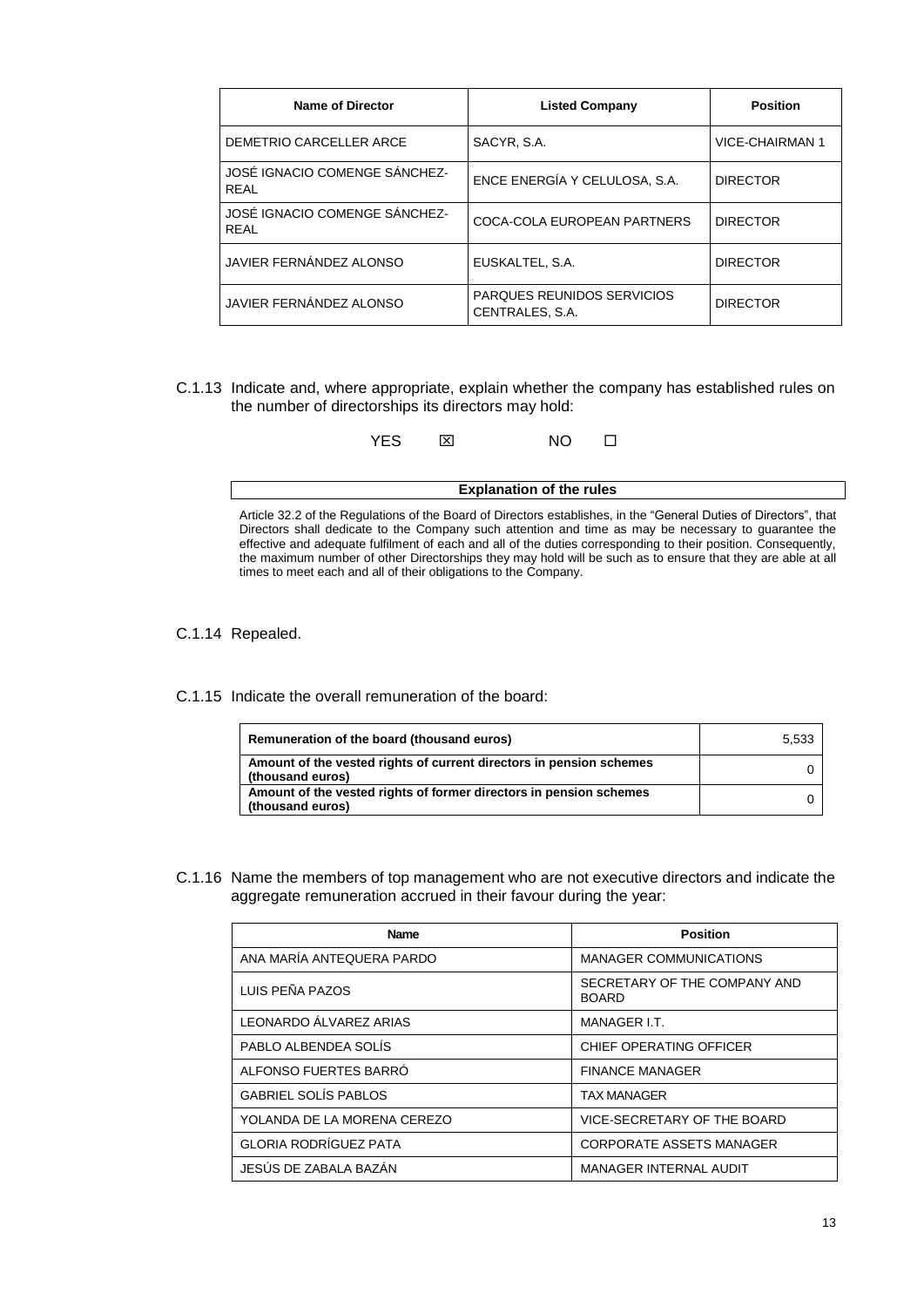| MANUEL GONZALEZ DE LUNA | MANAGER INVESTOR RELATIONS AND<br><b>FINANCIAL INSTITUTIONS</b> |
|-------------------------|-----------------------------------------------------------------|
|                         |                                                                 |

| Total remuneration top management (thousand euro) | 2.219 |
|---------------------------------------------------|-------|
|---------------------------------------------------|-------|

C.1.17 Name any board members who are also on the boards of companies holding significant interests in the listed company and/or in companies of its group:

| Name of director        | Name of significant shareholder   | <b>Position</b> |
|-------------------------|-----------------------------------|-----------------|
| DEMETRIO CARCELLER ARCE | SOCIEDAD ANÓNIMA DAMM             | CHAIRMAN        |
| DEMETRIO CARCELLER ARCE | CORPORACIÓN ECONÓMICA DELTA, S.A. | <b>CHAIRMAN</b> |

Describe the significant relationships of the board members with the significant shareholders and/or companies in their group, other than as mentioned above:

#### **Name of director**

### ANTONIO HERNÁNDEZ CALLEJAS

**Name of significant shareholder**

HERCALIANZ INVESTING GROUP, S.L.

#### **Description of relationship**

Antonio Hernández Callejas has a direct interest of 33.333% in Hercalianz Investing Group, S.L., a Director and significant shareholder of Ebro Foods, S.A. He does not hold any position in that company.

#### **Name of director**

#### DEMETRIO CARCELLER ARCE

**Name of significant shareholder**

SOCIEDAD ANÓNIMA DAMM

#### **Description of relationship**

Demetrio Carceller Arce has an interest of 0.823% in Sociedad Anónima Damm

#### **Name of director**

CORPORACIÓN ECONÓMICA DELTA, S.A.

**Name of significant shareholder**

SOCIEDAD ANÓNIMA DAMM

#### **Description of relationship**

Sociedad Anónima Damm has a direct interest of 99.99% in Corporación Económica Delta, S.A.

Its representative on the Board of Ebro Foods, S.A., María Carceller Arce, has a direct interest of 0.04% in Sociedad Anónima Damm. She is a Director of Corporación Económica Delta, S.A. and represents a corporate Director on the Board of Sociedad Anónima Damm.

#### **Name of director**

ALIMENTOS Y ACEITES, S.A.

**Name of significant shareholder**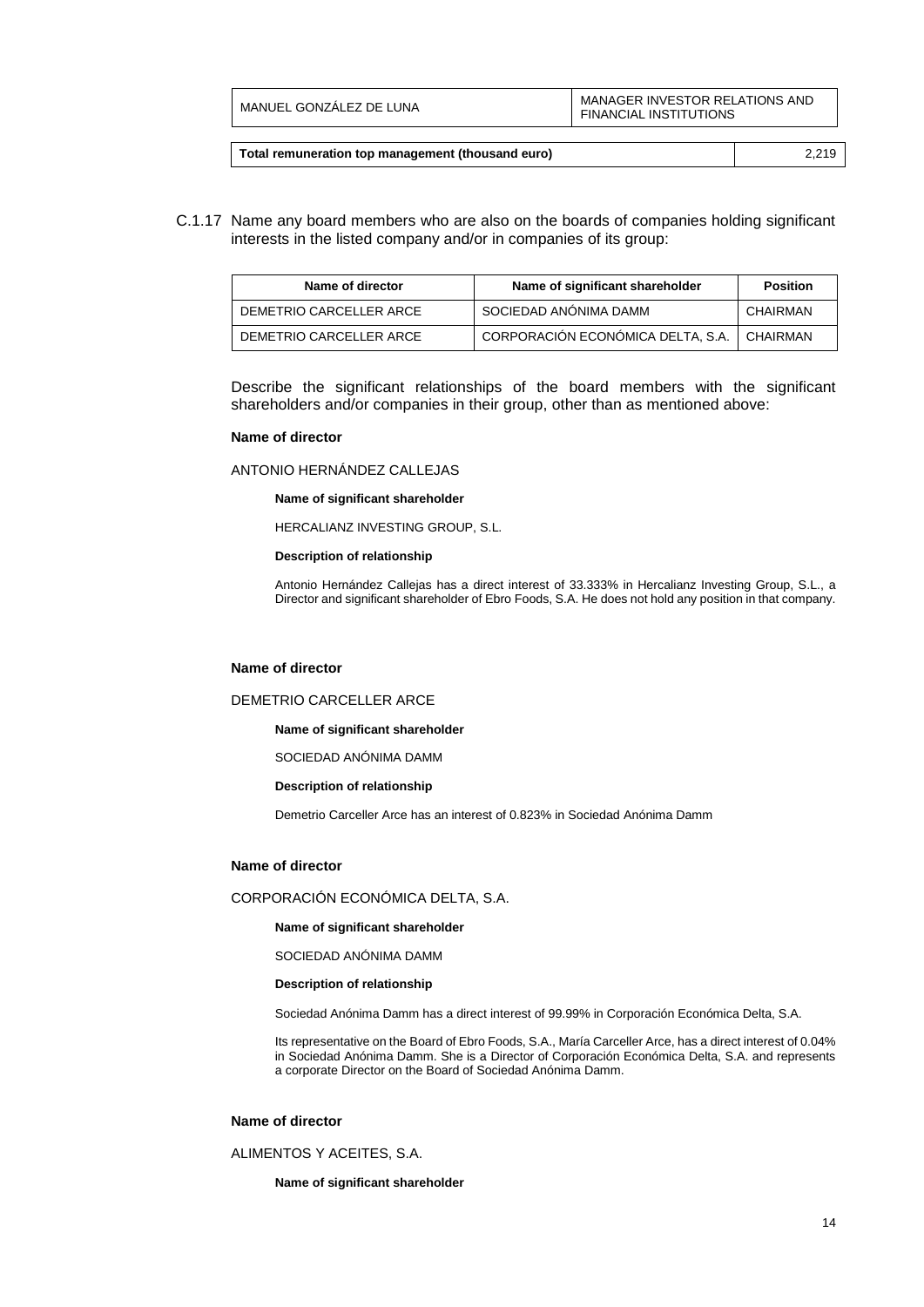#### SOCIEDAD ESTATAL DE PARTICIPACIONES INDUSTRIALES

#### **Description of relationship**

Sociedad Estatal de Participaciones Industriales has a direct interest of 91.9625% in Alimentos y Aceites, S.A.

Its representative on the Board of Ebro Foods, S.A., Concepción Ordiz Fuertes, is the company Secretary, Secretary of the Board and legal counsel of Sociedad Estatal de Participaciones Industriales.

#### **Name of director**

JAVIER FERNÁNDEZ ALONSO

**Name of significant shareholder**

CORPORACIÓN FINANCIERA ALBA, S.A.

**Description of relationship**

Javier Fernández Alonso is the Investment Manager of Corporación Financiera Alba, S.A.

C.1.18 State whether any modifications have been made during the year to the Regulations of the Board:



**Description of the modifications**

Modification of Article 24.1 of the Regulations of the Board of Directors to adapt it to the amended Corporate Entities Act in respect of the composition of the Audit and Compliance Committee, following the amendment thereof by virtue of the Audit Act 22/2015 of 20 July.

Following the modification of that Article 24.1 of the Regulations of the Board, at least the majority of the members of the Audit and Compliance Committee must be independent directors.

C.1.19 Describe the procedures for selection, appointment, re-election, assessment and removal of directors. Indicate the competent bodies, the formalities and the criteria to be followed in each of these procedures.

The procedures for selection, appointment, re-election, assessment and removal of the directors are regulated in the Articles of Association and the Regulations of the Board.

There is also a Policy for Selecting Candidates to be Directors of Ebro Foods, S.A., which specifically and verifiably establishes the basic criteria and principles to be followed in the selection of candidates. The Policy is applicable in the appointment, ratification and re-election of directors by the General Meeting and any appointments made by the Board by cooptation in the event of a pre-term vacancy. For candidates who are legal persons, the principles and criteria of the Policy must be observed in respect of the individuals representing them on the Board.

The General Meeting is responsible for deciding on the number of directors the company is to have, within the minimum (7) and maximum (15) established in the Articles of Association, and for appointing or re-electing directors as proposed by the Board, subject to a favourable report by the Nomination and Remuneration Committee.

The Board may also appoint directors by cooptation, subject to a report by the Nomination and Remuneration Committee and by the Board of Directors on the terms stipulated in law.

In any case, the initiative of the Board regarding the incorporation of members by no means detracts from the sovereign power of the General Meeting to appoint and remove directors, or from any potential exercise by shareholders of their right to proportional representation.

The persons nominated by the Board for appointment or re-appointment as directors, or by the Nomination and Remuneration Committee in the case of independent directors, must be persons of recognised repute, with adequate experience and expertise to be able to perform their duties.

See the duties of the Nomination and Remuneration Committee in section C.2.1 of this Report for the role of that Committee in the appointment of Directors.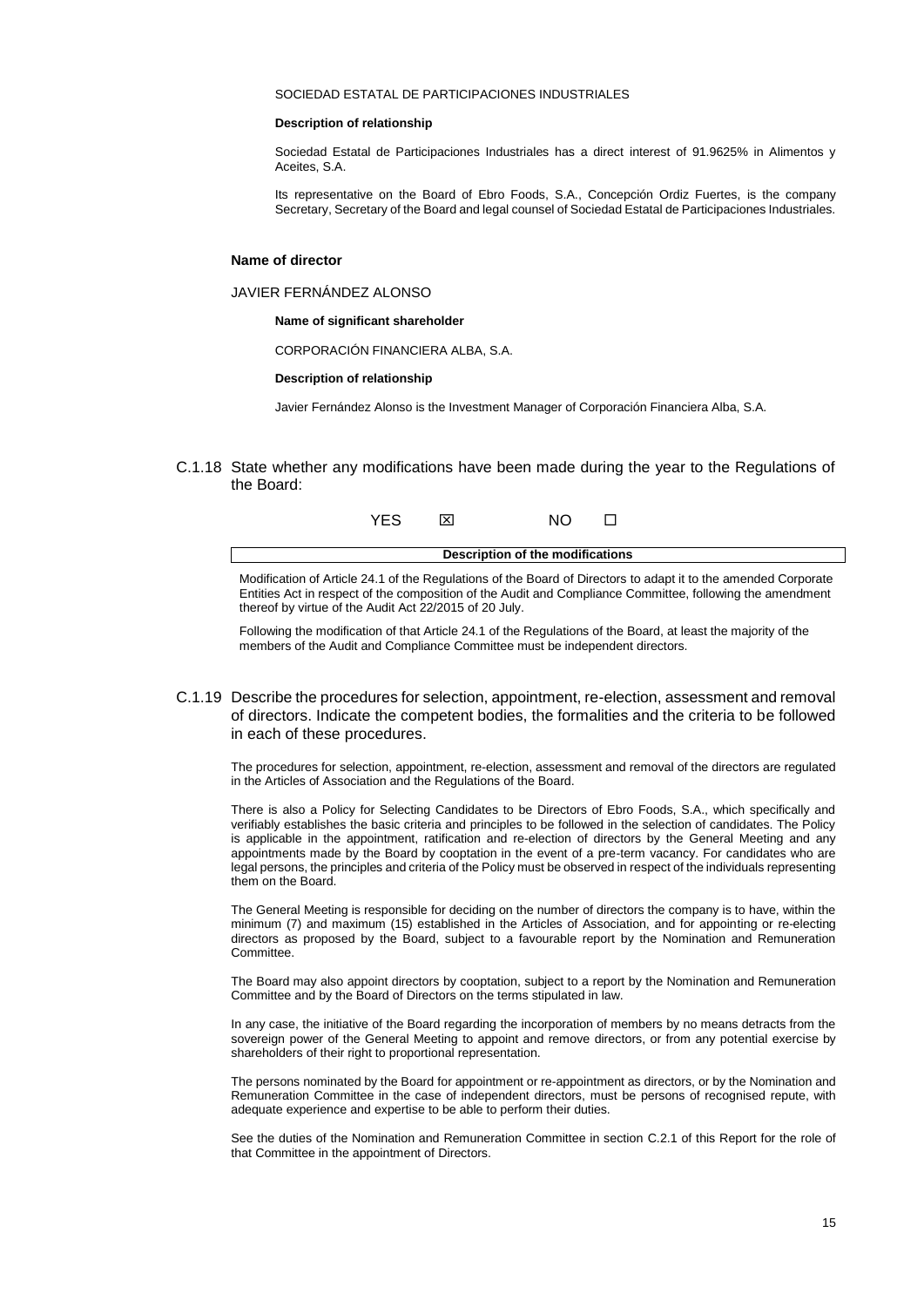Directors are appointed for a term of four years, after which they are eligible for re-election on one or several occasions for terms of an equal duration. This term of four years is counted from the date of the General Meeting at which they are appointed, or ratified when previously appointed by cooptation by the Board.

If vacancies arise during the term for which they were appointed, the Board may appoint shareholders to fill those vacancies up to the next general meeting. Directors' appointments shall end at the first general meeting held after expiry of their term or lapse of the time stipulated in law for holding the general meeting that is to approve the accounts of the previous year.

The appointment and re-election procedure shall be preceded by the corresponding reports from the Nomination and Remuneration Committee and the Board, on the terms stipulated in law.

The Board regularly (annually) rates the Board, Chairman and Committees on their efficiency and fulfilment of their obligations, requesting the corresponding reports from its Committees and, if considered necessary, proposing any modifications that may be appropriate to improve their performance.

Directors retire upon expiry of the term for which they were appointed and in all other events stipulated in law, the Articles of Association or the Regulations of the Board. They must tender their resignations to the Board and step down in the events established in the Regulations of the Board.

C.1.20 Explain to what extent the annual assessment of the board has given rise to major changes in its internal organisation and the procedures applicable to its activities.

#### **Description of modifications**

The 2017 annual assessment of the Board, Committees and Chairman, made with assistance from an external independent adviser, is pending the final report issued by that adviser, so the Company has no final conclusions on this point at the date of this Report.

Nevertheless, the annual assessments made in previous years did not reveal any material incidents giving rise to major changes in the internal organisation or the procedures applicable to their activities.

C.1.20.bis Describe the process of assessment and the areas assessed by the board, assisted where necessary by an external consultant, on diversity in its composition and powers, the procedure and composition of its committees, the performance by the chairman of the board and CEO of the company and the performance and contribution of each director.

#### A) Process of self-assessment:

A self-assessment process is carried out every year on the Board, its Committees and the executive Chairman of the Company. That process is based on (i) a report prepared by the Nomination and Remuneration Committee for presentation to the Board, (ii) the activity reports of the Audit and Compliance Committee and the Nomination and Remuneration Committee, and (iii) the resolutions adopted by the Board of Directors in view of the foregoing.

#### B) Methods used:

The Board members complete a questionnaire rating certain aspects regarding the quality and efficiency of the Board procedures, the actions performed by the chairman of the board, who is at the same time the chief executive of the Company, and the procedure of the executive Committee and other Board Committees.

They can also make other comments, should they deem fit, on the functioning of the Board, its Committees and the executive Chairman.

#### C) Areas assessed:

- Composition of the Board and actions by the Directors: assessment on the quantitative and qualitative composition of the Board and their perception of the performance by other Directors of their duties.

- Procedure of the Board: assessment of the functioning of the Board, frequency of meetings, procedure for calling meetings, remittance of documentation for the meetings and quality of those documents, transaction of business within the Board and powers of the Board.

- Chairman of the Board: assessment on the dedication and actions by the Chairman, both as such and in his capacity as chief executive of the Company.

- Committees of the Board: assessment of the directors' perception, from the Board, of the role of the Board Committees and perception of the members of the Board Committees on their functioning.

The 2017 annual assessment of the board, committees and chairman has been made with assistance from an independent external adviser and is pending conclusion at the date of this Report.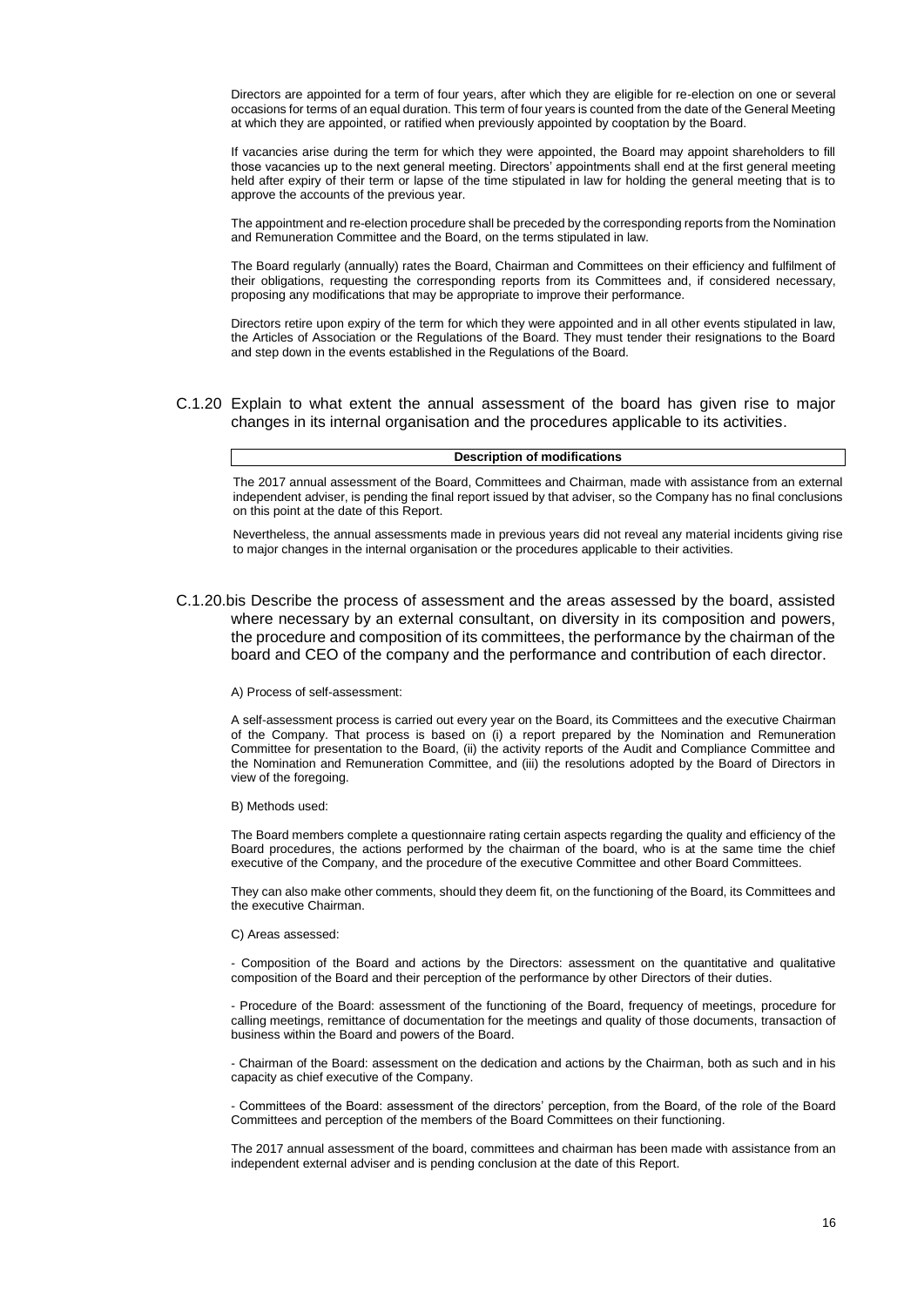C.1.20.ter Describe, where appropriate, any business relations between the consultant or any company in its group with the company or any other company in its group.

During 2017, the external consultant provided personnel selection services for a subsidiary of the Ebro Foods Group for a charge of €6 thousand.

C.1.21 State the events in which directors are obliged to step down.

The retirement and resignation of directors are regulated in Article 31 of the Regulations of the Board of Directors:

- Directors must step down at the end of the term for which they were appointed and in all other events stipulated in law, the Articles of Association and the Regulations of the Board.

- Directors must also tender their resignations and step down in the following cases:

a) When they are affected by one of the causes of incompatibility or disqualification established in law, the Articles of Association or the Regulations of the Board.

b) When they step down from the executive post to which their appointment as director was linked, when the shareholder they represent on the Board disposes of all its shares in the Company or reduces its interest to an extent requiring a reduction in the number of proprietary Directors and, in general, whenever the reasons for their appointment disappear.

c) When the Board, following a report by the Nomination and Remuneration Committee, considers that the Director has seriously defaulted his obligations or for reasons of corporate interest.

C.1.22 Repealed.

C.1.23 Are special majorities differing from those stipulated in law required for any type of decision?

| YES. | NO | Ι×Ι |
|------|----|-----|
|      |    |     |

If yes, describe the differences:

C.1.24 Are there any specific requirements, other than those established for directors, to be appointed Chairman?

YES **O** NO **X** 

C.1.25 Does the Chairman have a casting vote?

YES NO

**Matters for which there is a casting vote**

All matters.

C.1.26 Do the Articles of Association or Regulations of the Board establish an age limit for directors?

YES □ NO ⊠

C.1.27 Do the Articles of Association or Regulations of the Board establish a limited term of office for independent directors other than as stipulated in law?

YES **D** NO **X**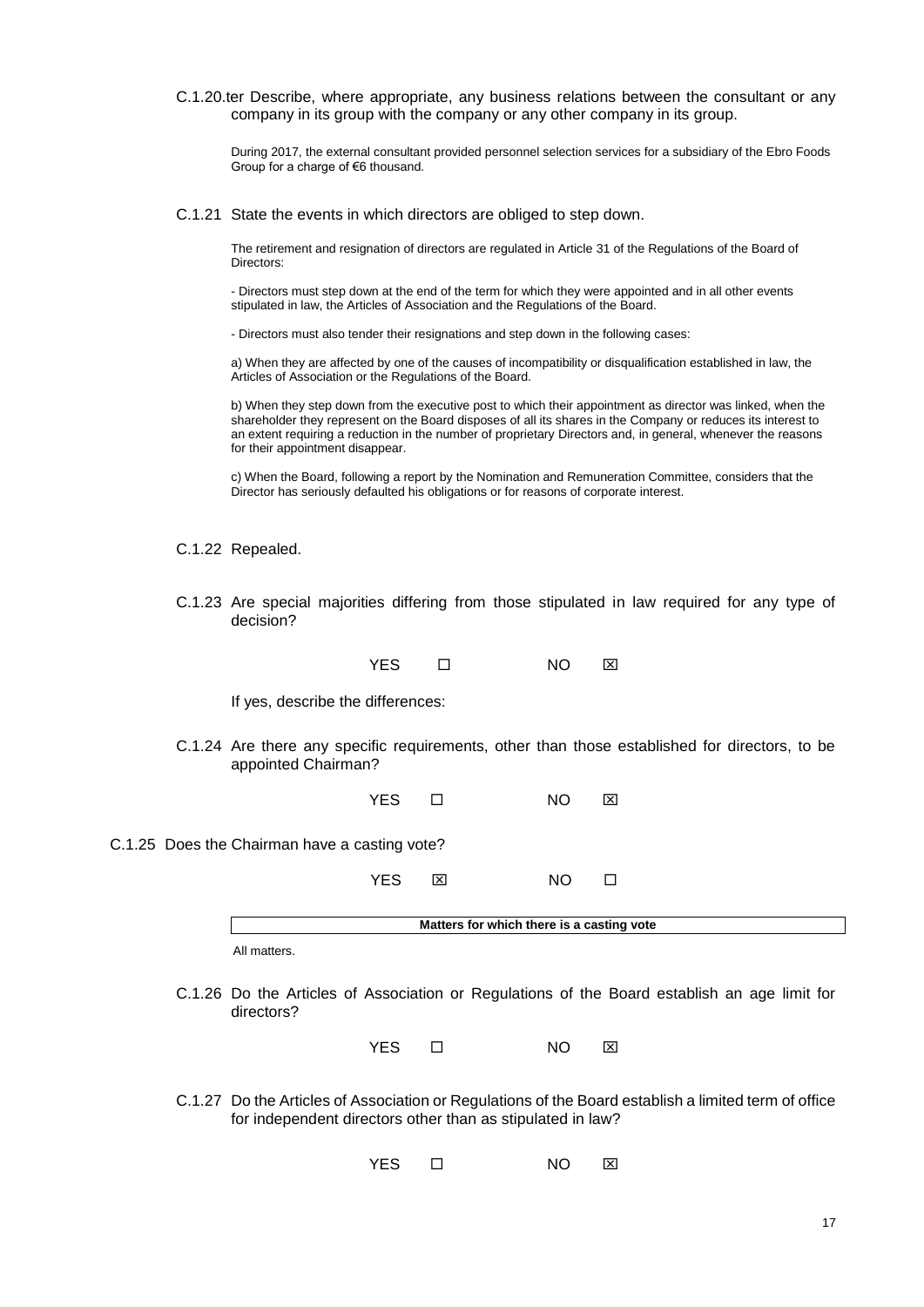C.1.28 Do the Articles of Association or Regulations of the Board establish specific rules for the delegation of votes at board meetings, how they are to be delegated and, in particular, the maximum number of delegations that a director may hold, and whether any limitation has been established regarding the categories to which proxies may be granted, other than those established in law? If yes, include a brief description.

Both the Articles of Association (Article 24) and the Regulations of the Board (Article 20) contemplate the possibility of Directors attending Board meetings through a duly authorised proxy.

The proxy must be made in advance, in writing, specially for each Board meeting, in favour of another Director.

The represented Director may issue specific voting instructions for any or all of the items on the agenda.

Non-executive Directors may only grant proxies to other non-executive Directors.

No limit is established on the number of proxies any one Director may hold, or any limitation on the categories to which proxies may be granted.

C.1.29 State the number of meetings held by the Board of Directors during the year, indicating, if appropriate, how many times the Board has met without the Chairman. Proxies made with specific instructions will be considered attendances:

| Number of board meetings                           |  |
|----------------------------------------------------|--|
| Number of board meetings held without the chairman |  |

If the chairman is an executive director, indicate the number of meetings held without the attendance or representation of any executive director and chaired by the lead independent director.

| Number of meetings |  |
|--------------------|--|

Indicate the number of meetings held by the different Committees of the Board:

| Committee                             | No. meetings |
|---------------------------------------|--------------|
| EXECUTIVE COMMITTEE                   |              |
| AUDIT AND COMPLIANCE COMMITTEE        |              |
| NOMINATION AND REMUNERATION COMMITTEE |              |
| STRATEGY AND INVESTMENT COMMITTEE     |              |

C.1.30 State the number of meetings held by the Board during the period attended by all its members. Proxies made with specific instructions will be considered attendances:

| Number of meetings attended by all the directors |        |
|--------------------------------------------------|--------|
| % attendance over total votes during the year    | 81.82% |

C.1.31 Are the separate and consolidated annual accounts submitted to the Board for approval previously certified?

YES  $\square$  NO  $\square$ 

If yes, name the person(s) who certify the separate or consolidated annual accounts of the company before they are approved by the Board:

C.1.32 Explain the mechanisms, if any, established by the Board to avoid a qualified auditors' report on the separate and consolidated accounts laid before the General Meeting.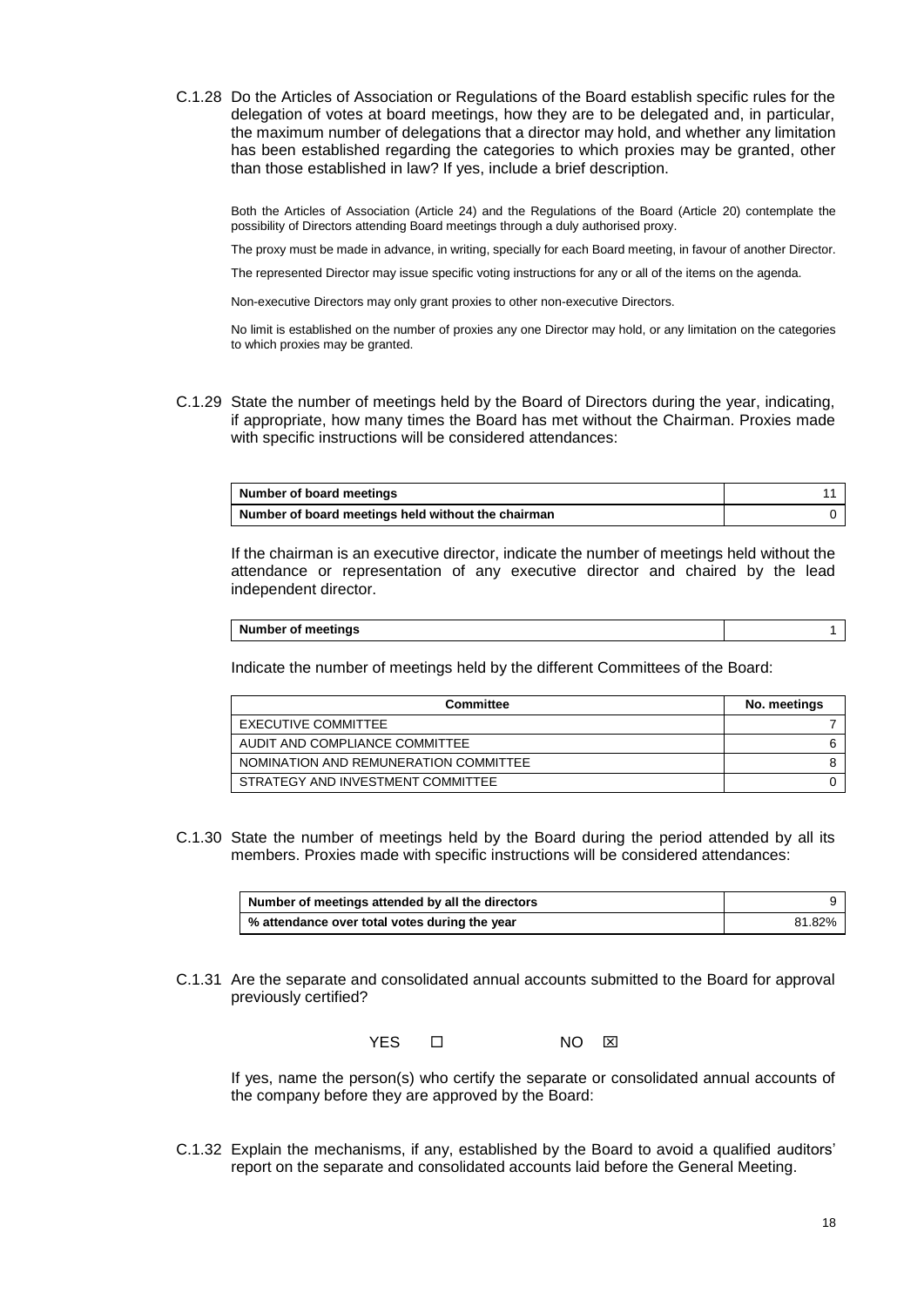Relations with the auditors are expressly regulated in Article 43 of the Regulations of the Board of Directors.

The Board shall establish an objective, professional and continuous relationship with the external auditors of the Company appointed by the General Meeting, guaranteeing their independence and providing them with all the information they may require to perform their duties. This relationship and the relationship with the Internal Audit Manager shall be channelled through the Audit and Compliance Committee. Furthermore, the Board shall endeavour to draw up the Annual Accounts in such a way as to avoid a qualified Auditors' report.

Within the specific duties attributed to the board in certain areas, Article 9 of the Regulations establishes that the Board shall see that the separate and consolidated Annual Accounts and Directors' Reports give a true and fair view of the equity, financial position and results of the Company, as stipulated in law, and each and all of the Directors shall have all the necessary information before signing the Annual Accounts.

Article 24.4 of the Regulations of the Board gives the Audit and Compliance Committee certain powers to ensure that the Annual Accounts are filed without a qualified auditors' report (see section C.2.4 of this Report).

Finally, there is a Risks Control and Management Policy established in the Group laying down the basic principles and the general framework for control and management of the business risks, including tax risks, and internal control of financial reporting to which the Company and other companies in its Group are exposed.

As regards the control of financial reporting, the Group has procedures in place for checking and authorising financial reporting and a description of the financial reporting internal control system (FRICS), responsibility for which lies with the Economic Department, the Risks Committee, the economic and finance departments of the different business units, the Audit and Compliance Committee and the Board. Financial information is checked and authorised up by the Economic Department of the Group on the basis of the information confirmed in the different business units. The information to be remitted to the market is supervised by the Audit and Compliance Committee and approved by the Board.

C.1.33 Is the Secretary of the Board a Director?

YES **O NO X** 

If the secretary is not a director, complete the following table:

| <b>Name of Secretary</b> | Representative |
|--------------------------|----------------|
| <b>ILUIS PENA PAZOS</b>  |                |

#### C.1.34 Repealed.

C.1.35. Describe any mechanisms established by the company to preserve the independence of the auditor, financial analysts, investment banks and rating agencies.

A. With regard to the external auditors:

Both the Articles of Association and the Regulations of the Board of Directors vest in the Audit and Compliance Committee the power, among others, to contact the auditors and receive information on any issues that may jeopardise their independence, for examination by the Audit Committee, as well as any other issues relating to the auditing of accounts. The Committee shall also receive information from and exchange communications with the auditors in accordance with prevailing auditing standards and legislation, notwithstanding the ultimate responsibility of the Board of Directors, which, pursuant to Article 8.1.3.(a) of the Regulations of the Board is responsible for ensuring the independence and professional suitability of the external auditor.

Article 43 of the Regulations of the Board addresses relations with the auditors, obliging the Board to establish an objective, professional, continuous relationship with the External Auditors of the Company appointed by the General Meeting, guaranteeing their independence and putting at their disposal all the information they may require to perform their duties. It further establishes that the aforesaid relationship with the External Auditors of the Company and the relationship with the Internal Audit Manager shall be conducted through the Audit and Compliance Committee.

Finally, Article 24.4 of the Regulations of the Board establishs the following powers of the Audit and Compliance Committee in this respect:

- Supervise and promote the policies, procedures and systems used for drawing up and controlling the company's financial information, checking the services performed in this regard by the Internal Audit Department, the Financial Department and the Management Committee and making sure they are correctly distributed throughout the Group.

- Receive the information sent regularly to the Stock Exchange Councils, issue prospectuses and any public financial information offered by the Company and, in general, all information prepared for distribution among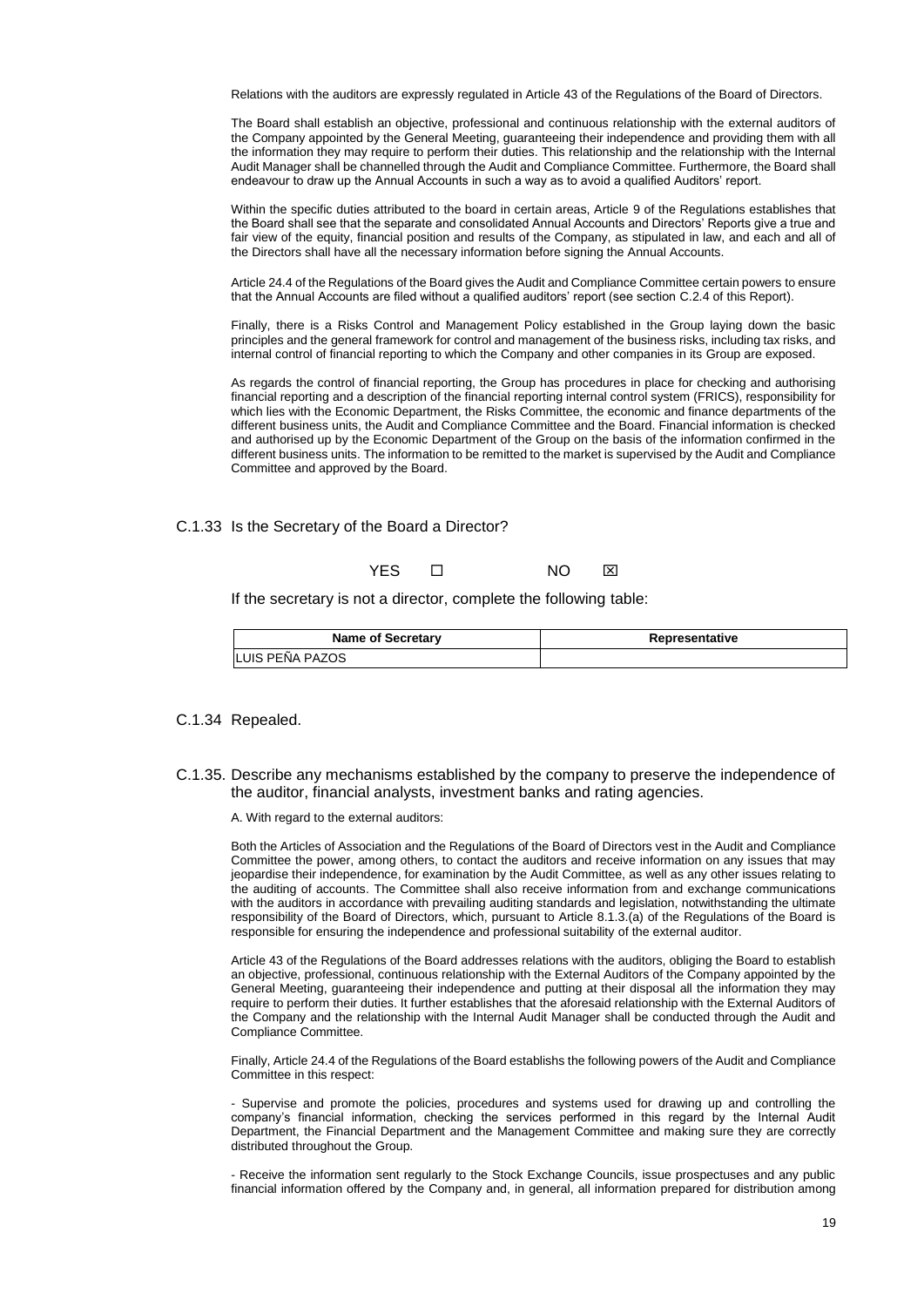shareholders, ensuring the existence of internal control systems that guarantee the transparency and truth of the information.

- Ensure that (i) the systems used for preparing the separate and consolidated Annual Accounts and Directors' Report submitted to the Board to be authorised for issue in accordance with current legislation give a true and fair view of the equity, financial position and results of the Company and make sure that any interim financial statements are drawn up according to the same accounting principles as the annual accounts, considering the possibility of asking the external auditors to make a limited audit if necessary; and (ii) the Board of Directors endeavours to submit the annual accounts to the General Meeting with an unqualified auditors' report.

In this respect, it shall also see that the internal control systems are adequate and effective in respect of the accounting practices and principles used for drawing up the company's annual accounts, supervising the policies and procedures established to ensure due compliance with applicable legal provisions and internal regulations. The Committee shall, through its Chairman, obtain information and collaboration from both the Internal Audit Manager and the external auditors to perform these duties.

- Establish regular contact with the external auditors to receive information on any issues that may jeopardise their independence, and any other issues relating to the auditing of accounts, receiving information from and exchanging communications with the external auditors in accordance with prevailing auditing standards and legislation.

- Be informed of the decisions adopted by the senior management according to recommendations made by the external auditors in connection with the audit.

- Ensure the independence of the external auditors and the existence of a discussion procedure enabling the external auditors, the Internal Audit Department and any other expert to inform the company of any significant weaknesses in its internal control detected while checking the annual accounts or any other processes in which they have worked. The Committee shall issue an annual report, prior to issuance of the auditor's report, expressing an opinion on the independence of the external auditors and any supplementary services they may have provided.

B. With regard to relations with analysts, investment banks and rating agencies:

The Company has a Policy on Communication and Relations with Shareholders, Institutional Investors and Proxy Advisors approved by the Board of Directors, and a shareholder and investor relations Department, through which communications and information for investors in general are channelled.

Article 42 of the Regulations of the Board regulates the Company's relations with shareholders and the markets in general, providing that the Board of Directors shall take such measures as may be necessary to enable participation by shareholders in general meetings and organise meetings to inform the shareholders and investors (particularly institutional investors) on the progress of the Company and, where appropriate, its subsidiaries.

The Policy on Communication and Relations with Shareholders, Institutional Investors and Proxy Advisors contemplates the following general principles applicable in this matter:

- Communication and relations with shareholders, institutional investors and proxy advisors shall be conducted in accordance with the principles of transparency, truth and permanent, adequate, timely reporting.

- The principle of non-discrimination and equal treatment is recognised for all shareholders who are in the same conditions and not affected by conflicts of interest or competence.

- The rights and legitimate interests of all shareholders shall be protected.
- Continuous, permanent communication with shareholders and investors shall be encouraged.

- Reporting and communication channels shall be established with shareholders and investors to ensure compliance with these principles.

The Company's Audit and Compliance Committee is responsible for overseeing compliance with the rules and principles set out in the Policy on Communication and Relations with Shareholders, Institutional Investors and Proxy Advisors.

C.1.36 Indicate whether the external auditors have changed during the year. If so, name the incoming and outgoing auditors:



Explain any disagreements with the outgoing auditor:

C.1.37 State whether the firm of auditors does any work for the company and/or its group other than standard audit work and if so, declare the amount of the fees received for such work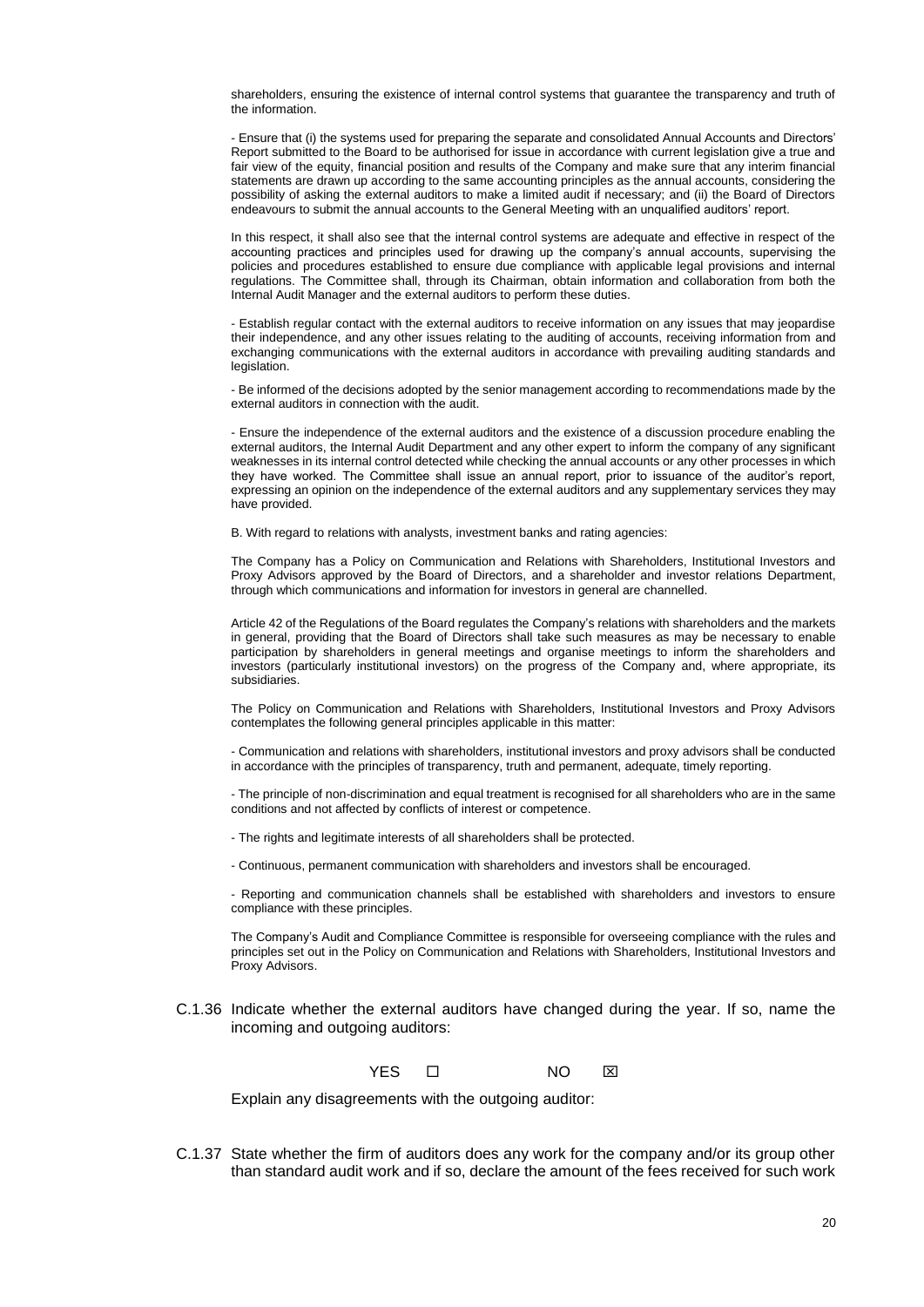and the percentage it represents of the total fees invoiced to the company and/or its group:

YES NO

|                                                                                 | Company | Group  | Total  |
|---------------------------------------------------------------------------------|---------|--------|--------|
| Cost of work other than auditing (thousand euros)                               | 224     | 393    | 617    |
| Cost of work other than auditing / Total amount invoiced<br>by the auditors (%) | 54.63%  | 21.03% | 27.07% |

C.1.38 Indicate whether the auditors' report on the annual accounts of the previous year was qualified. If so, state the reasons given by the Chairman of the Audit Committee to explain the content and scope of the qualifications.

YES O NO **X** 

C.1.39 State the number of years in succession that the current firm of auditors has been auditing the annual accounts of the company and/or its group. Indicate the ratio of the number of years audited by the current auditors to the total number of years that the annual accounts have been audited:

|                                                                                                        | Company | Group  |
|--------------------------------------------------------------------------------------------------------|---------|--------|
| Number of years in succession                                                                          |         |        |
| Number of years audited by current auditors / Number of years that<br>the company has been audited (%) | 14.80%  | 14.80% |

C.1.40 Indicate, giving details if appropriate, whether a procedure has been established for directors to receive external counselling:

| YES. | ⊠ | NΟ |  |
|------|---|----|--|
|      |   |    |  |

The directors' right to counselling and information is regulated in Article 40 of the Regulations of the Board, which provides that:

**Details of procedure**

- Any Director may, in the course of any specific duties commissioned to them on an individual level or within the framework of any of the Committees of the Board, request the Chairman to contract, at the Company's expense, such legal advisers, accountants, technical, financial or commercial experts or others as they may consider necessary, in order to assist them in the performance of their duties, provided such counselling is justified to resolve specific problems that are particularly complex and important.

- Considering the circumstances of the specific case, the Chairman may deny or authorise the proposal in a communication sent through the Secretary of the Board, who shall contract the expert in question, provided the proposal is authorised.

- The Chairman may also put the proposal to the Board, which may refuse to finance the counselling if (i) it is considered unnecessary for discharging the duties commissioned, (ii) the amount of finance required is considered out of proportion with the importance of the matter, or (iii) the Board considers that the technical assistance requested could be adequately provided by Company employees.

C.1.41 Indicate, with details if appropriate, whether there is an established procedure for directors to obtain sufficiently in advance any information they may need to prepare the meetings of the governing bodies:

| <b>YES</b> | ×                    | NΟ |  |  |
|------------|----------------------|----|--|--|
|            | Details of procedure |    |  |  |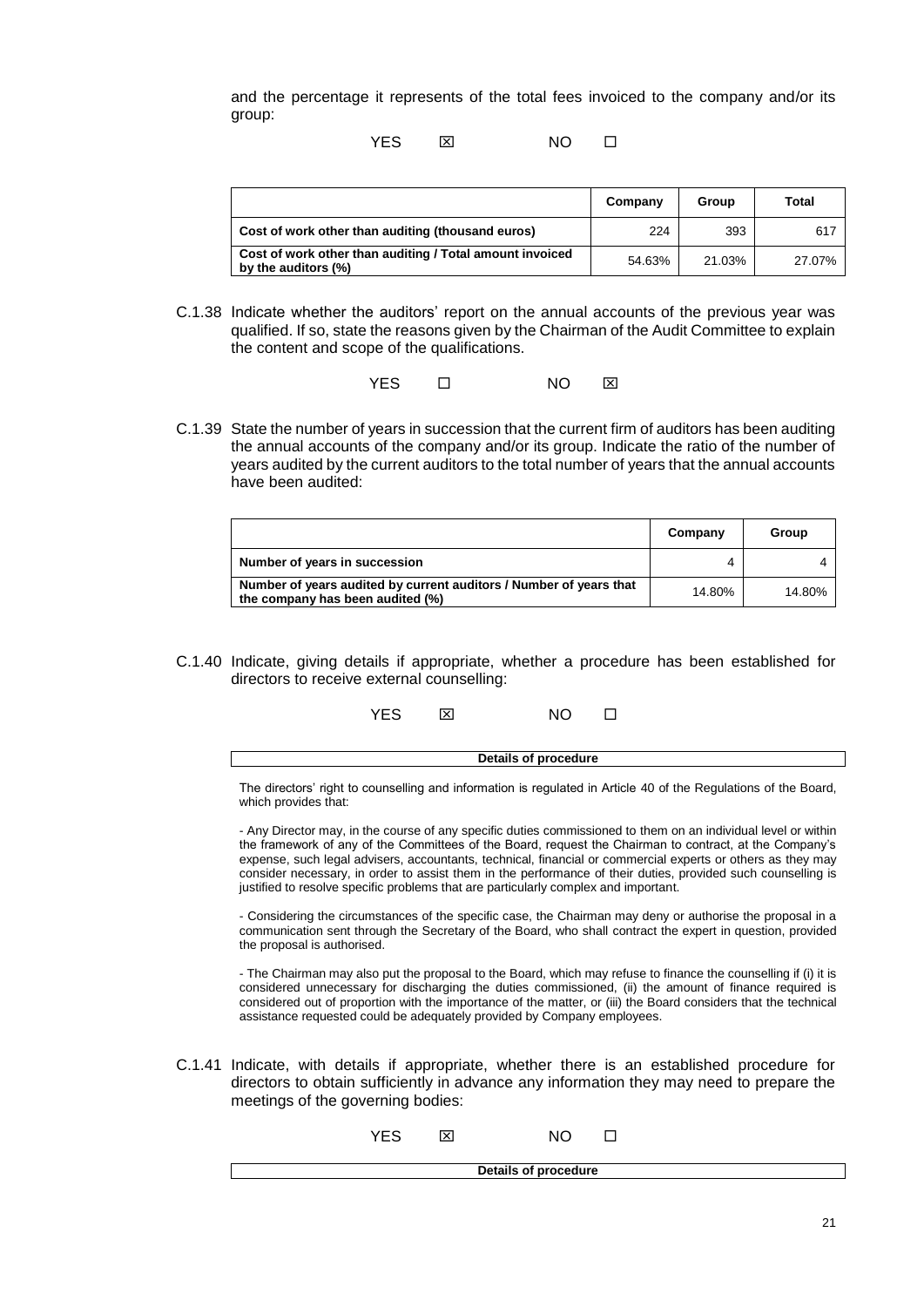#### **Details of procedure**

Article 40 of the Regulations of the Board of Directors establishes the Directors' right to counselling and information, providing that:

- Directors shall, whenever so required in the performance of their duties, have the fullest powers to obtain information on any matter whatsoever, obtaining such documents, records, background information or other elements as they may require in this respect. This right to information is extended to subsidiaries of the Group.

- Directors shall address their requests for information to the Chairman and they will be dealt with by the Secretary of the Board, who shall supply the information directly or indicate who is to be contacted within the Company and, in general, establish the necessary measures to fully meet the Director's right to information.

As a rule, all documents supporting the business to be transacted at Board meetings are sent together with the notice of call.

C.1.42 Indicate, with details if appropriate, whether the company has established any rules obliging Directors to report and, if necessary, retire in any situations that could be detrimental to the prestige and reputation of the company:

|  | NO O |  |
|--|------|--|
|  |      |  |

Article 31 ("Retirement of Directors") of the Regulations of the Board of Directorts, in Chapter VII ("Directors' Statute") provides as follows:

**Explain the rules**

(i) Directors shall step down and tender their resignation when they are affected by one of the cases of incompatibility or disqualification established in law, the Articles of Association or the Regulations of the Board; and

(ii) If a Director is prosecuted or an order is passed to commence trial against him for any offences contemplated in the applicable laws and regulations, he shall notify the Board as promptly as he is able. The Board shall study the case as soon as possible and, in view of the specific circumstances, decide whether or not that Director should remain in office, reporting on that decision and the underlying reasons in the Annual Corporate Governance Report.

C.1.43 Have any members of the Board informed the company that they have been sued or brought to trial for any of the offences contemplated in s. 213 of the Corporate Enterprises Act?

YES  $\square$  NO  $\boxtimes$ 

State whether the Board has studied the case. If so, indicate and explain the decision made as to whether or not the director should remain in office or, if appropriate, describe the actions taken by the board up to the date of this report, or which it plans to take.

C.1.44 Describe any significant agreements entered into by the company which enter into force, are modified or terminated in the event of a takeover of the company following a takeover bid, and the effects thereof.

Most of the financing agreements signed by the Company include takeover clauses on the usual terms for this type of contract. By virtue of those provisions, the lender reserves the right to terminate the financing agreement in the event of a takeover of the Company. Although there is no uniform definition of "takeover" for this purpose, the lender's right is triggered if there is a substantial change in the Company's significant shareholders.

C.1.45 Indicate globally and describe in detail any agreements made between the company and its directors, executives or employees contemplating golden handshake clauses in the event of resignation or unfair dismissal or termination of employment following a takeover bid or any other type of transaction.

### **Number of beneficiaries:** 2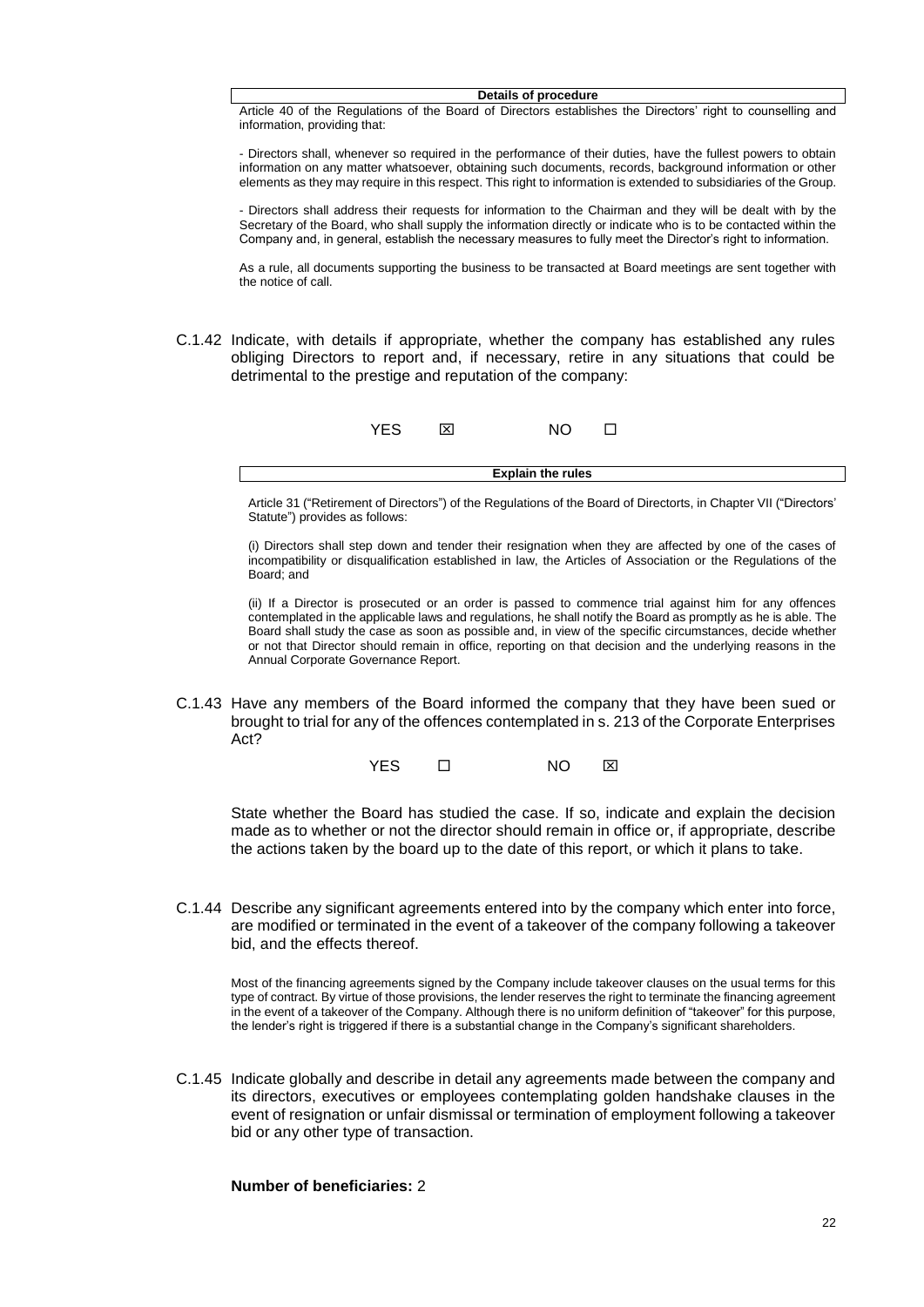#### **Type of beneficiary:**

Executives

#### **Description of the agreement:**

Although the contracts of two executives contain golden handshake clauses for cases of dismissal or takeover, those clauses are no longer applicable, on their own terms.

State whether these contracts have to be notified to and/or approved by the governing bodies of the company/group companies:

|                                                 | <b>Board of Directors</b> | <b>General Meeting</b> |    |
|-------------------------------------------------|---------------------------|------------------------|----|
| Body authorising the clauses                    | Yes                       | No                     |    |
|                                                 |                           |                        |    |
|                                                 |                           | <b>Yes</b>             | No |
| Is the General Meeting informed on the clauses? |                           |                        |    |

### C.2 Committees of the Board

C.2.1 Give details of the different committees, their members and the proportion of executive, proprietary, independent and other non-executive directors in each committee:

### **EXECUTIVE COMMITTEE**

| Name                       | <b>Position</b> | Type        |
|----------------------------|-----------------|-------------|
| ANTONIO HERNANDEZ CALLEJAS | CHAIRMAN        | Executive   |
| DEMETRIO CARCELLER ARCE    | MEMBER          | Proprietary |
| JAVIER FERNANDEZ ALONSO    | MFMBFR          | Proprietary |

| % executive directors           | 33.33%   |
|---------------------------------|----------|
| % proprietary directors         | 66.67%   |
| % independent directors         | 0.00%    |
| % other non-executive directors | $0.00\%$ |

Explain the duties attributed to this committee, describe the procedures and rules of organisation and procedure and summarise its most important actions during the year.

Articles 19 and 27 of the Articles of Association contemplate the delegation of powers of the Board of Directors to the Executive Committee.

The composition, organisation and procedure of the Executive Committee is governed by the provisions common to all the committees set out in Article 22 of the Regulations of the Board of Directors, and the specific regulations established in Article 28.1 of the Articles of Association and Article 23 of the Regulations of the Board.

The powers of this Committee are set out in Article 23.2 of the Regulations of the Board, without prejudice to what the Board may establish in its resolution to delegate powers.

The Executive Committee shall have no fewer than three nor more than seven members, including the Chairman and Vice-Chairman of the Board, who will form part of this Committee.

The Committee shall be presided by the Chairman of the Board. In general, one Executive Committee meeting will be held a month. Its meetings may be attended by such members of the management, employees and advisers of the Company as the Committee may deem fit.

Without prejudice to the autonomy of decision of the Executive Committee in respect of the delegated powers, its resolutions normally being fully valid and effective without ratification by the Board, if the Chairman or three members of the Committee consider this necessary in the circumstances, the resolutions adopted by the Executive Committee shall be submitted to the Board for ratification. This will also be applicable when the Board has delegated the Committee to study certain matters while reserving for itself the ultimate decision, in which case the Executive Committee shall merely submit the corresponding proposal to the Board.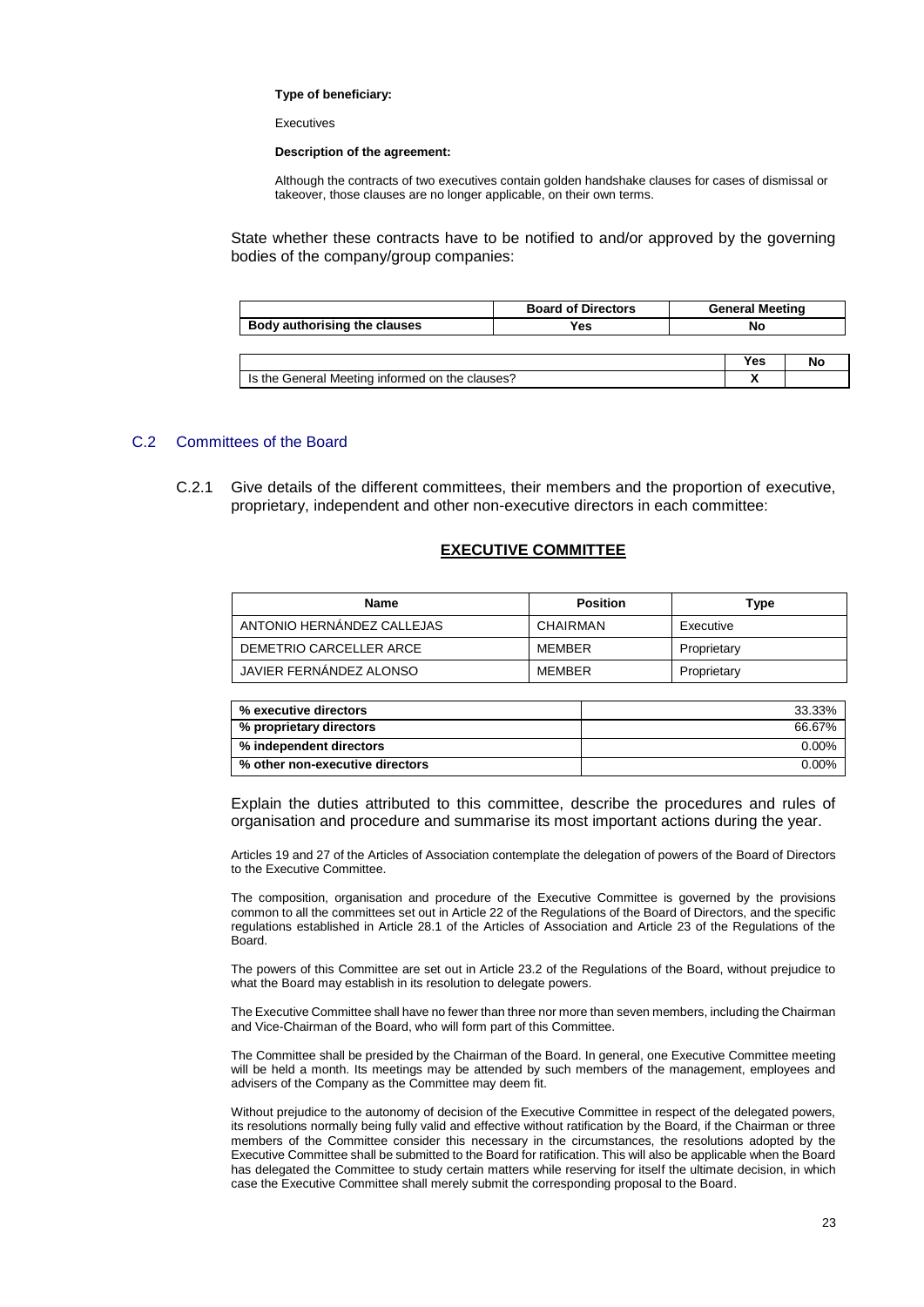During 2017, the Executive Committee assessed several investments, divestments and sales of assets, as well as the strategic decisions to be adopted in respect of the different business lines.

See explanatory Note seven in section H of this Report for the current composition of this Committee following the changes in the Board of Directors since 31 December 2017.

State whether the composition of this committee reflects the participation in the Board of the different categories of director:

| YFS | NΟ | I×I                                                       |
|-----|----|-----------------------------------------------------------|
|     |    | If no, explain the composition of the executive committee |

Following the death on 16 February 2017 of an independent Director who was on the Executive Committee, this Committee has one executive Director (the Chairman of the Board, who in turn chairs this Committee) and two proprietary Directors.

The Company is aware of this situation and is working to fill the vacancy left on the Board following his death with an independent Director, who would join the Executive Committee.

### **AUDIT AND COMPLIANCE COMMITTEE**

| <b>Name</b>                       | <b>Position</b> | Type        |
|-----------------------------------|-----------------|-------------|
| JOSÉ IGNACIO COMENGE SÁNCHEZ-REAL | CHAIRMAN        | Independent |
| FERNANDO CASTELLÓ CLEMENTE        | MEMBER          | Independent |
| BELÉN BARREIRO PÉREZ-PARDO        | MEMBER          | Independent |
| MERCEDES COSTA GARCÍA             | MEMBER          | Independent |
| GRUPO TRADIFÍN, S.L.              | <b>MFMBFR</b>   | Proprietary |

| % proprietary directors         | 20.00%   |
|---------------------------------|----------|
| % independent directors         | 80.00%   |
| % other non-executive directors | $0.00\%$ |

Explain the duties attributed to this committee, describe the procedures and rules of organisation and procedure and summarise its most important actions during the year.

The Audit and Compliance Committee is governed by the applicable legal provisions, the specific rules on composition, organisation, procedure and powers established in Article 28.2 of the Articles of Association and Article 24 of the Regulations of the Board of Directors and the provisions on organisation and procedure common to all the Committees set out in Article 22 of the Regulations of the Board.

This Committee has a minimum of three Directors and a maximum of five.

All the members of this committee must be non-executive Directors, at least the majority must be independent Directors and one of the members must be appointed on account of their expertise and experience in accounting, auditing or both.

The Board shall appoint one of the independent Directors on the Audit and Compliance Committee to chair that Committee, subject to a report by the Nomination and Remuneration Committee. The Committee Chairman shall be replaced every four years and will become eligible for re-election one year after his retirement as such.

Meetings are held when called by its Chairman, or at the request of two of its members and at least once every three months. It shall also meet whenever so required by law or when the Board requests the issuance of reports, submission of proposals or adoption of resolutions within the scope of its duties.

In addition to those assigned to it by law, regulations or the Articles of Association, the Audit and Compliance Committee shall have the powers of supervision, monitoring, control and reporting to the Board established in Article 24.4 of the Regulations of the Board regarding the following matters:

- Risk management and internal control: it shall supervise and promote internal control of the company and the risk management systems, submit recommendations to the Board for a decision on the risk management and control policy, including tax risks, and ensure the adequacy and effectiveness of the internal control systems in relation to the accounting principles and policies used to prepare the Company's financial statements and annual accounts.

- Financial reporting and annual accounts: it shall ensure that (i) the systems used for preparing the financial reporting and annual accounts conform to current laws and regulations and portray a true and fair view of the equity, financial position and results of the Company and (ii) the Board of Directors endeavours to submit the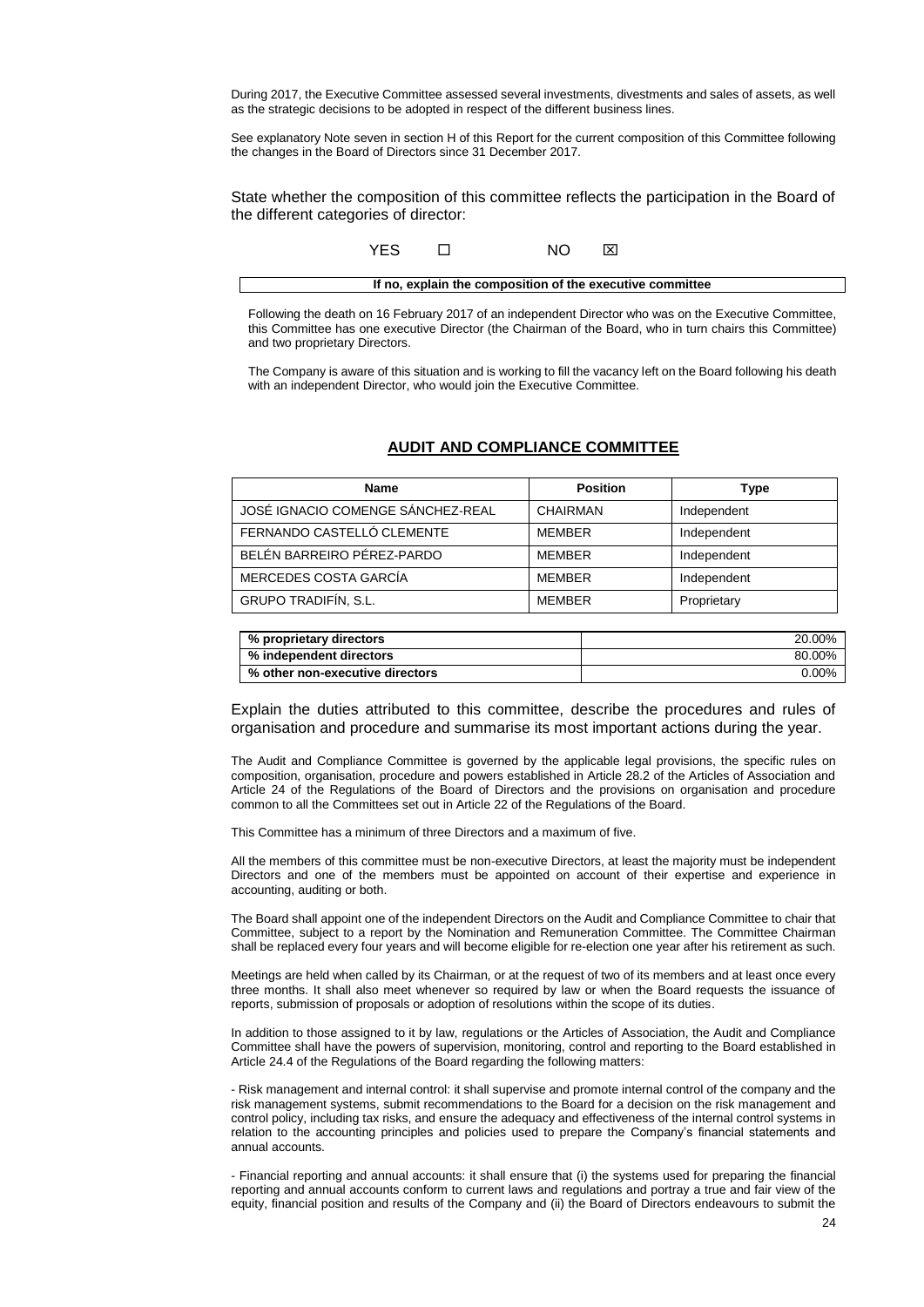annual accounts to the General Meeting with an unqualified auditors' report.

- Relations with the internal and external auditors: it shall submit to the board, to be tabled at the General Meeting, proposals for the selection, appointment, re-appointment and replacement of the Company's external auditors and their terms of contract, the scope of their commission and the renewal or revocation of their engagement. It shall also ensure the independence of the external auditors, issuing an annual report, prior to issuance of the auditor's report, expressing an opinion on the independence of the external auditors and any supplementary services they may have provided.

- Intragroup transactions, related party transactions and conflicts of interest: it shall oversee and report to the Board of Directors on intragroup and related party transactions of the Company or subsidiaries and settle any conflicts of interest that may arise between the Company or the Group and its Directors, executives and significant shareholders.

- Whistleblowing channel: it shall investigate and solve any issues reported through this channel, paying special attention to those involving possible falsehood or misrepresentation in financial or accounting documents and possible fraud.

- Internal codes of conduct and rules of corporate governance: it shall supervise compliance with these codes and rules and, in particular, it shall oversee the implementation of and compliance with the internal regulations and codes applicable to the risk management and control systems, especially in relation to the financial reporting process.

During 2017, the Audit and Compliance Committee performed activities of supervision, control, monitoring and reporting to the Board of Directors in respect of the matters falling within its competence, including financial reporting, annual accounts, relations with the auditors, risk management and control systems, including tax risks, related party transactions, conflicts of interest, whistleblowing channel and compliance.

The Company will issue a detailed report of all the activities performed by the Audit and Compliance Committee during 2017, which will be made available to all shareholders prior to the forthcoming AGM 2018.

Name the member of the audit committee who has been appointed on account of his expertise and experience in accounting, auditing or both and indicate the number of years that the chairman of this committee has held this position:

| Name of director with experience               | I JOSÉ IGNACIO COMENGE SANCHEZ-REAL |  |
|------------------------------------------------|-------------------------------------|--|
| No. years that the chairman has been in office |                                     |  |

#### **NOMINATION AND REMUNERATION COMMITTEE**

| Name                       | <b>Position</b> | Type        |
|----------------------------|-----------------|-------------|
| FERNANDO CASTELLÓ CLEMENTE | CHAIRMAN        | Independent |
| DEMETRIO CARCELLER ARCE    | <b>MFMBFR</b>   | Proprietary |
| MERCEDES COSTA GARCÍA      | <b>MFMBFR</b>   | Independent |
| GRUPO TRADIFÍN, S.L.       | <b>MFMBFR</b>   | Proprietary |

| % proprietary directors         | 50.00%   |
|---------------------------------|----------|
| % independent directors         | 50.00%   |
| % other non-executive directors | $0.00\%$ |

Explain the duties attributed to this committee, describe the procedures and rules of organisation and procedure and summarise its most important actions during the year.

The Nomination and Remuneration Committee is governed by the applicable legal provisions, the specific rules on composition, organisation and procedure established in Article 28.3 of the Articles of Association and Article 25 of the Regulations of the Board of Directors and the provisions on organisation and procedure common to all the committees set out in Article 22 of the Regulations of the Board.

The powers of the Nomination and Remuneration Committee are regulated in Article 25.4 of the Regulations of the Board, without prejudice to any others that may be assigned to it by law, the Articles of Association or the Regulations of the Board.

This Committee has a minimum of three and a maximum of five non-executive Directors, at least two of which must be independent Directors. The members are appointed by the Board of Directors.

The Board shall appoint one of the independent Directors who are members of the Committee to chair it, subject to a report by that Committee.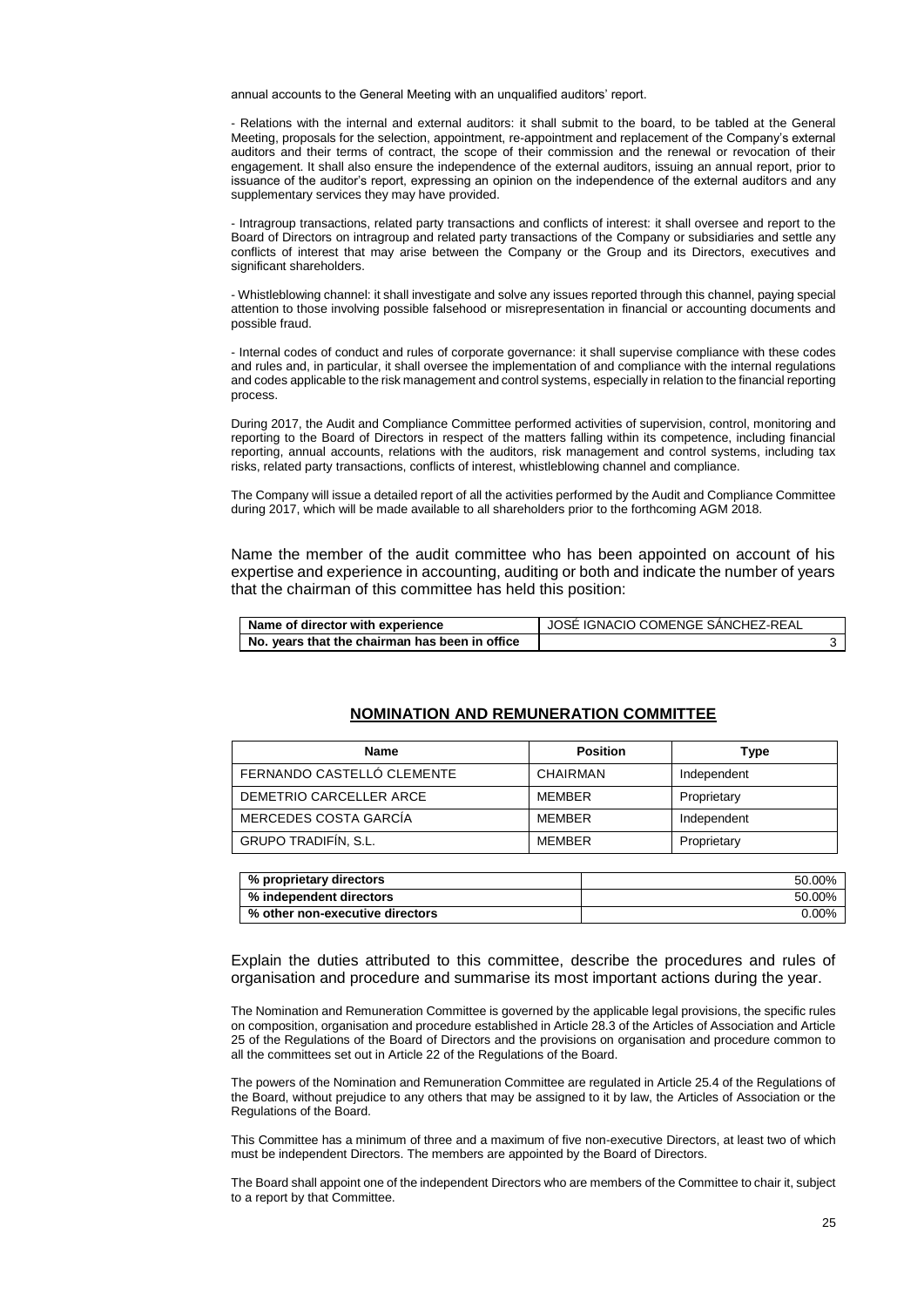Meetings are held when called by its Chairman, or at the request of two of its members and at least once every three months. It shall also meet whenever so required by law or when the Board of Directors requests the issuance of reports, submission of proposals or adoption of resolutions within the scope of its duties.

Pursuant to Article 25.4 of the Regulations of the Board, the Nomination and Remuneration Committee is competent to study, issue reports and submit proposals to the Board on the following matters:

- selection of candidates to join the Board of Directors;

- appointment of the Chairman, and Vice-Chairman if any, of the Board, Managing Director(s), Lead Independent Director and the Secretary, and Vice-Secretary if any, of the Board;

- succession of the Chairman and chief executive;

- appointment of Directors to the Committees of the Board of Directors;

- appointment and possible dismissal of senior executives and their termination benefit clauses;

- directors' emoluments, according to the system of remuneration established in the Articles of Association and the executive Directors' relationship with the Company;

- remuneration of Directors and executives indexed to the value of the shares in the Company or its subsidiaries or consisting of the delivery of shares in the Company or its subsidiaries or the granting of options thereover;

- selection policy for Directors, targets for the representation of the least represented gender on the Board and issuance of guidelines on how to achieve them;

- remuneration policy for Directors and senior management of the Company and Group subsidiaries;

- management training, promotion and selection policy in the Company and Group subsidiaries;

- Annual Report on Directors' Remuneration.

During 2017 the Nomination and Remuneration Committee performed the following activities, among others:

- It issued the corresponding reports on appointments, ratification and re-election of directors and, where appropriate, the individuals representing corporate directors, and their appointment to the different committees of the Board of Directors, following assessment of the candidates and submission to the Board of the corresponding nomination, for independent Directors.

- Following due assessment of the candidate, it submitted a nomination to the Board for appointment of a new Lead Independent Director, following the death in February 2017 of the director who formerly held this position.

- It submitted a proposal to the Board for raising the directors' statutory remuneration for 2016, payable in 2017.

The Company will issue a detailed report of all the activities performed by the Nomination and Remuneration Committee during 2017, which will be made available to all shareholders prior to the forthcoming AGM 2018.

### **STRATEGY AND INVESTMENT COMMITTEE**

| Name                             | <b>Position</b> | Type        |
|----------------------------------|-----------------|-------------|
| DEMETRIO CARCELLER ARCE          | CHAIRMAN        | Proprietary |
| ANTONIO HERNÁNDEZ CALLEJAS       | <b>MFMBFR</b>   | Executive   |
| JAVIER FERNÁNDEZ ALONSO          | <b>MFMBFR</b>   | Proprietary |
| HERCALIANZ INVESTING GROUP. S.L. | <b>MFMBFR</b>   | Executive   |

| % executive directors           | 50.00%   |
|---------------------------------|----------|
| % proprietary directors         | 50.00%   |
| % independent directors         | 0.00%    |
| % other non-executive directors | $0.00\%$ |

Explain the duties attributed to this committee, describe the procedures and rules of organisation and procedure and summarise its most important actions during the year.

Article 28.4 of the Articles of Association stipulates that the Regulations of the Board of Directors shall also contemplate the existence of a Strategy and Investment Committee, the members of which may be any Directors.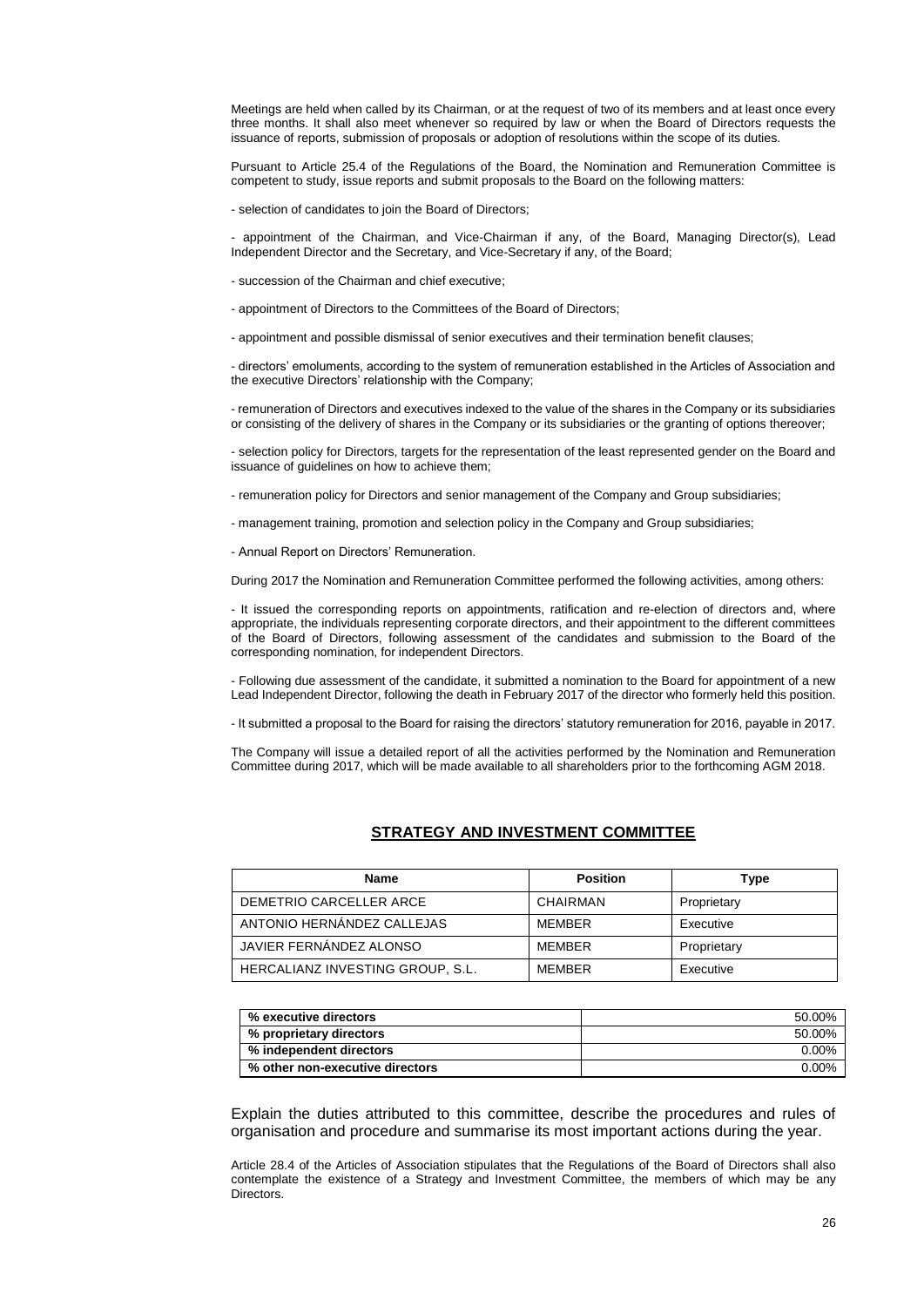The composition, organisation and procedure of the Strategy and Investment Committee are governed by the provisions common to all the committees set out in Article 22 of the Regulations of the Board and the specific provisions established in Article 24 of the Articles of Association, its powers being regulated in Article 24.3.

This Committee has a minimum of three and a maximum of five Directors, including a Chairman, appointed by the Board of Directors subject to a report by the Nomination and Remuneration Committee.

Meetings are held when called by its Chairman or at the request of two of its members, and in any case whenever the Board of Directors requests the issuance of reports, submission of proposals or adoption of resolutions within the scope of its duties.

The Committee is competent to study, issue reports and submit proposals for the Board on the following matters:

- setting of targets for growth, yield and market share;
- strategic development plans, new investments and restructuring processes;

- coordination with subsidiaries in the matters contemplated in paragraphs (a) and (b) above, for the common interests and benefit of the Company and its subsidiaries.

After its meeting on 16 November 2016, this Committee met again on 7 February 2018 to review the Ebro Foods Group Strategic Plan 2016-2018.

See explanatory Note seven in section H of this Report for the current composition of this Committee following the changes within the Board of Directors produced after 31 December 2017.

C.2.2 Complete the following table with information on the number of female directors on the board committees over the past four years:

|                                                 | Number of female directors |          |      |          |      |          |      |        |
|-------------------------------------------------|----------------------------|----------|------|----------|------|----------|------|--------|
|                                                 | 2017                       |          | 2016 |          | 2015 |          | 2014 |        |
|                                                 | No.                        | %        | No.  | %        | No.  | %        | No.  | %      |
| <b>EXECUTIVE COMMITTEE</b>                      |                            | $0.00\%$ | 0    | $0.00\%$ | O    | $0.00\%$ | 0    | 0.00%  |
| AUDIT AND COMPLIANCE<br><b>COMMITTEE</b>        | 3                          | 60.00%   | 2    | 40.00%   |      | 25.00%   | 2    | 40.00% |
| NOMINATION AND<br><b>REMUNERATION COMMITTEE</b> | 2                          | 50.00%   |      | 25.00%   |      | 25.00%   | 2    | 40.00% |
| STRATEGY AND INVESTMENT<br><b>COMMITTEE</b>     | 0                          | $0.00\%$ | 0    | $0.00\%$ | 0    | $0.00\%$ | 0    | 0.00%  |

#### C.2.3 Repealed.

#### C.2.4 Repealed.

C.2.5 Indicate the existence, if appropriate, of regulations of the board committees, where they are available for consultation and any modifications made during the year. State whether an annual report has been issued voluntarily on the activities of each committee.

In general, Article 28 of the Articles of Association establishes the basic regulation of the Committees of the Board, contemplating the existence and composition of (i) the Executive Committee, (ii) the Audit and Compliance Committee and (iii) the Nomination and Remuneration Committee. It also refers to the Regulations of the Board of Directors regarding the possible existence of a Strategy and Investment Committee.

The Regulations of the Board regulate the Board committees in the following specific provisions:

- General provisions applicable to all the committees: Article 22
- Executive Committee, Article 23
- Audit and Compliance Committee, Article 24
- Nomination and Remuneration Committee, Article 25
- Strategy and Investment Committee, Article 26

The Regulations of the Board also contemplate in different articles the powers of the different Committees of the Board in different areas (e.g. modification of the Regulations).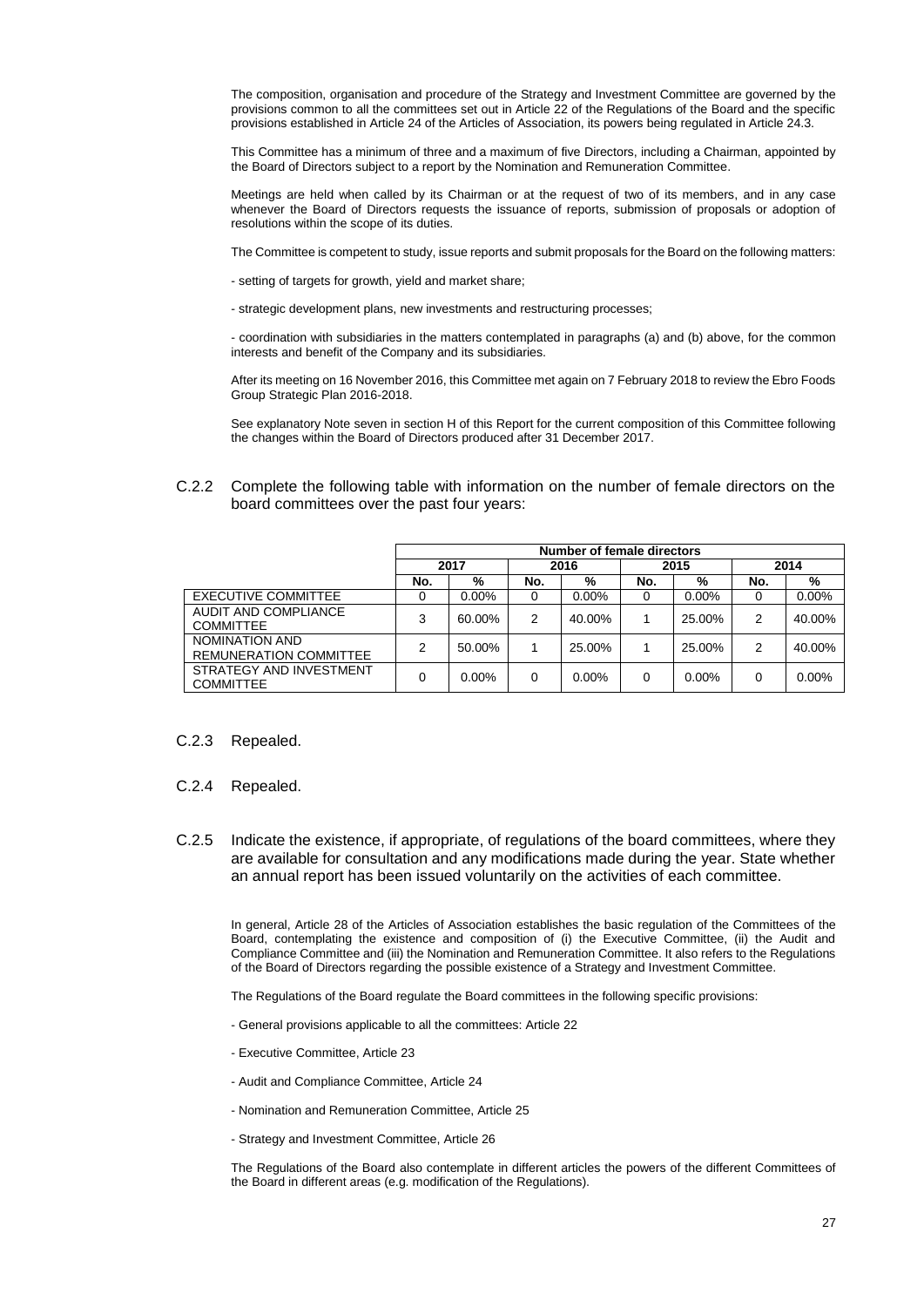Both the Articles of Association and the Regulations of the Board are available for consultation on the Company's website (www.ebrofoods.es). The Regulations of the Board are also published and available for consultation on the website of the National Securities Market Commission (www.cnmv.es).

Both the Audit and Compliance Committee and the Nomination and Remuneration Committee issue annual activity reports, which are submitted to the Board of Directors for its information and consideration within the assessment of the Board and its Committees. Those activity reports are made available for shareholders on the company's website coinciding with the call to the Annual General Meeting.

C.2.6 Repealed.

## **D. RELATED PARTY AND INTER-COMPANY TRANSACTIONS**

#### D.1 Explain the procedure, if any, for approving related party and inter-company transactions.

#### **Procedure for approving related party transactions**

Apart from cases which, by law, require approval by the General Meeting, related party transactions are approved by the Board subject to a report by the Audit and Compliance Committee.

Article 24 of the Regulations of the Board of Directors establishes the power of the Audit and Compliance Committee to report to the Board prior to the adoption of any decisions on related party transactions submitted for its authorisation and to supervise and report to the Board on intragroup and related party transactions of the Company or subsidiaries of the Group.

With regard to related party transactions, Article 37.3 of the Regulations of the Board expressly establishes that other than in the cases in which this power is reserved by law to the General Meeting, any transactions made by the Company or Group companies with Directors, significant shareholders, other related parties or shareholders represented on the Board must be authorised by the Board. That authorisation is not necessary when the transactions meet all of the following three conditions: (i) they are made under contracts with standard terms and conditions applied "en masse" to numerous clients; (ii) they are made at prices or rates established generally by the supplier of the goods or provider of the services in question. (iii) the amount thereof does not exceed 1% of the Company's annual revenue.

General, prior authorisation by the Board for a line of transactions and their conditions, subject to a report by the Audit and Compliance Committee, will be sufficient for bilateral or recurring transactions made in the normal course of the company's business. Finally, in cases where urgent action is necessary, related party transactions may be authorised by the Executive Committee, subject to subsequent ratification by the Board.

Finally, the company makes intragroup transactions on arm's length terms, documenting them according to the requirements of the laws (essentially tax laws) in place in each jurisdiction. This is one of the practices required by the Risk Control and Management Policy established in the Ebro Group.

#### D.2 List any transactions for a significant amount or object between the company and/or companies in its group and significant shareholders of the company:

| Name of significant<br>shareholder | Name of company or<br>group company | Relationship | Type of transaction                   | Amount<br>(thousan<br>d euro) |
|------------------------------------|-------------------------------------|--------------|---------------------------------------|-------------------------------|
| SOCIEDAD ANÓNIMA DAMM              | HERBA RICEMILLS, S.L.U.             | Commercial   | Sale of goods (finished or otherwise) | 5.152                         |

D.3 List any significant transactions for a significant amount or object between the company and/or companies in its group and the directors or executives of the company: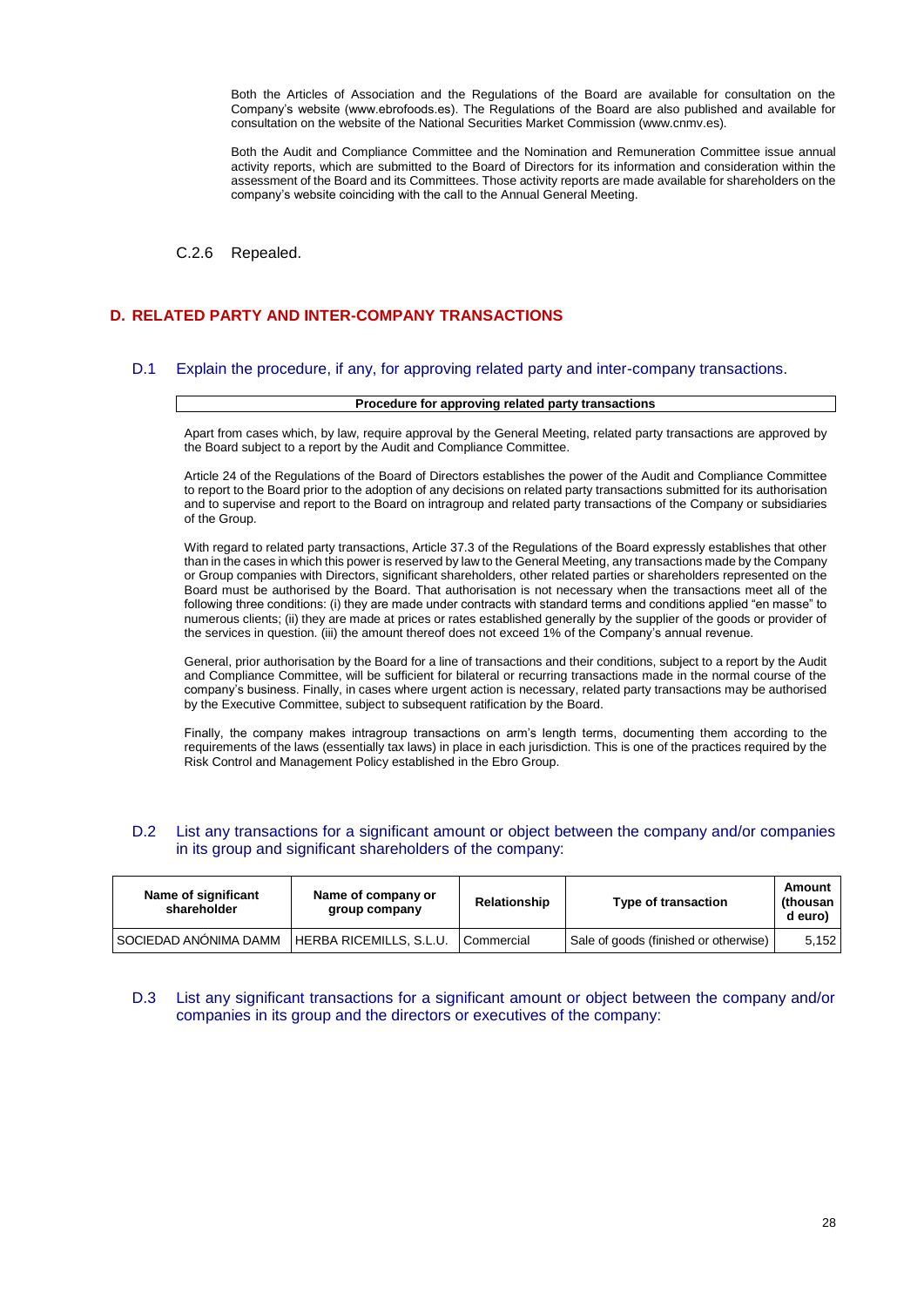| Name of director or<br>executive                                     | Name of related party                  | Relationship     | <b>Type of transaction</b>                   | <b>Amount</b><br>(thousand<br>euro) |
|----------------------------------------------------------------------|----------------------------------------|------------------|----------------------------------------------|-------------------------------------|
| ANTONIO HERNÁNDEZ<br><b>CALLEJAS</b>                                 | LUIS HERNÁNDEZ<br>GONZÁLEZ             | <b>RELATIVE</b>  | Operating leases                             | 41                                  |
| GRUPO TRADIFÍN, S.L.                                                 | CABHER 96, S.L.                        | <b>CORPORATE</b> | Purchase of goods<br>(finished or otherwise) | 113                                 |
| <b>HERCALIANZ INVESTING</b><br>GROUP, S.L.                           | INSTITUTO HISPÁNICO DEL<br>ARROZ, S.A. | <b>CORPORATE</b> | Operating leases                             | 340                                 |
| <b>HERCALIANZ INVESTING</b><br>GROUP, S.L.                           | INSTITUTO HISPÁNICO DEL<br>ARROZ, S.A. | <b>CORPORATE</b> | Purchase of goods<br>(finished or otherwise) | 10,640                              |
| <b>HERCALIANZ INVESTING</b><br>GROUP, S.L.                           | INSTITUTO HISPÁNICO DEL<br>ARROZ, S.A. | <b>CORPORATE</b> | Services rendered                            | 12                                  |
| HERCALIANZ INVESTING<br>GROUP, S.L.                                  | INSTITUTO HISPÁNICO DEL<br>ARROZ, S.A. | <b>CORPORATE</b> | Services received                            | 115                                 |
| HERCALIANZ INVESTING<br>GROUP, S.L.                                  | INSTITUTO HISPÁNICO DEL<br>ARROZ, S.A. | <b>CORPORATE</b> | Sales of intangible<br>assets                | $\overline{2}$                      |
| <b>HERCALIANZ INVESTING</b><br>GROUP, S.L.                           | INSTITUTO HISPÁNICO DEL<br>ARROZ, S.A. | <b>CORPORATE</b> | Sale of goods (finished<br>or otherwise)     | 1,826                               |
| ANTONIO HERNÁNDEZ<br><b>CALLEJAS</b>                                 | ANTONIO HERNÁNDEZ<br>GONZÁLEZ          | <b>RELATIVE</b>  | Dividends and other<br>distributions         | 18                                  |
| ANTONIO HERNÁNDEZ<br><b>CALLEJAS</b>                                 | LUIS HERNÁNDEZ<br>GONZÁLEZ             | <b>RELATIVE</b>  | Dividends and other<br>distributions         | 21                                  |
| ALIMENTOS Y ACEITES.<br>S.A.                                         |                                        | $\overline{a}$   | Dividends and other<br>distributions         | 9,086                               |
| FERNANDO CASTELLÓ<br><b>CLEMENTE</b>                                 |                                        |                  | Dividends and other<br>distributions         | 1,315                               |
| JOSÉ IGNACIO COMENGE<br>SANCHEZ-REAL                                 |                                        |                  | Dividends and other<br>distributions         | 2                                   |
| JOSÉ IGNACIO COMENGE<br>SANCHEZ-REAL                                 | LA FUENTE SALADA, S.L.                 | <b>CORPORATE</b> | Dividends and other<br>distributions         | 2,622                               |
| <b>EMPRESAS COMERCIALES</b><br>E INDUSTRIALES<br>VALENCIANAS, S.L.U. |                                        | $\overline{a}$   | Dividends and other<br>distributions         | 6,864                               |
| GRUPO TRADIFÍN, S.L.                                                 | $\overline{\phantom{a}}$               |                  | Dividends and other<br>distributions         | 6,982                               |
| <b>HERCALIANZ INVESTING</b><br>group, s.l.                           | ä,                                     |                  | Dividends and other<br>distributions         | 6,982                               |
| CORPORACIÓN<br>ECONÓMICA DELTA, S.A.                                 |                                        |                  | Dividends and other<br>distributions         | 6,728                               |

### D.4 Report any significant transactions with other companies in the group that are not eliminated in the consolidated financial statements and which, by virtue of their object or terms, do not correspond to the normal business of the Company:

In any case, inform on any inter-company transaction with companies established in countries or territories considered tax havens:

D.5 State the amount of transactions made with other related parties.

295 (thousand euros).

D.6 Describe the mechanisms established to detect, define and resolve possible conflicts of interest between the company and/or its group, and its directors, executives or significant shareholders:

Apart from the powers of the General Meeting and the Board of Directors on conflicts of interest of the Directors, under Article 24 of the Regulations of the Board of Directors, the Audit and Compliance Committee has the power to settle any conflicts of interest that may arise between the company or the group and its Directors, executives, significant shareholders and listed subsidiaries, if any.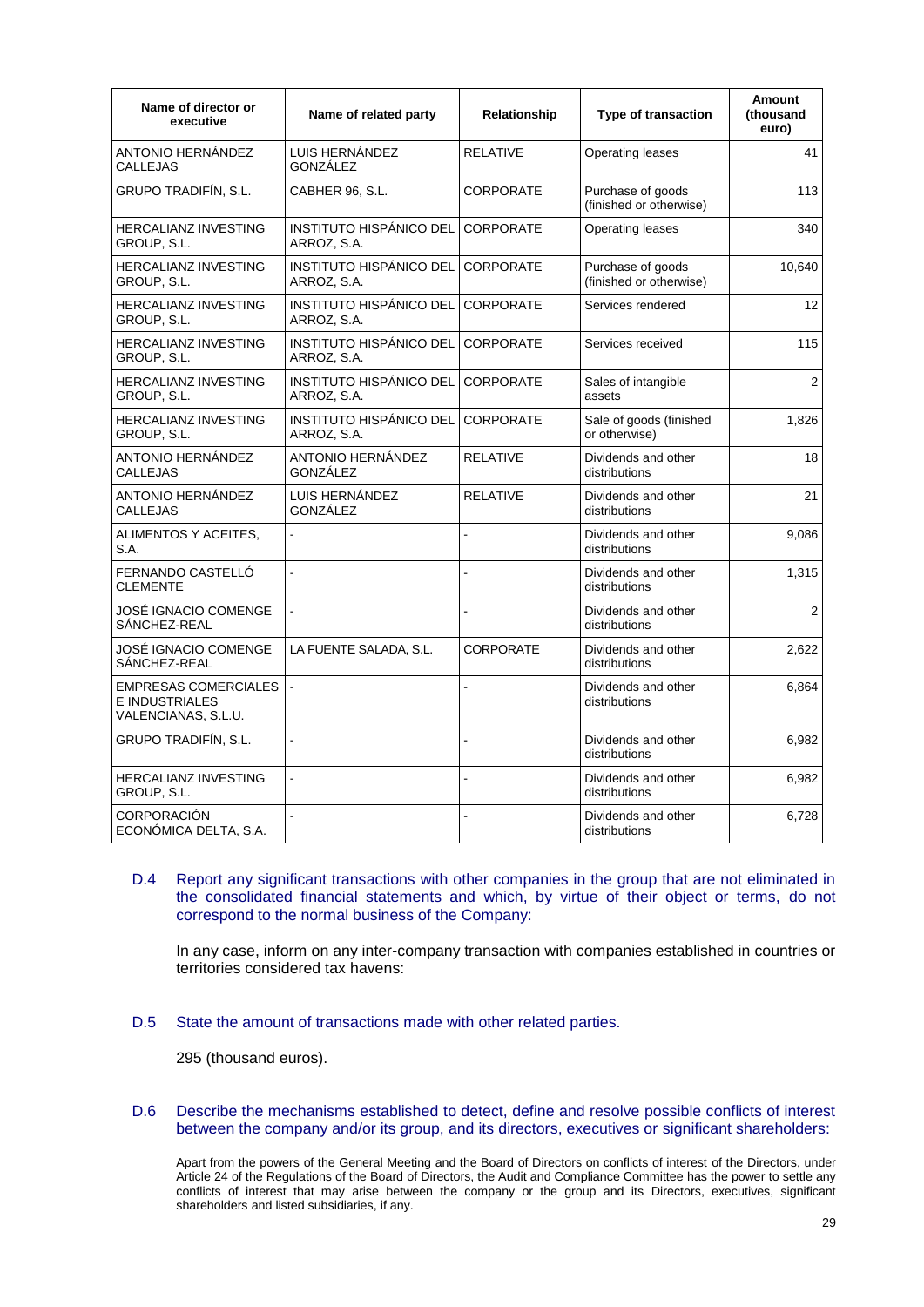With regard to the directors, Article 36 of the Regulations of the Board provides that Directors may not perform activities for their own or third party account that effectively or potentially compete with the Company or which otherwise puts them in a permanent conflict of interest with the company; and Article 37.1 establishes the obligation of Directors to take such measures as may be necessary to avoid falling into situations in which their interests, for their own or third party account, may conflict with the corporate interests and their duties to the Company.

For this purpose, Article 38 of the Regulations of the Board stipulates that Directors shall inform the Board of any direct or indirect conflict of interest that they or any of their related parties may have with the Company. Furthermore, pursuant to Article 32.4 of the Regulations of the Board, Directors shall abstain from participating in the corresponding debates and voting on resolutions or decisions in which they or any person related to them has a direct or indirect conflict of interest, except in the cases in which they are authorised by law to participate in the discussion and voting.

Rule 13 of the current Internal Code of Market Conduct stipulates that any Relevant Persons (Directors, senior executives and their closely related parties) who are or may be in a conflict of interest shall:

(i) inform the Compliance Unit of their situation;

(ii) abstain from participating in or influencing any decisions on the matters affected by the conflict;

(iii) act with freedom of judgement, loyalty to the Company and its shareholders and independently of their own interests;

(iv) abstain from requesting or having access to any information or documentation related with the conflict of interest.

It also provides that the Audit and Compliance Committee, assisted by the Compliance Unit, shall make such decisions as may be necessary in respect of any conflicts of interest that may arise.

Without prejudice to their obligation to inform, both the Directors (and in the case of corporate directors, also their representatives on the board) and the significant shareholders of the company are asked each year, when drawing up the Annual Accounts and preparing the Annual Corporate Governance Report, for confirmation of any transactions that they may have made with the Company and/or other companies in the Group, their engagement in activities similar or complementary to those included in the company's objects and that there have been no other conflicts of interest during the year.

### D.7 Is more than one company of the Group listed in Spain?

| <b>YES</b><br>ΝO |  | 冈 |
|------------------|--|---|
|------------------|--|---|

Name any subsidiaries listed in Spain:

#### **Listed subsidiary**

State whether the respective areas of business and possible business relationships between them have been precisely and publicly defined, as well as those of the listed subsidiary with other group companies;

> **Define any business relationships between the parent company and the listed subsidiary and between the latter and the other group companies**

Describe the mechanisms in place to settle any possible conflicts of interest between the listed subsidiary and other companies in the group:

**Mechanisms for solving possible conflicts of interest**

### **E. RISK CONTROL AND MANAGEMENT SYSTEMS**

### E.1 Explain the scope of the company's Risk Management System, including tax risks.

As an integral part of the corporate policies passed by the Board, the Risk Control and Management Policy lays down the basic principles and the general framework for control and management of the business risks, including tax risks, and internal control of financial reporting to which Ebro Foods, S.A. and other companies in its Group are exposed.

Within this general framework, the integral, homogenous Risk Control and Management System is based on the preparation of a business risk map, through which, by pinpointing, assessing and grading of the risk management capacity,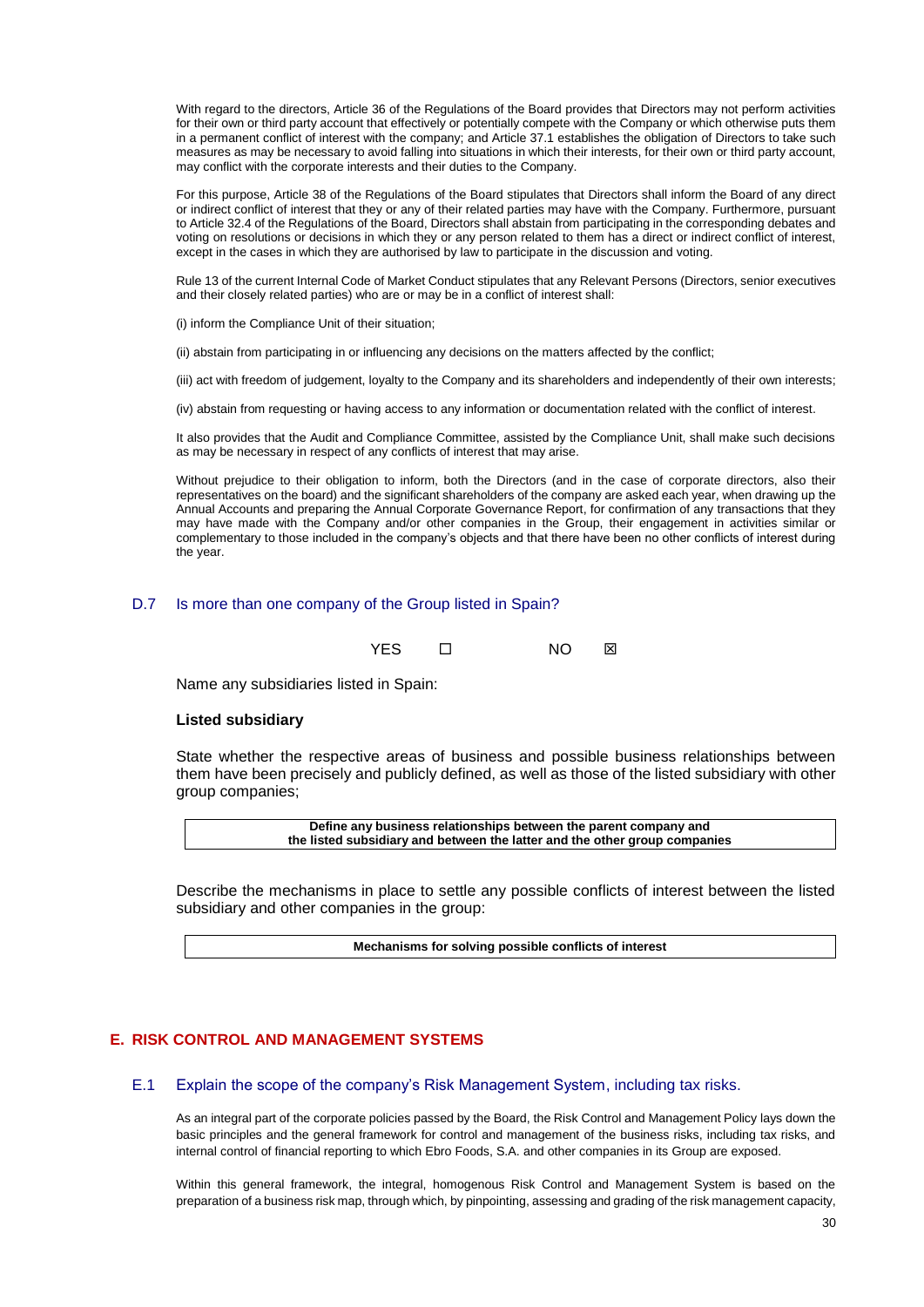the risks are ranked from greater to lesser impact for the Group and by probability of occurrence. The risk map also identifies methods for mitigating or neutralising the risks detected.

The risk universe is structured in four main groups: compliance, operational, strategic and financial, and they are all subdivided into a large number of categories.

The risk classification process dynamically assesses both the inherent risk and the residual risk after application of the internal controls and action protocols established to mitigate them. These controls include preventive controls, adequate separation of duties, clear levels of authorisation and definition of policies and procedures. These controls can in turn be grouped into manual and automatic, made by data processing applications.

This model is both qualitative and quantitative and can be measured in the Group's results, for which purpose the risk level is considered acceptable or tolerable on a corporate level.

The Risk Control and Management System is dynamic, so the risks to be considered will vary according to the circumstances in which the Group's business is performed.

#### E.2 Name the corporate bodies responsible for preparing and implementing the Risk Management System, including tax risks.

The System for Control and Management of Risks, including tax risks, and control of financial reporting is based essentially on the following structure:

- The Board of Directors, as ultimately responsible, defines the policy for control and management of risks, including tax risks, and control of financial reporting. Article 17.3 of the Regulations of the Board of Directors provide that the Board shall receive information on the most important aspects of business management and any foreseeable risk situations for the Company and its subsidiaries, together with the actions proposed by the senior management in respect thereof.

- The Audit and Compliance Committee, through the Risks Committee, performs the duties of oversight and monitoring of the financial reporting and risk control systems, reporting regularly to the Board on any significant aspects arising in these areas. It is responsible for supervising and promoting internal control of the Company and the risk management systems and submitting recommendations to the Board on the risk control and management policy and possible mitigation measures in those areas.

- The Risks Committee, based on the policy established by the Board of Directors and under the supervision of and reporting to the Audit Committee, is specifically responsible for coordinating and monitoring the system for control and management of risks, including tax risks, and control of the Group's financial reporting. The Risks Committee also analyses and assesses the risks associated with new investments.

- The Management Committees of the core business units of the Group, on which the Chairman of the Board and the Chief Operating Officer (COO) sit, assess the risks and decide on mitigation measures.

- Risk officers of the core business units of the Group. The Risks Committee nominates individuals in the major subsidiaries to monitor the systems for management and control of risks (including tax risks) and financial reporting and reporting to the Committee.

- Internal Audit Department. Within the internal audits of the different subsidiaries, the Company's Internal Audit Department checks that the testing and control of the financial reporting and risk management systems have been performed adequately in accordance with the indications by the Risks Committee.

#### E.3 Define the main risks, including tax risks, that could have a bearing on achievement of the company's business goals.

#### A. Operational risks:

- Food safety.Owing to the nature of the Group's business, aspects regarding food safety are a critical point to which the Group pays the utmost attention, as we are bound by a large number of laws and standards in each of the countries in which the Group's products are put on the market.

- Commodity supply risk. The availability of commodities in the quantity and quality required to meet our commitments to customers and the requirements of our brands is a key factor for our business both nationally (Spanish paddy rice) and internationally (semi-processed rice for the Group subsidiaries).

- Market risk (prices). Unexpected variations in the prices of our commodity supplies may seriously affect the profitability of our commercial transactions, in both the industrial and brand-based segments. The main risk lies in the prices of the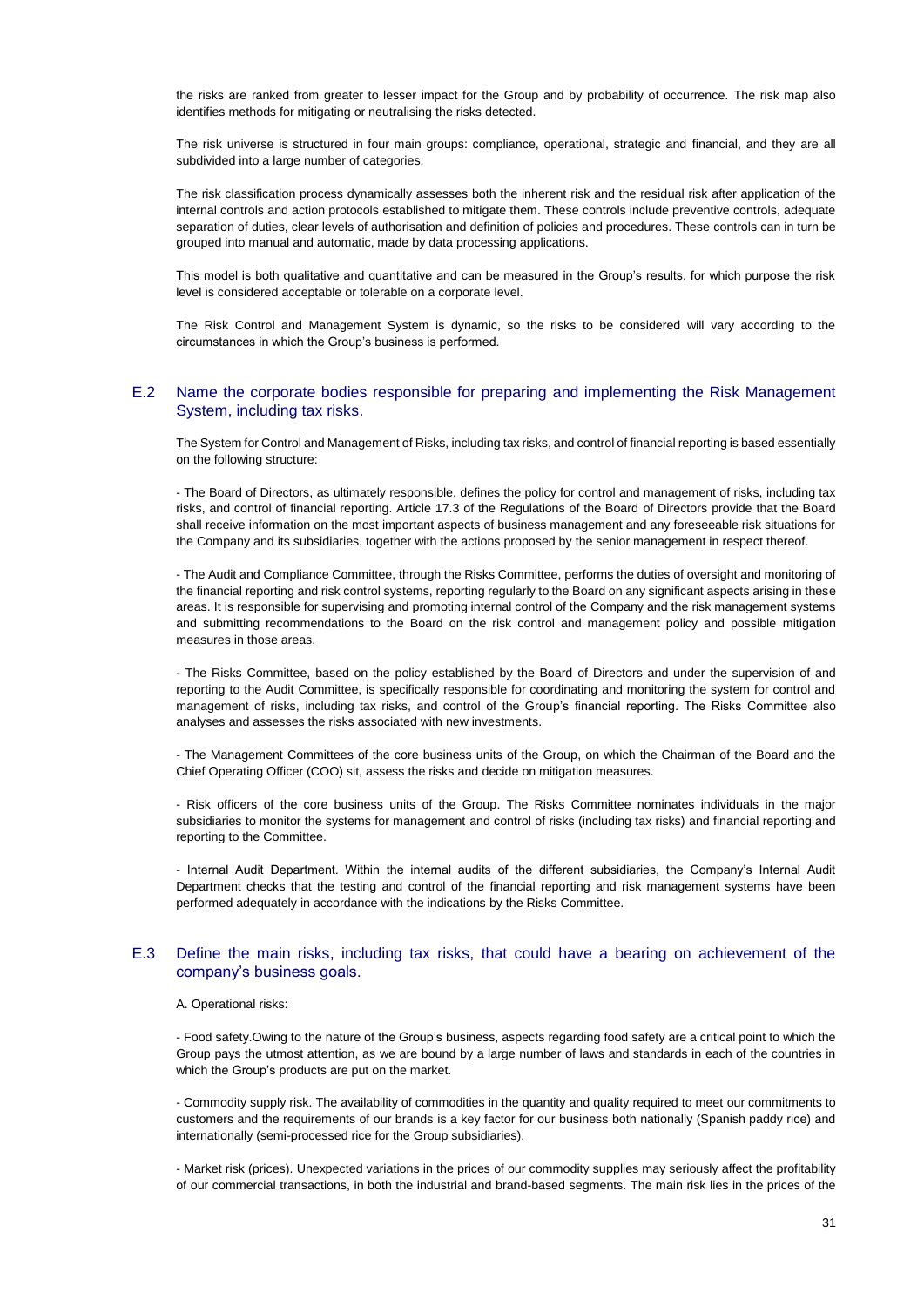different rice varieties and durum wheat, although it extends also to other materials consumed, such as packaging material and oil derivatives.

- Customer concentration risk. The concentration of customers, which can occur in both the industrial and brand segments, may lead to less favourable commercial terms for our sales and affect our credit risk.

- Technological risk. In our sector, one of the most important tools for competing with our rivals is based on constant technological innovation and searching for ways to adapt to consumers' desires. Consequently, "technological lag" is considered a possible risk.

B. Risks related with the environment and strategy:

- Environmental risk. Respect for the environment is another critical point for the Group, considering our industrial activity, with a large number of plants distributed internationally. We aim to adopt a set of good practices, complying scrupulously with the law.

- Climate risk. The effects of droughts, flooding and other weather perils in the countries where we source our supplies can cause problems of availability and unstable commodity prices, in both rice and durum wheat.

- Competition risk. In general, the pressure from white label brands is the main threat for maintaining the market shares of the Group's brands.

- Reputational risk. This is the risk associated with changes of opinion resulting in a negative perception of the Group, its brands or products by customers, shareholders, suppliers, market analysts, employees, institutions, etc., as they may adversely affect the Group's ability to maintain its commercial and financial relations or its interaction with social partners.

- Changes in lifestyle. The proliferation of low carbohydrate diets or other food habits could alter consumers' perception of our products.

- Country or market risk. Owing to the international nature of the Group's activities, political and economic circumstances in the different countries in which we operate and other market variables, such as exchange rates, interest rates, costs of production, etc. may affect our business.

- Natural disasters, fires. As an industrial group, a significant part of the assets on the Group's balance sheet corresponds to its factories, so any natural incidents (earthquakes, fires, etc.) that may affect the integrity of the Group's plants are a business risk.

#### C. Compliance risks:

- Sectoral regulatory risk. The food industry is a sector subject to numerous regulations affecting export and import quotas, customs duties, intervention prices, etc., subject to the directives laid down in the Common Agricultural Policy (CAP). The Group's activity may also be affected by changes in legislation in the countries in which it sources raw materials or sells its products.

- General regulatory risk. These include risks of compliance with civil, commercial, criminal and good governance provisions. In the area of criminal risks, the Group has a Crime Prevention Model, monitored and controlled by the Compliance Unit. At the date of this report, the Compliance Unit is working on the preparation of a criminal risks training plan for employees.

- Tax risks. Any changes in the tax laws or the interpretation or application thereof by the competent authorities in the countries in which the Group operates could affect its earnings.

#### D. Financial risks:

This Group includes foreign exchange, interest rate, liquidity and credit risks. The foreign exchange risk is particularly significant because the functional currency of the Group is the euro, but a considerable part of its commodity supply transactions are in US dollars and a very large part of the Group's investments are also in that currency.

#### E.4 State whether the company has a risk tolerance level, including one for tax risks.

Risks are measured by both inherent and residual risk.

A scorecard is made each year of the principal ten risks to which the Group may be exposed (the TOP TEN), which are rated and measured as far as possible. If the economic consequences of a risk could cause a loss (or a loss of profit) of more than 5% of the consolidated EBITDA budgeted, or over 20% of the individual EBITDA of a business, it is considered a threat requiring corporate action.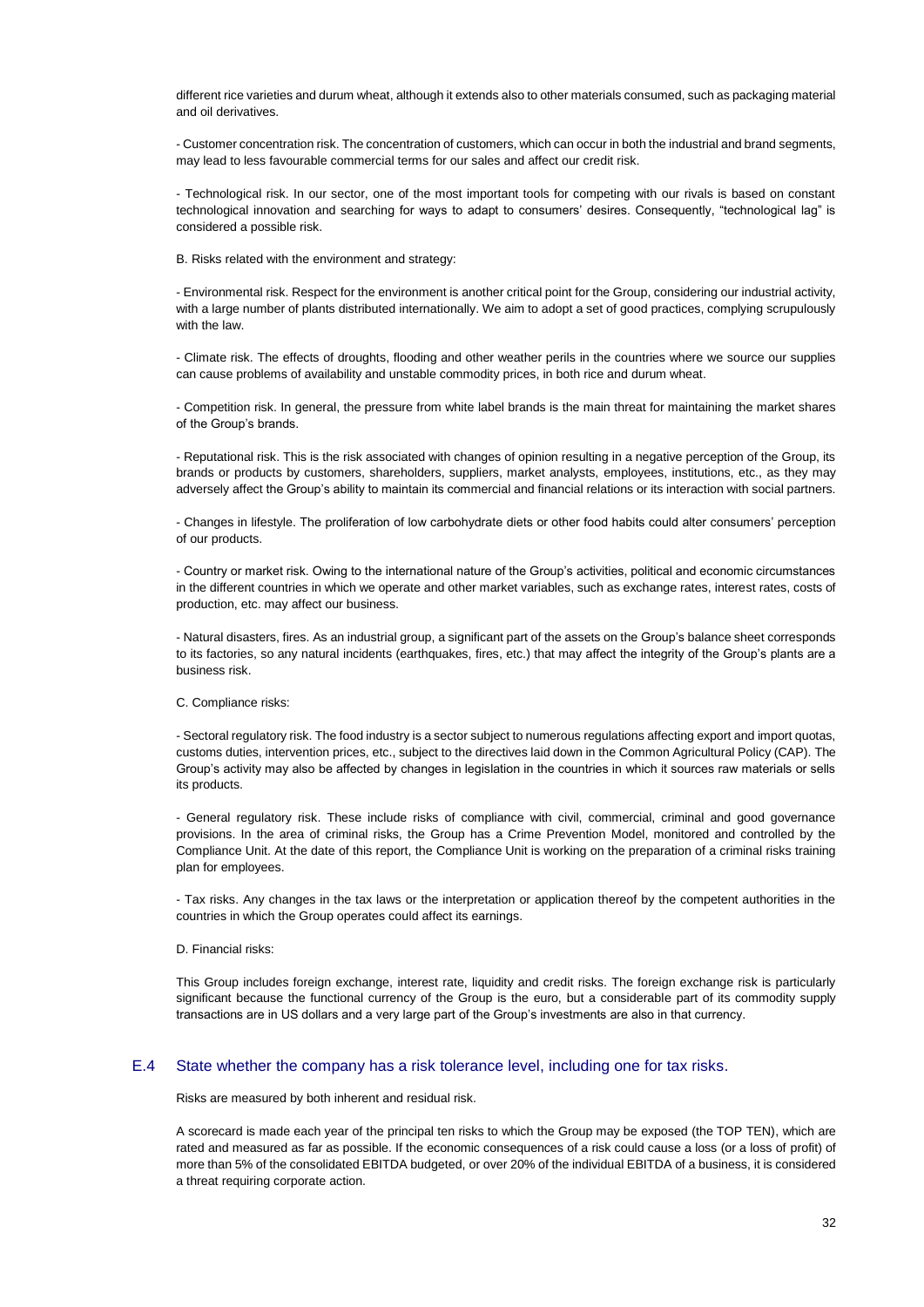In general, the heads of the different business units (the Management Committee of each unit) define the risks affecting their respective businesses, assess the possible economic impact of those risks and, according to the specific circumstances prevailing, establish whatever mitigation measures they deem fit. Without prejudice to the supervision by the Risks Committee and Audit Committee, the Management Committee of each unit implements and monitors the mitigation measures taken and assesses the results thereof.

This notwithstanding, when a threat is identified that requires action on a corporate level (as mentioned in the first paragraph above), the persons responsible for risk control and management in the corresponding unit inform the Risks Committee of the situation, proposing such mitigation measures as they may consider adequate. The Risks Committee assesses the situation and the sufficiency and suitability of the proposed mitigation measures, supplementing them with additional measures should it deem fit.

#### E.5 What risks, including tax risks, have occurred during the year?

The following risks occurred within the Ebro Group during 2017, further details of which are provided in explanatory Note eleven in Section H of this Report:

- Commodity price and availability risk
- Country risk
- Risk of natural catastrophes and accidents
- Competition risk
- Regulatory and reputational risk
- Exchange rate risk

### E.6 Explain the response and supervision plans for the main risks, including tax risks, to which the company is exposed.

The management committee in each subsidiary is responsible for monitoring the subsidiary's risk supervision system. Management committees usually meet monthly to analyse any risks that may have materialised and follow up the contingency plans and actions taken to mitigate them. Control and monitoring of the economic variables in each subsidiary against the corresponding budget also ensures the immediate detection of unforeseen risk situations. The subsidiaries with greatest weight within the Group, such as the North American subsidiaries, have "Crisis Management Plans" (CMP), which specify the main risks to which the company is exposed, the protocols for responding to them and the company officers responsible for implementation.

This notwithstanding, when a threat is identified that requires action on a corporate level (see section E.4), the persons responsible for risk control and management in the corresponding unit inform the Risks Committee of the situation, proposing such mitigation measures as may be considered adequate. The Risks Committee assesses the situation and the sufficiency and suitability of the proposed mitigation measures, supplementing them with additional measures should it deem fit.

The measures to control, reduce and, as the case may be, mitigate the risks are established according to the following basic criteria:

- They shall seek to neutralise the risk detected, maintaining coherence between the importance of the risk and the cost and means required to neutralise it.

- If neutralisation is not feasible, measures shall be designed to reduce the potential economic consequences, if possible to within tolerance levels.

- The management and control shall, as far as possible, forestall rather than remedy.
- The control mechanisms shall adequately separate management and oversight.

- The different people responsible for risk management shall coordinate their actions to be efficient, seeking the utmost integration between control systems.

- Maximum transparency shall be ensured in the identification and assessment of risks, specification and implementation of mitigation measures and assessment of the results of those measures.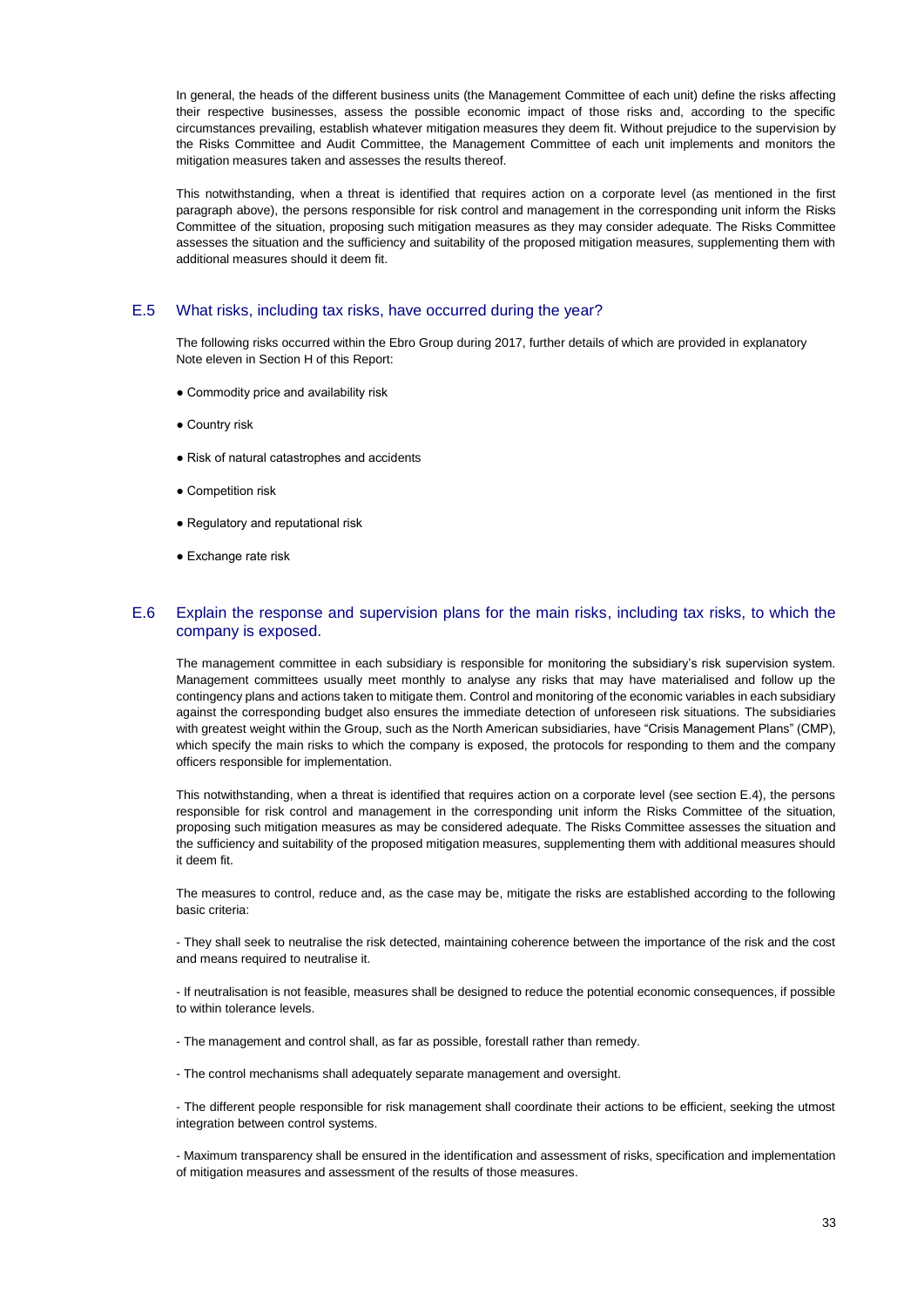- Compliance must be guaranteed with the internal reporting requirements to the bodies responsible for supervision and control.

### **F FINANCIAL REPORTING INTERNAL RISK CONTROL AND MANAGEMENT SYSTEM (FRICS)**

Describe the mechanisms comprising the financial reporting internal control and risk management systems (FRICS) of your company

#### F.1 Control environment

Report on at least the following, describing their principal features:

F.1.1 What bodies and/or duties are responsible for: (i) the existence and maintenance of an adequate and effective FRICS; (ii) its implementation; and (iii) its oversight?

As established in its Regulations, the Board of Directors is ultimately responsible for the existence, maintenance and oversight of an adequate, effective financial reporting internal control system (FRICS).

The Audit and Compliance Committee is responsible for: (i) supervising and promoting the procedures and systems used to prepare and control the company's financial reporting; (ii) checking any public financial reporting; and (iii) ensuring implementation of and compliance with the internal regulations and codes applicable to the risk control and management systems in relation to the financial reporting process.

The Management Committee is responsible for the design, implementation and functioning of the FRICS through the Group Finance Department and the Finance Departments of the different business units. The different general managements are responsible for effective implementation of these systems within their respective areas of activity. There are also officers responsible for the different processes documented within the FRICS, who must ensure that those processes are kept up to date, informing the Risks Committee, through the finance department and general management of the corresponding business unit, of any modifications or adaptations required.

The Risks Committee, reporting to the Audit and Compliance Committee, is specifically responsible for coordinating and monitoring the system for control and management of risks, including tax risks, and controlling the Group's financial reporting.

### F.1.2 State whether the following elements exist, especially in respect of the financial reporting process:

 Departments and/or mechanisms responsible for: (i) designing and reviewing the organisational structure; (ii) clearly defining the lines of responsibility and authority, with an adequate distribution of tasks and duties; and (iii) ensuring that there are sufficient procedures for adequately informing the company.

As established in its Regulations, the Board of Directors is responsible for defining the general strategy and guidelines for management of the Company and its Group and encouraging and supervising the actions taken by the senior officers, establishing an organisational structure that will guarantee the utmost efficiency of the senior management and the management team in general.

According to the Regulations of the Board of Directors, the Nomination and Remuneration Committee is responsible for checking the criteria followed regarding the composition and structure of the Board and for selecting candidates for the Board. It also nominates the Chairman, CEO or managing directors and Secretary of the Board and proposes the assignment of Directors to the different Board Committees, the members of the Management Committee and any other advisory committees that the Board may create.

In turn, under the policies approved by the Board, the Nomination and Remuneration Committee supervises the Senior Management of the Group, both in appointments and removals and in assessing the senior executive remuneration and incentives policy.

Within each group company, the organisational structure of the units participating in the preparation of financial reporting depends on several factors, such as the volume of operations or type of business, but in all cases it corresponds to the need to cover the main duties of recording, preparing, checking and reporting the operations performed and the economic and financial position of the company. The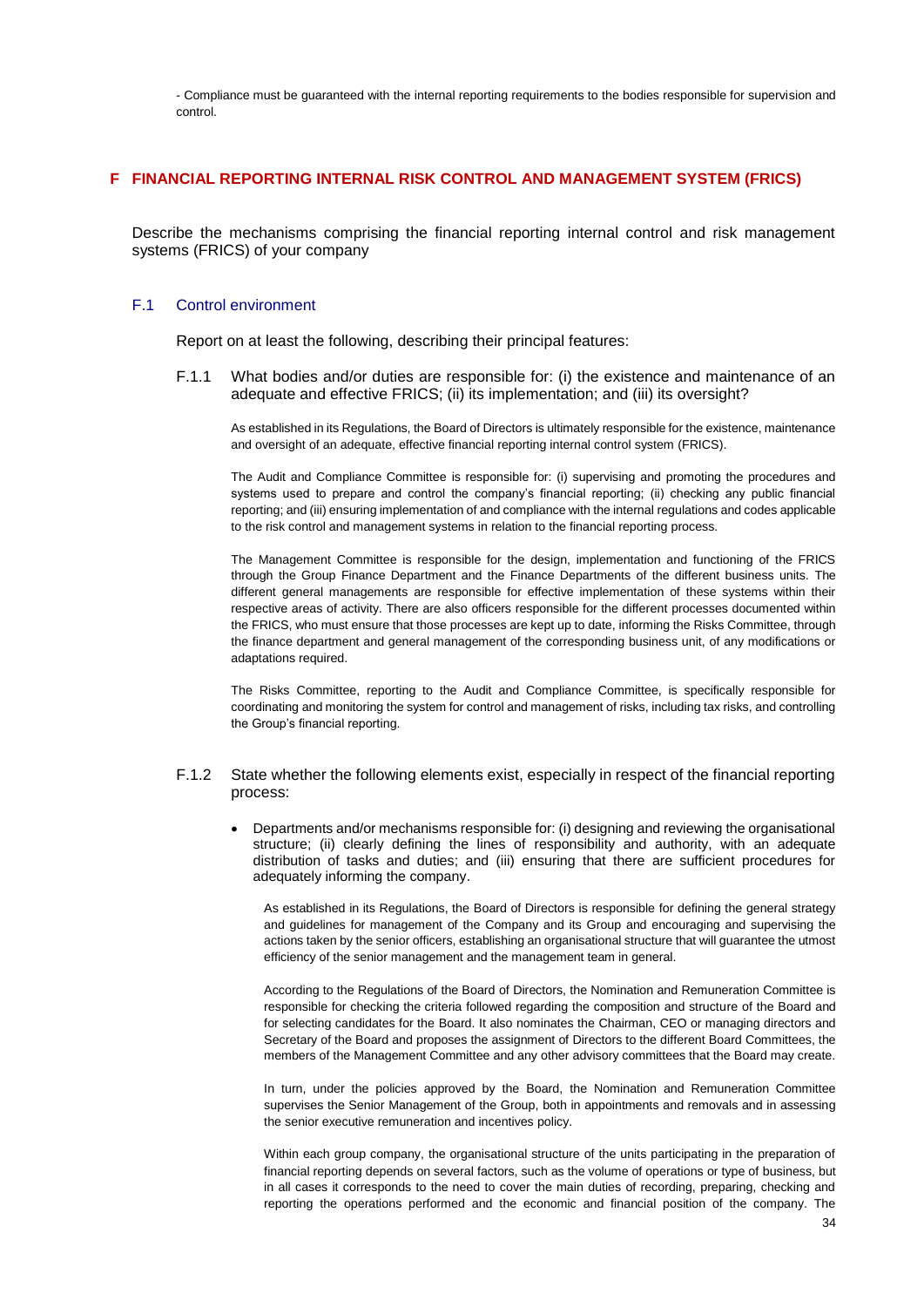executive directors and management of Ebro Foods participate actively in the management committees of the Group's subsidiaries, thereby guaranteeing direct communication through the lines of responsibility and authority.

The senior management and the human resources departments of the Group and each of the subsidiaries are responsible for designing the organisational structure according to local needs, the most important subsidiaries having a formal definition through organisation charts, which include a description of the duties and responsibilities of the main areas participating in internal control of financial reporting.

The different job descriptions of positions and responsibilities are maintained by the Human Resources department of each subsidiary and the managements of all the subsidiaries, especially the financial managements, are informed of any new member of a subsidiary.

 Code of conduct, body responsible for its approval, degree of publicity and instruction, principles and values included (stating whether there is any specific mention of the recording of transactions and preparation of financial reporting), body responsible for analysing default and proposing corrective measures and penalties.

The Code of Conduct of the Ebro Group, an update of the earlier Codes of Ethics and Conduct drawn up by the Ebro Foods Group in 2003, 2008 and 2012, was approved by the board on 25 November 2015 and all levels of the organisation were notified.

The Code of Conduct provides guidance on how to act in the Group's internal and external relationships, strengthening the values that distinguish us and establishing a basic reference to be followed by the **Group.** 

The Code aims to:

- Be a formal, institutional reference for personal and professional conduct.
- Guarantee the responsible, ethical behaviour of all the Group's professionals in their work.
- Reduce the element of subjectivity in personal interpretations of moral and ethical principles.

• Create a standardisation tool to guarantee progressive implementation throughout the Group of the ten principles of the UN Global Compact.

● Grow responsibly and committed to all our stakeholders.

As established in the Code of Conduct, the Group assumes a principle of conduct based on transparent reporting, consisting of an undertaking to report reliable financial, accounting or other information to the markets. Accordingly, the company's internal and external financial reporting will give a true and fair view of its real economic, financial and equity situation according to generally accepted accounting principles.

Employees formally sign the Code of Conduct when they join the workforce of most Group companies and all new Group employees during the year were informed and given a copy of the Code.

The Code of Conduct is published in the Intranet, where it can be consulted by any employee, and on the Group's website.

The Audit and Compliance Committee is responsible for monitoring and controlling application of the Code. The Compliance Unit, which has sufficient initiative, autonomy and resources, is responsible, among other duties, for assisting the Audit and Compliance Committee in the supervision of compliance, publication and interpretation of the Code of Conduct.

The Audit and Compliance Committee has an e-mail address to which any Group employee may send queries and suggestions regarding the interpretation of the Code of Conduct.

The Audit and Compliance Committee reports regularly to the Group's Board of Directors on any queries raised in respect of the interpretation and application of the Code of Conduct, how they have been solved and, where appropriate, the interpretation criteria followed.

The Code of Conduct provides that any violation or breach of the Code that is classified as a labour offence shall be penalised according to the labour laws, without prejudice to any other liability that the infringer may incur and the remedial measures that may be established by the different Group companies in pursuance of prevailing laws. On a Group level, the Audit and Compliance Committee, assisted by the Compliance Unit, shall receive reports of any violation of the Code of Conduct and act accordingly.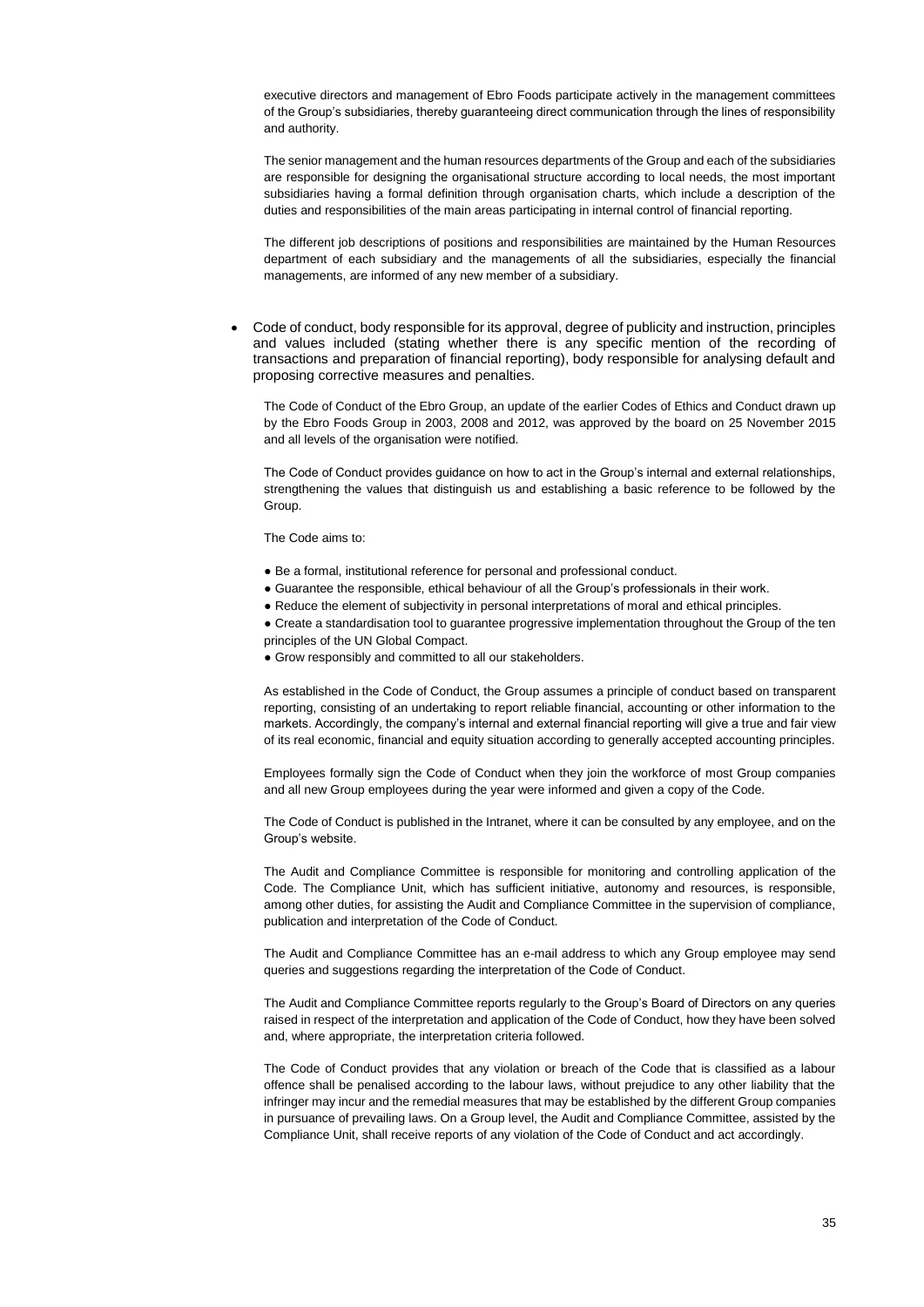Whistleblowing channel, through which the audit committee can be informed of any financial or accounting irregularities, any breaches of the code of conduct and irregular activities within the organisation, indicating whether this channel is confidential.

As established in the Regulations of the Board of Directors, the Audit and Compliance Committee is formally responsible for implementing a confidential whistleblowing channel accessible to all Group employees and defining a protocol for prioritising, processing, investigating and settling reports according to their importance and nature, especially any concerning possible financial or accounting misrepresentations.

For this purpose, the Ebro Group has established a whistleblowing or reporting channel, through its Code of Conduct, through which any irregular conduct in financial, accounting or other areas and any breach of the code of conduct can be reported confidentially.

Through that whistleblowing channel, therefore, any employees may report whatever conduct they may consider necessary and contact the chairman of the Audit and Compliance Committee directly to inform on potential breaches. Access to that e-mail account, technologically protected to prevent any unauthorised access, is limited exclusively to the Chairman of the Audit and Compliance Committee who, as an independent Director, has no relationship with the management structure of the Group.

The Audit and Compliance Committee guarantees the confidentiality of the reports handled, according to a confidentiality commitment signed by all those involved in handling the reports and other precautions included in the "Report Handling Protocol". That protocol, approved by the Audit and Compliance Committee in 2012, establishes the procedure to be followed on receiving reports, regarding their processing, prioritising, solving and notification.

 Training programmes and regular updates for employees involved in the preparation and checking of financial information and evaluation by the FRICS, covering at least accounting and auditing standards, internal control and risk management.

The Ebro Group has a policy of making sure it has personnel with sufficient training and experience to perform the duties and responsibilities assigned to them. The Ebro employees involved in the preparation and checking of the financial information and FRICS evaluation participate in training and refresher courses regarding the laws and standards in place from time to time and good practices to guarantee the reliability of the financial information generated.

The Ebro Group also encourages and provides means and resources for its employees to keep their accounting knowledge up to date through the attendance of seminars, on-line information and other means and regular meetings are held with the external auditors to assess in advance the standards in place or those about to enter into force.

During the year the Ebro Group has focused its training for personnel involved in the preparation and checking of financial information and FRICS evaluation on the following aspects:

- Accounting updates
- Management and control of costs for business decision-making
- Training in the tax laws in different countries
- Financial Reporting Internal Control System Manual

In addition, the external auditors of the Company and its Group regularly attend the meetings of the Audit and Compliance Committee to give training on the principal novelties in accounting and auditing, especially those that have or may have a greater effect on the Group's accounts.

### F.2 Measurement of risks in financial reporting

#### Report at least on:

- F.2.1 What are the main features of the risk identification process, including risks of error or fraud, in respect of:
	- Whether the process exists and is documented.

Within the risk control and management policy approved by the Board, the financial reporting internal control system is supervised by the Audit and Compliance Committee, assisted by the Risks Committee and the Group Finance Department.

The potential risk events that could affect the organisation are identified and assessed through the FRICS, pinpointing and assessing the risks corresponding to each line of business. Through this risk control and management system, the Ebro Group has drawn up a consolidated risk map by compiling and combining the risk maps of its major subsidiaries.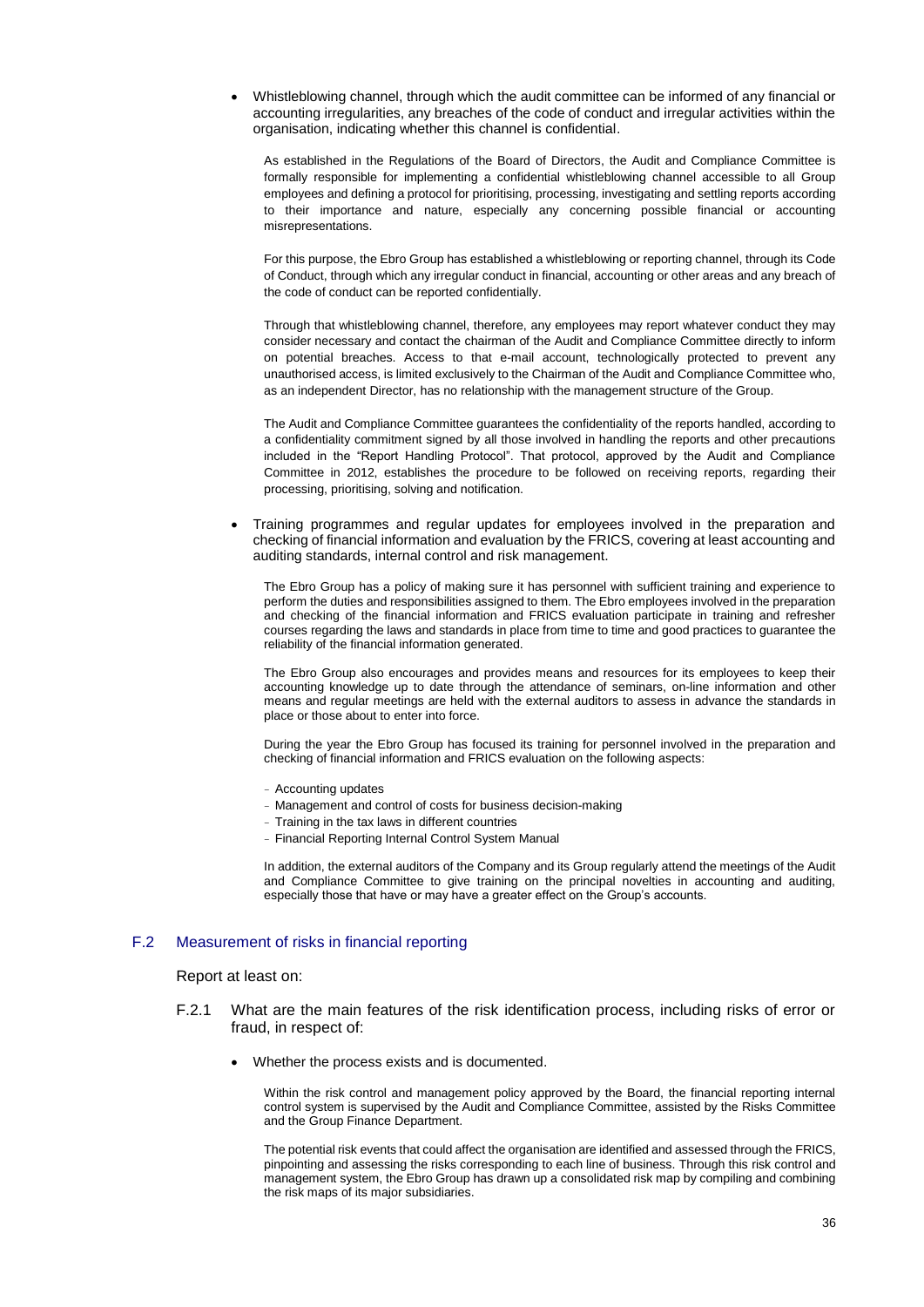This process is coordinated by the Risks Committee, which manages and establishes the permitted tolerance to the risk and coordinates actions to align the measures addressing risks with the Group's global risk policy so that the exposure to risk assumed by the Ebro Group overall is known at all times.

Based on the results obtained, systems are devised for addressing risks and internal control, to keep the likelihood and impact of those risks on financial reporting within the tolerance levels, thereby providing reasonable certainty regarding achievement of the strategic business goals.

 Whether the process covers all the financial reporting objectives (existence and occurrence; integrity; measurement; presentation, breakdown and comparison; and rights and obligations); whether it is updated and how often.

The Ebro Group has established a continuous improvement process to minimise the risks related with financial reporting, improving the design and effectiveness of existing controls.

For this purpose, it has a process identifying the risks affecting the reliability of financial reporting, based on and beginning with a definition of the scope, according to quantitative criteria of materiality in respect of the consolidated amounts and other qualitative criteria (error, fraud, uncommon transactions, etc.). Companies in the major business units or divisions that meet any of the afore-mentioned criteria and the material accounting items of each one are defined according to those criteria. Once the material items have been defined on a company level, the processes and sub-processes they affect are established, according to a relationship matrix.

For each of the sub-processes included within the scope, the inherent risks are identified and the checks made by the responsible persons to mitigate those risks are defined, setting this information down in a Risks-Controls Matrix. Those risks take account of all the financial reporting objectives (existence and occurrence; integrity; measurement; presentation, breakdown and comparison; and rights and obligations).

The financial reporting risks are identified in the Ebro Group's Risks-Controls Matrix and updated to take account of any changes in the scope of consolidation of the Group or development of its business and their reflection in the financial statements, making a comparative analysis every year of the variations in material processes and sub-processes to establish any risks that have not been previously identified.

 The existence of a process for defining the scope of consolidation, taking into account, among other aspects, the possible existence of complex corporate structures, base companies or special purpose vehicles.

The Ebro Group has a process based on internal regulations that guarantees the correct identification of the scope of consolidation through an adequate separation of duties in the requesting, authorising, reporting and recording of any operation entailing the incorporation, merger, division, acquisition or sale of companies and any other corporate operation, directly involving the legal department and the board.

This process considers the possible existence of complex corporate structures, base companies or special purpose vehicles, among other means by establishing an adequate structure to separate the duties of requesting, authorising and reporting for any corporate operation within the Group. No transactions or complex corporate structures that might entail off-balance sheet transactions which should be recorded within the reporting period were identified this year.

 Whether the process takes into account the effects of other types of risk (operational, technological, financial, legal, reputational, environmental, etc.) insofar as they affect the financial statements.

The Risk Control and Management System of the Ebro Group is designed to identify potential risk events that might affect the organisation. At present there are four types of risks: Operating, Compliance, Strategic and Financial risks, and the conclusions are taken into account insofar as the risks may affect financial reporting. For this purpose, the Risks Committee acts as a unit of coordination and interrelation of the effect of the risks detected on the different areas (management, business, financial reporting, legal, reputational etc. risks).

Which governing body of the company supervises the process.

While the Board has the power, which it may not delegate, to determine the policy for control and management of risks, including tax risks, and supervision of the FRICS, the Audit and Compliance Committee is responsible for supervising and promoting the procedures and systems used to prepare and control the Company's financial reporting, and controlling the implementation of and compliance with the risk control and management systems, both in general and in respect of the financial reporting process.

### F.3 Control activities

Inform whether the company has at least the following, describing their main features: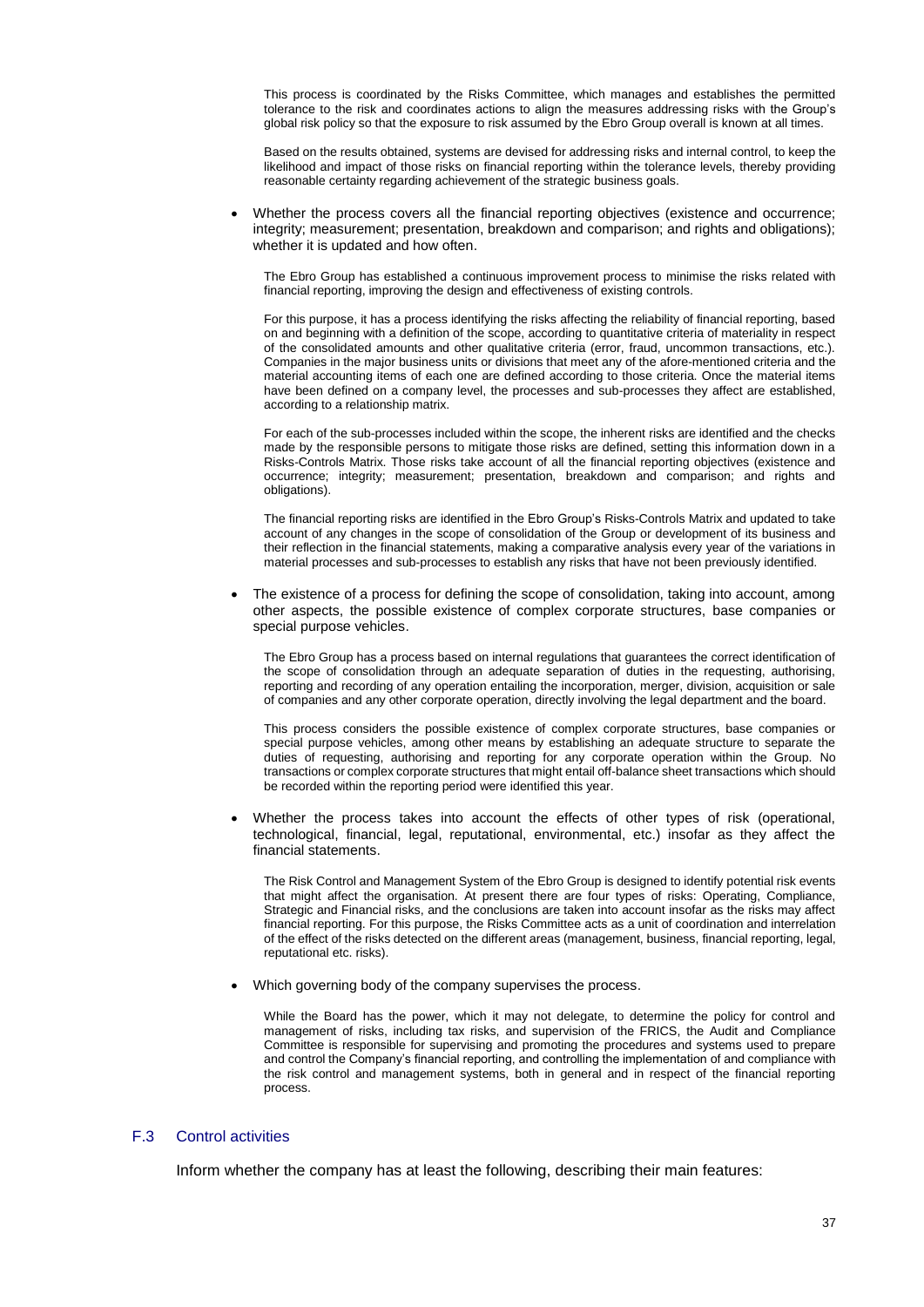F.3.1 Procedures for checking and authorising financial information to be published on the stock markets and description of the FRICS, indicating who is responsible for these tasks and documentation describing the flows of activities and controls (including those checking for the risk of fraud) in the different types of transactions that may have a material effect on the financial statements, including the procedure for closing of accounts and the specific review of judgements, estimates, valuations and significant projections.

The priorities established within the Ebro Group include the quality and reliability of the financial information, both internal information for decision-making and external information published on the markets. The information to be provided by the different units is requested by the Group financial department, paying special attention to the processes of closing the accounts, consolidation, measurement of intangibles and areas subject to judgement and estimates.

The Ebro Group has procedures for checking and authorising the financial information and description of the FRICS, responsibility for which corresponds to the Financial Department, the Risks Committee, the Audit and Compliance Committee and the Board of Directors.

The Audit and Compliance Committee checks and analyses the financial statements and any other important financial information, as well as the principal judgements, estimates and projections included and discusses them with the corporate financial department and the internal and external auditors to confirm that the information is complete and the principles applied are consistent with those of the previous full-year accounts.

The procedure for checking and authorising the financial information corresponds to the Group financial department, based on the information checked and validated by the different units. The Audit and Compliance Committee supervises this information to be published on the market and it is approved by the Board of Directors.

The Group has implemented an improvement process to increase the documentation and make the generation of financial information and its subsequent supervision more effective and efficient.

The significant processes involved in the generation of the Group financial reporting are documented based on the COSO internal control model. The main processes documented are:

- Closing of Financial Statements and Reporting
- Consolidation
- Sales and Receivables
- Purchases and Payables
- Fixed Assets
- Inventories
- Payroll

The documentation outline is extended progressively, according to the materiality and the general criteria established in the Group's financial reporting internal control system.

The persons responsible for each of the documented processes in each subsidiary have been identified. They are responsible for keeping those processes up to date on an annual basis, reporting any modifications or adaptations to the Risks Committee through the Group's financial department.

Process documentation includes details of the flows and transactions and the financial reporting objectives and controls established to ensure they are met. It also contemplates the risks of error and/or fraud that might affect the financial reporting objectives. The documentation of flows of activities and controls that may have a material effect on the financial statements, including the accounts closing procedure, includes the preparation of narratives on the processes, flow charts and risk and control matrices. The controls identified are both preventive and detective, manual or automatic, describing also their frequency and associated information systems.

F.3.2 Internal control procedures and policies for the IT systems (including access security, track changes, operation, operating continuity and separation of duties) used for the significant processes of the company in the preparation and publication of financial information.

The Group has rules of action for managing financial information security. Those rules are applicable to the systems used to generate financial information and the IT Department is responsible for defining and proposing the security policies.

Within its policies and infrastructure management the Ebro Group has procedures to secure each of the following points: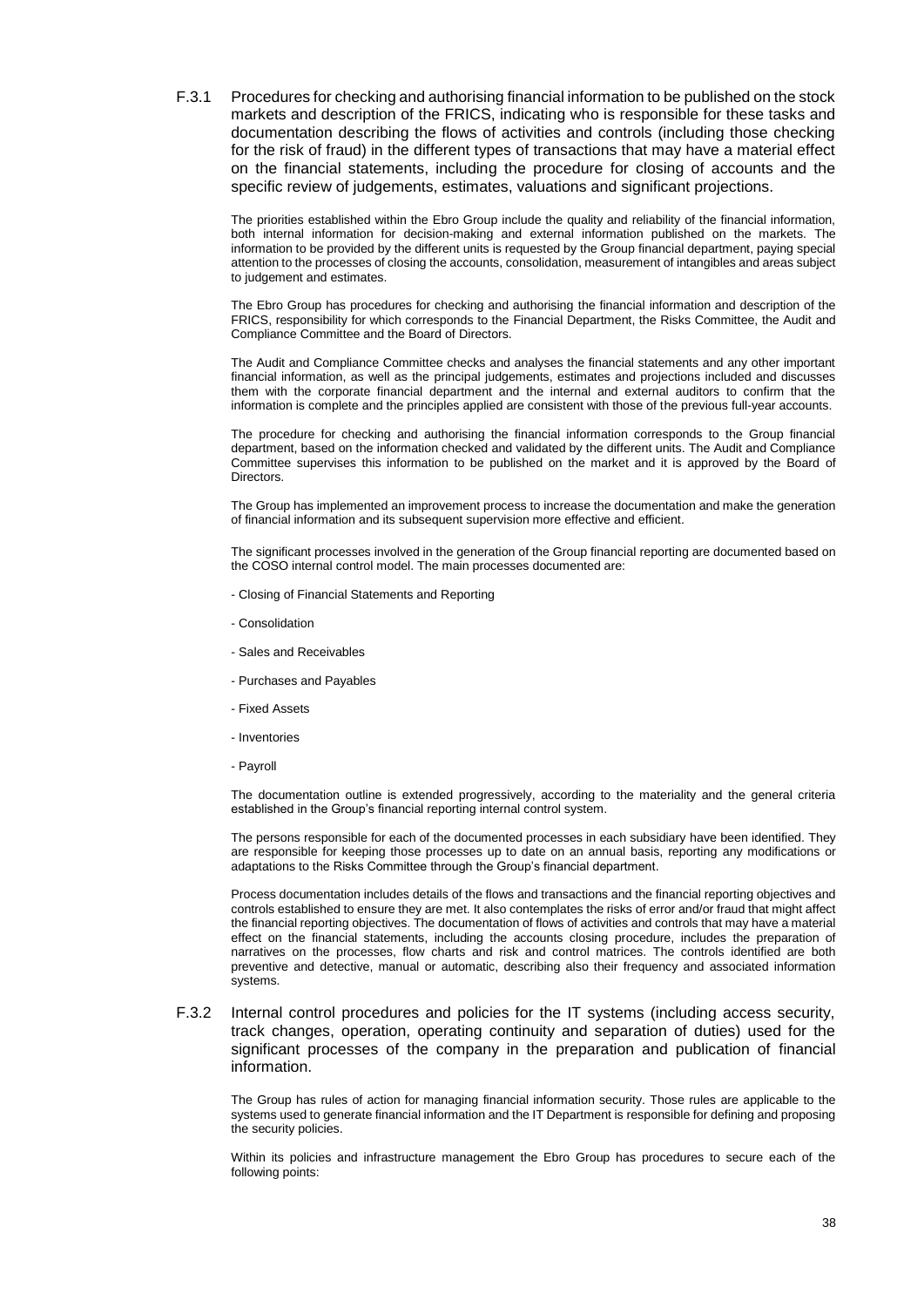i) Both physical and logical access are controlled to ensure that only authorised internal and external personnel can access the Ebro centres and systems. Ebro has several Data Centres, the main one in Spain where the company's critical systems are housed. The major subsidiaries also have local data centres. They all have their own infrastructure to guarantee adequate control of access to the installations. In small subsidiaries, the general rule is to have external service providers to provide that security. When external service providers are used, the Ebro Group makes internal audits of the information systems and their architecture, including the security aspect.

Logical access control is secured with efficient management of access to our systems, whether internal or external, and through a user management coordinated with the human resources department and the company's group of managers. Ebro has user access control systems and workflow tools to guarantee interdepartmental integration and efficient updating of user status, regularly identifying those who no longer access the systems. Ebro Foods has begun a global Duties Separation project, within its corporate risk control policy.

External access is guaranteed through specific users and controlled management. The necessary elements have also been provided on a network level to ensure that only authorised users and processes have access from outside.

ii) The larger subsidiaries mainly use the ERP system called SAP. In all those cases, Ebro has procedures underpinned by systems in which production changes are systematically filtered and assessed, their life cycle managed, and disseminated after acceptance by specific users and impact analysis in the systems currently used in production.

iii) The separation of duties is underpinned by the use of roles by groups of users, which allow access only to the information and transactions previously approved by the organisation. The modification or creation of new roles is backed by the same procedure that guarantees management of the user life cycle and is applicable to the major companies of the Ebro Group. Special attention is paid to separation in IT support processes to make sure that the tasks of development, sending to production and administration of the system are duly separated.

iv) Ebro has internal tools which, combined with the user support departments and systems (Help Desks), guarantee the management and traceability of incidents in the IT systems. Programme changes are managed within that system, which is based on ITIL best practices and management.

The critical information systems are always housed in our data centres and there are individuals assigned to each one who are responsible for proactive monitoring of the automatic processes and proactive assessment of the yield and functioning of the systems.

Ebro has global contracts with security control tool providers, which guarantee the installation of such tools in all the computer and data processing equipment used in the company.

v) Ebro has tools to guarantee the continuity of business support by its IT systems in the event of a fatal error or system crash. There are backup systems and policies in its data centres that guarantee access to information and systems in case of a crash. The use of tape or disk backups and replicating the information in several computers with subsequent triangular distribution are habitual procedures for making incremental or complete backup copies. The current systems allow recovery of the information up to the specific time of the fatal error or system crash.

### F.3.3 Internal control procedures and policies to oversee the management of outsourced activities and any aspects of valuation, calculation or measurement commissioned to independent experts, which may have a material impact on the financial statements

In general, the Ebro Group manages all activities that may have a material impact on the reliability of the financial statements directly using internal resources to avoid outsourcing. There are very few outsourced activities and the procedures and controls of those activities are regulated in the contracts signed with the service providers in question.

The valuation, calculation or measurement activities commissioned by the Ebro Group to independent experts are mainly concerned with the appraisal of properties, actuarial studies of commitments to employees and impairment testing of intangibles.

Only service providers of internationally recognised standing are used for these valuation reports, making sure that they are not affected by any circumstance or event that could compromise their independence.

The reports obtained from these firms are submitted to internal review to check that the most significant assumptions and hypotheses used are correct and that they comply with the International Valuation Standards (IVS) and International Financial Reporting Standards (IFRS). Furthermore, the valuation processes and the hypotheses and assumptions used by independent experts are reported to and considered by the external auditors of the Company and its Group.

#### F.4 Information and communication

Inform whether the company has at least the following, describing their main features: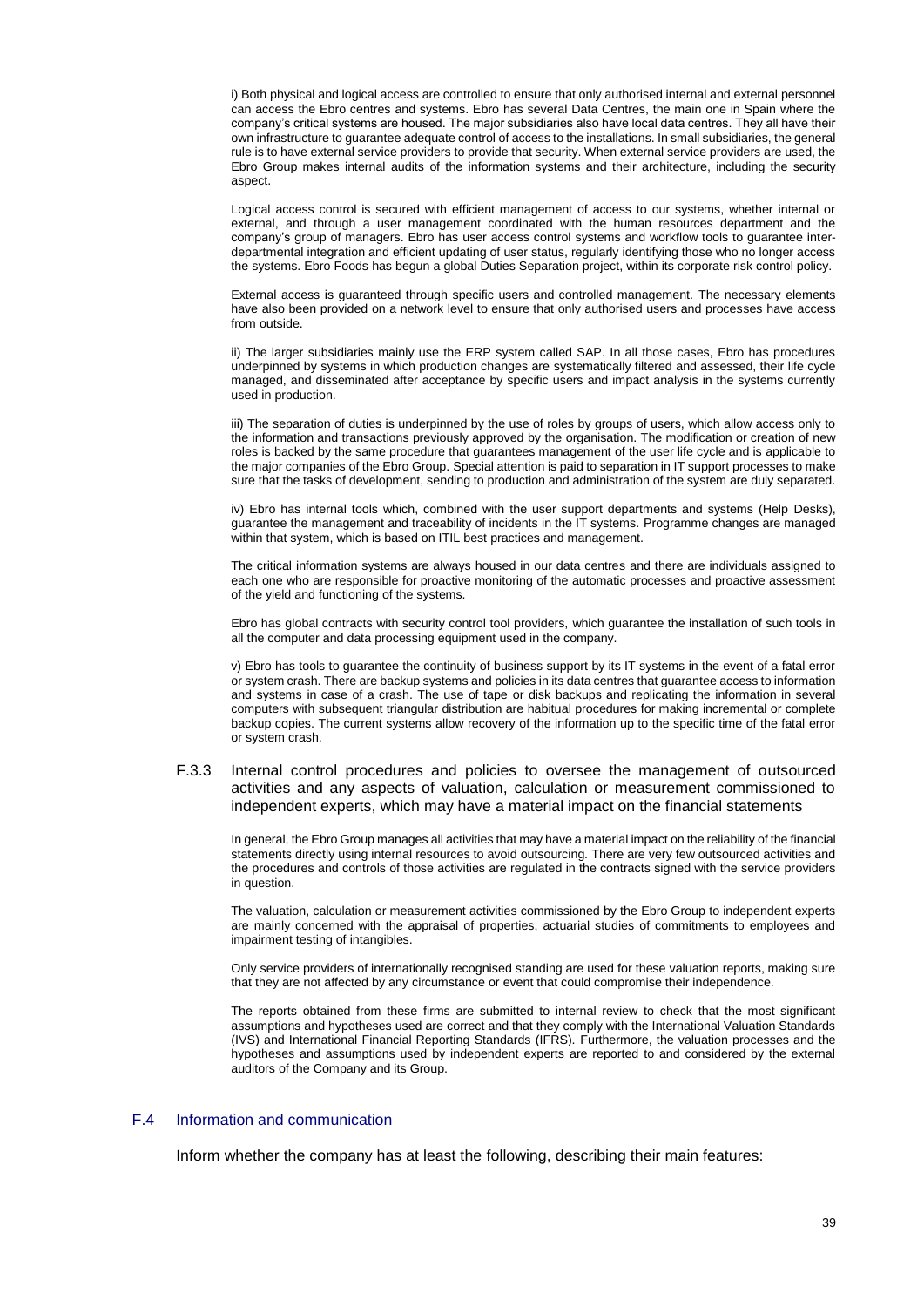F.4.1 A specific department responsible for defining the accounting policies and keeping them up to date (accounting policy department or division) and solving queries or conflicts deriving from their interpretation, maintaining fluent communication with those responsible for operations in the organisation, as well as an updated accounting policy manual distributed among the units through which the company operates.

The Ebro Group has adequate procedures and mechanisms to put the applicable criteria across to the employees involved in the preparation of financial information and the IT systems used in that preparation. This is done through the Management Control Unit and the Corporate Financial Department, whose powers include the following, among others:

● Define, administer, update and report on the Group's accounting policies, in compliance with the applicable accounting standards and rules of consolidation for the preparation and presentation of financial information to be disclosed.

● Prepare, update and report on the Accounting Policy Manual to be applied by all financial units in the Group. This manual is updated annually.

● Settle any queries or conflicts regarding the interpretation and application of the accounting policies, maintaining fluent communication with those responsible for these operations in the organisation.

● Define and create templates, formats and criteria to be used for preparing and reporting the financial information. All financial information distributed on the markets is prepared by consolidating the reports of the different business units, prepared using mechanisms for data input, preparation and presentation that are homogenous for the entire Group. These mechanisms are designed to enable compliance with the standards applicable to the principal financial statements, including accounting criteria, valuation rules and presentation formats and embrace not only the balance sheet, profit and loss account, statement of changes in equity and statement of cash flows, but also the obtaining of other information that is necessary to prepare the notes to the financial statements.

### F.4.2 Mechanisms for collecting and preparing financial information with homogenous formats, applied and used by all business units in the company or group, valid for the main financial statements and notes, and the information given on the FRICS

The Group's financial information is prepared using a process of aggregating separate financial statements at source for subsequent consolidation according to the applicable accounting and consolidation standards, to obtain the consolidated financial information to be presented monthly to the Board and published periodically on the markets.

The process of aggregation and consolidation of the Group's financial statements is based on homogenous, common format templates that include different tables and reports to be completed. They also have automatic internal controls to check the integrity and reasonability of the data input.

These templates are validated each month by a financial manager in each subsidiary before sending them for checking and consolidation. To complete the automatic checks, those data and the estimation, valuation and calculation principles used to obtain them, as well as the accounts closing procedure, are checked by the financial manager at each level of aggregation and consolidation until the Ebro Group consolidated financial information is obtained, prepared and checked by the corporate financial department.

The Ebro Group has established a reporting system for the Financial Reporting Internal Control System, which is available in the Group for all the subsidiaries included within the scope of the FRICS. Through that reporting, the management of the parent coordinates maintenance of the system in the rest of the subsidiaries annually through the assignment of persons responsible for their maintenance and updating in the event of any significant change to be taken into consideration in the documentation. Finally, if any weaknesses are detected in the financial reporting internal control system, the subsidiaries are notified of the necessary action plans and they are monitored by management of the parent.

### F.5 Supervision of the functioning of the system

Inform on at least the following, describing their main features:

F.5.1 The FRICS supervisory activities performed by the Audit Committee and whether the company has an internal audit department responsible, among its duties, for assisting the committee in its supervision of the internal control system, including the financial reporting internal control system (FRICS). Inform also on the scope of the FRICS appraisal made during the year and the procedure through which the department or body responsible for the appraisal informs on the outcome, whether the company has an action plan defining any possible corrective measures and whether their impact on the financial information has been considered.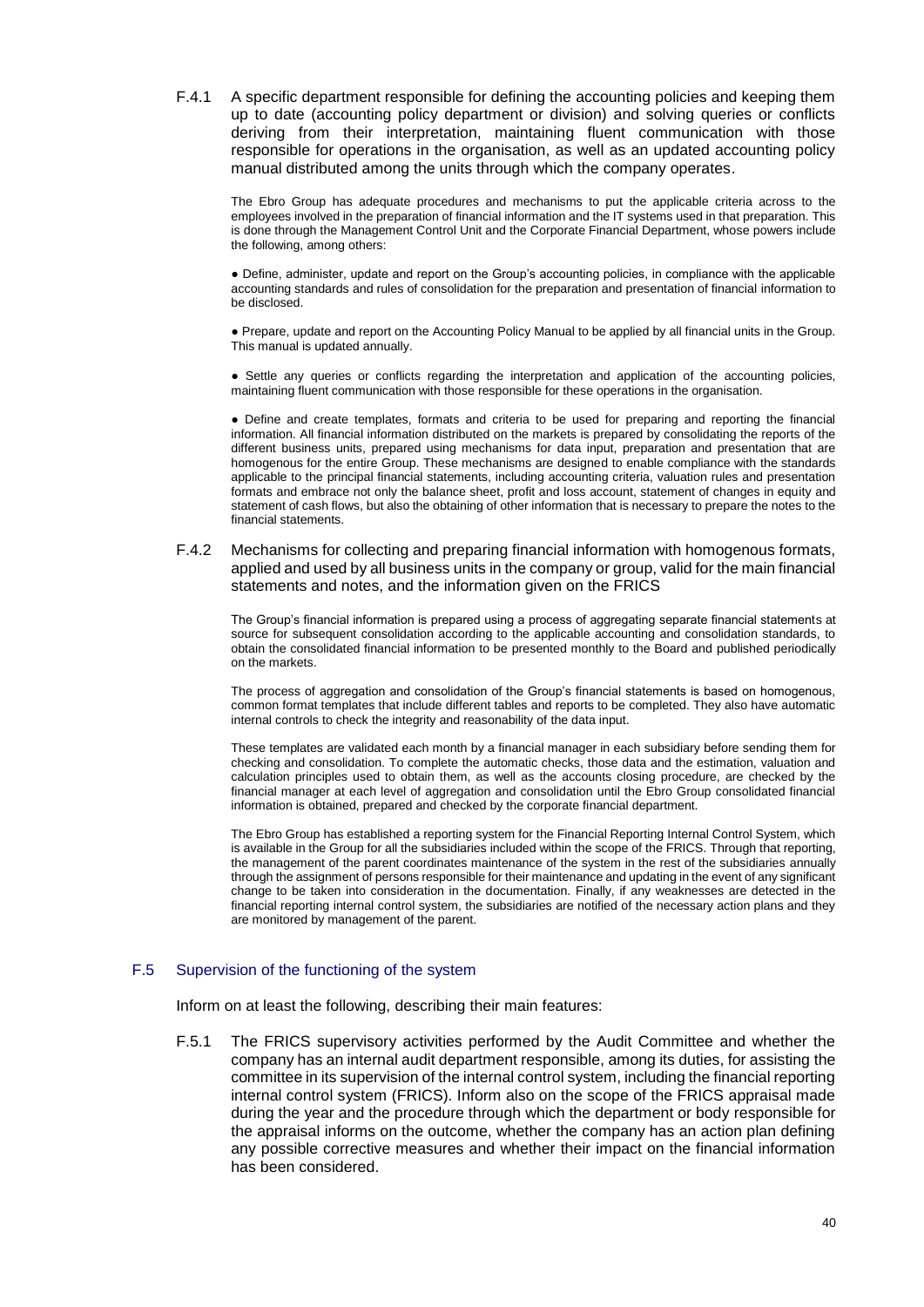The Board of Directors is ultimately responsible for the existence, maintenance and supervision of an adequate, effective financial reporting internal control system. Among the duties defined in the Regulations of the Board of Directors, the Audit and Compliance Committee assists and supports the board in its supervision of the accounting and financial information, the internal and external audit services and corporate governance.

The Audit and Compliance Committee, assisted by the Risks Committee, must see that the internal audit procedures, the internal control systems in general, including the risk management control system and, in particular, the financial reporting internal control system, are adequate. The Audit and Compliance Committee also ensures that the external auditor and manager of the Internal Audit Department are selected on the basis of objective, professional qualifications, guaranteeing their independence in the performance of their duties; reports to the board on any related party transactions submitted for its consideration; controls any possible conflicts of interest; and, in general, makes sure that all the company's information and reporting, particularly financial, complies with the principle of truth and maximum transparency for shareholders and markets.

The Risks Committee, as the central control system, monitors adequate fulfilment by the risk officers of the respective units of the following duties: (i) monitoring, updating and review of the business risks map and the different financial reporting processes; (ii) compliance with the reporting protocols for business risks and financial information; (iii) assessment of the measures for mitigating and controlling any risks detected, and (iv) assessment of the effectiveness of the systems and controls by testing processes indicated by the Risks Committee, assisted by the heads of the different units and, where necessary, external advisers. The Risks Committee, based on the policy established by the Board and supervised by and reporting to the Audit Committee, is specifically responsible for coordinating and monitoring the risks control and management system, including tax risks, and checking the Group's financial information.

Within the business risks control and FRICS, the Internal Audit Department makes sure that the testing and control of risk management and financial reporting systems have been done properly, within the internal audits carried out on different subsidiaries during the year, according to the Internal Audit Plan.

The Internal Audit Department has submitted its annual working plan to the Audit and Compliance Committee and reported directly to said committee on any incidents detected in the performance of that work, proposing the corresponding action plan defining any necessary corrective measures; and at the end of each year, it has submitted an activity report.

The results of checks made by the Internal Audit Department and any incidents detected by the Risks Committee have been reported to the Audit and Compliance Committee. Moreover, the action plan devised for remedying those incidents has been sent to both the person responsible for remedying them and the Audit and Compliance Committee.

F.5.2 Inform on whether the company has a discussion procedure whereby the auditor (according to the provisions of the auditing standards), the internal audit department and other experts can inform the senior management and audit committee or company directors of any significant weaknesses detected in internal control during the auditing or checking of the annual accounts or any other processes commissioned to them. Indicate also whether the company has an action plan to remedy or mitigate the weaknesses observed.

The Audit and Compliance Committee has a stable, professional relationship with the external auditors of the principal companies in its group, strictly respecting their independence. That relationship favours communication and discussion of any internal control weaknesses pinpointed during the auditing of annual accounts or any other audit work commissioned to them.

In this regard, the Audit and Compliance Committee receives information from the external auditor at least every six months on the audit plan and outcome of its performance, and checks that the senior management heeds the auditor's recommendations.

In addition, as established in the Regulations of the Board, it is responsible for overseeing the Internal Audit Services, examining the financial reporting process and internal control systems.

During 2017, the External Auditor and Manager of the Internal Audit Department each attended 5 meetings of the Audit and Compliance Committee.

### F.6 Other significant information

N/A

#### F.7 External auditor's report

Inform on: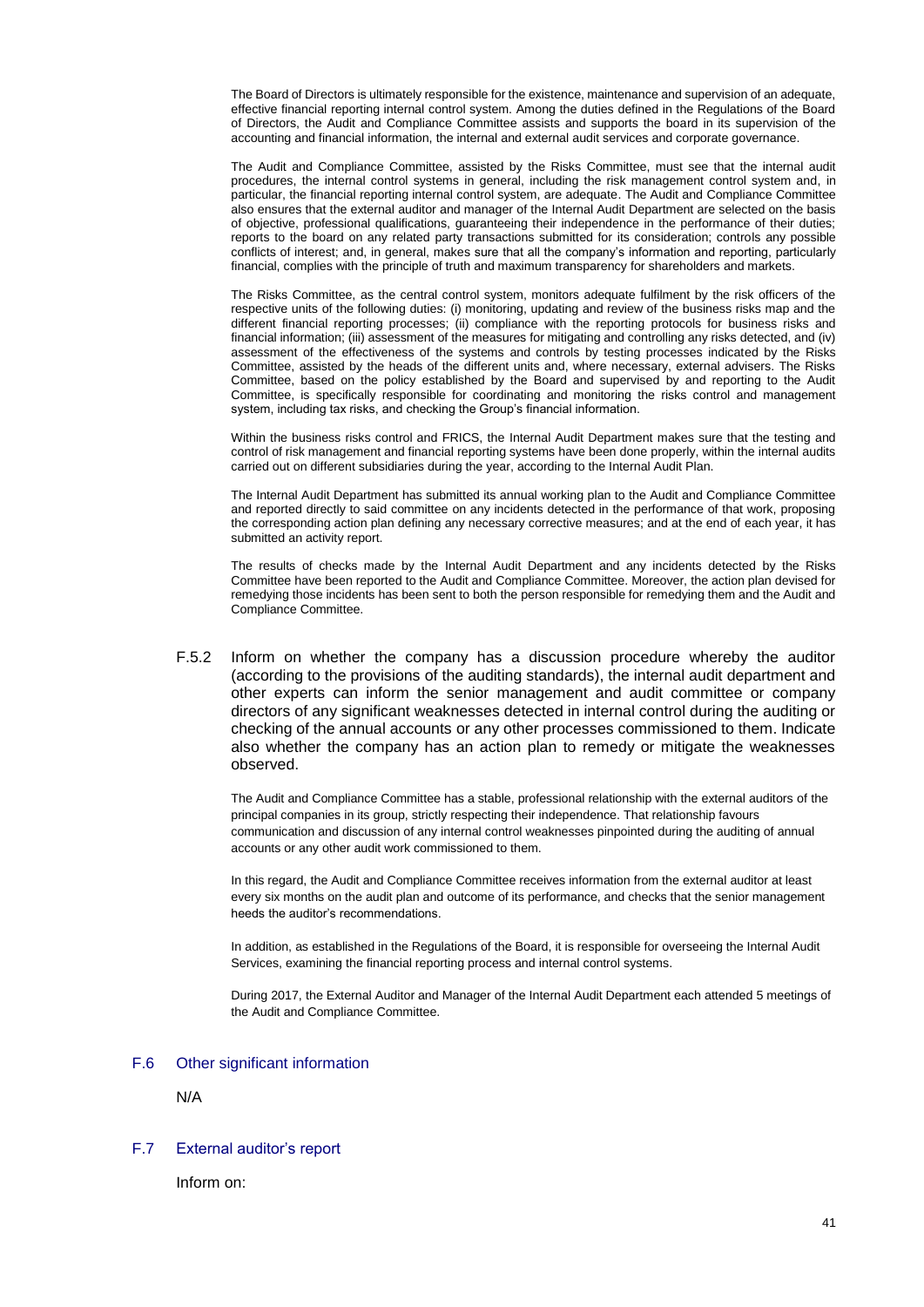7.7.1 Whether the FRICS information sent to the markets was checked by the external auditor, in which case the company should include the corresponding report in an annex. If not, why not.

The report issued by the external auditor is appended hereto.

# **G EXTENT OF COMPLIANCE WITH THE CORPORATE GOVERNANCE RECOMMENDATIONS**

Indicate the degree of compliance by the company with the recommendations of the Unified Good Governance Code.

If any recommendation is not followed or is only partly followed, include a detailed explanation of the reasons so that shareholders, investors and the market in general have sufficient information to assess the company's actions. General explanations are not acceptable.

- 1. The Articles of Association of listed companies should not limit the maximum number of votes that may be cast by an individual shareholder or impose other restrictions hampering takeover of the company via the market acquisition of its shares. Complies  $X$  Explanation
- 2. When both the parent company and a subsidiary are listed, they should both publish a document specifying exactly:
	- a) The types of activity they are respectively engaged in and any business dealings between them, and between the listed subsidiary and other group companies;
	- b) The mechanisms in place to solve any conflicts of interest.

|    |                                                                                                                                                                                                                                                                                                       | Complies |   | Partial compliance                                                                                                                                                                                                                                                          |  | Explanation |             | Not applicable |  | $\mathsf{X}$ |  |
|----|-------------------------------------------------------------------------------------------------------------------------------------------------------------------------------------------------------------------------------------------------------------------------------------------------------|----------|---|-----------------------------------------------------------------------------------------------------------------------------------------------------------------------------------------------------------------------------------------------------------------------------|--|-------------|-------------|----------------|--|--------------|--|
|    | 3. During the annual general meeting, to supplement the written distribution of the annual corporate governance report,<br>the chairman of the board should inform the shareholders orally, in sufficient detail, of the most important aspects<br>of the company's corporate governance, especially: |          |   |                                                                                                                                                                                                                                                                             |  |             |             |                |  |              |  |
|    | a)                                                                                                                                                                                                                                                                                                    |          |   | Any changes made since the previous annual general meeting.                                                                                                                                                                                                                 |  |             |             |                |  |              |  |
|    | b)                                                                                                                                                                                                                                                                                                    |          |   | The specific reasons why the company does not follow any of the recommendations of the Code of Corporate<br>Governance and the alternative rules applied, if any.                                                                                                           |  |             |             |                |  |              |  |
|    |                                                                                                                                                                                                                                                                                                       | Complies | X | Partial compliance                                                                                                                                                                                                                                                          |  |             | Explanation |                |  |              |  |
| 4. |                                                                                                                                                                                                                                                                                                       |          |   | The company should define and promote a policy of communication and contacts with shareholder, institutional<br>investors and proxy advisors that fully respects the laws against market abuse and gives similar treatment to<br>shareholders who are in the same position. |  |             |             |                |  |              |  |
|    |                                                                                                                                                                                                                                                                                                       |          |   | And the company should publish that policy on its website, including information on how it has been implemented,<br>naming those responsible for such implementation.                                                                                                       |  |             |             |                |  |              |  |
|    |                                                                                                                                                                                                                                                                                                       | Complies | X | Partial compliance                                                                                                                                                                                                                                                          |  |             | Explanation |                |  |              |  |
|    | delegation.                                                                                                                                                                                                                                                                                           |          |   | 5. The board should not table a motion at the general meeting for delegating powers to issue shares or convertible<br>securities excluding the preferential subscription right in a sum of more than 20% of the capital at the time of the                                  |  |             |             |                |  |              |  |

And when the board approves an issue of shares or convertible securities excluding the preferential subscription right, the company should immediately publish on its website the reports on that exclusion required by commercial law.

| Complies |  | Partial compliance | Explanation |
|----------|--|--------------------|-------------|
|----------|--|--------------------|-------------|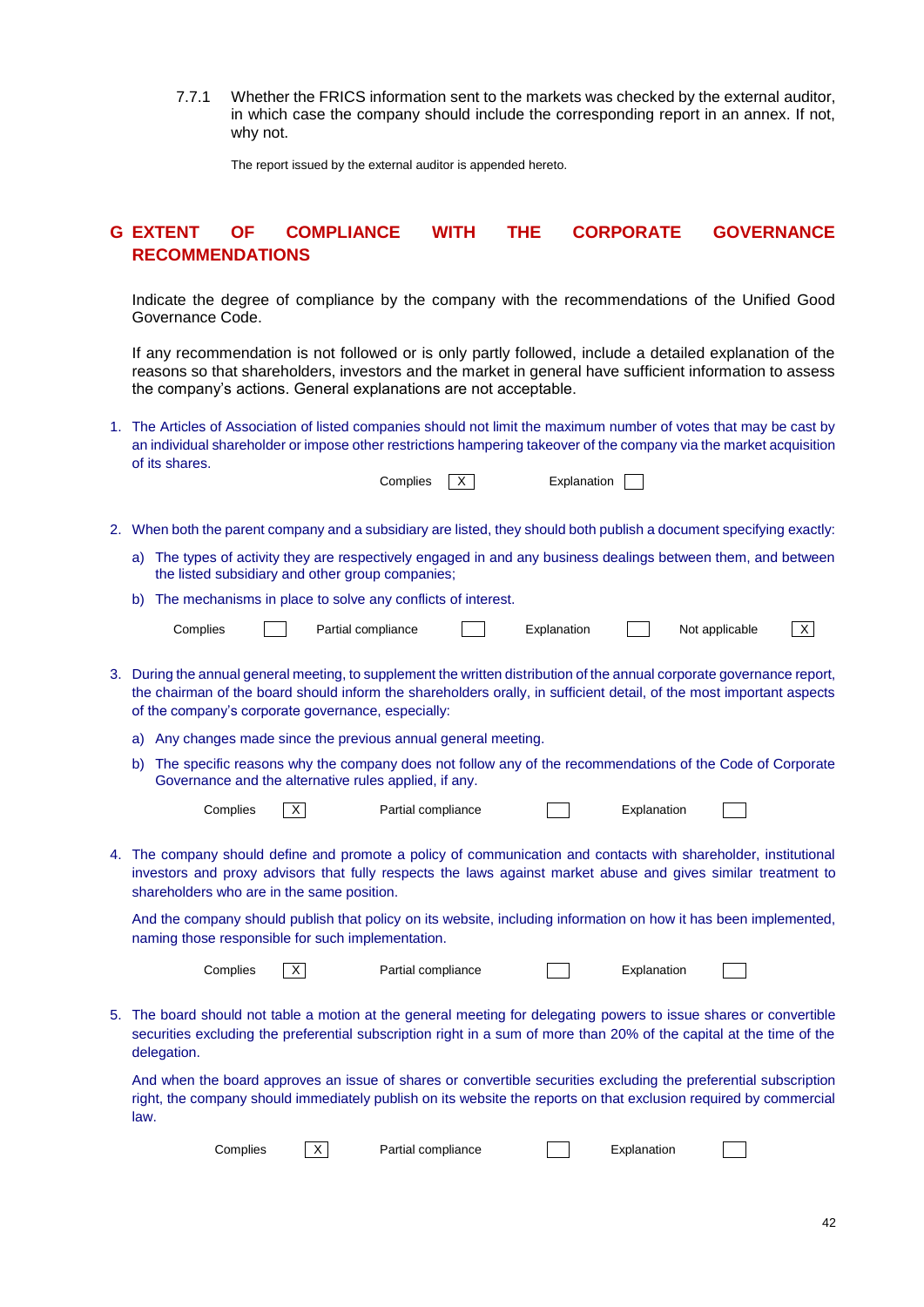| 6. Listed companies that prepare the following reports, whether mandatory or voluntary, should publish them on their<br>websites sufficiently in advance of the annual general meeting even though that publication is not compulsory:                                                                                                                                                                                                                                                                                |  |  |  |  |  |  |  |  |  |
|-----------------------------------------------------------------------------------------------------------------------------------------------------------------------------------------------------------------------------------------------------------------------------------------------------------------------------------------------------------------------------------------------------------------------------------------------------------------------------------------------------------------------|--|--|--|--|--|--|--|--|--|
| a) Report on the independence of the auditor.                                                                                                                                                                                                                                                                                                                                                                                                                                                                         |  |  |  |  |  |  |  |  |  |
| b) Reports on the functioning of the audit committee and the nomination and remuneration committee.                                                                                                                                                                                                                                                                                                                                                                                                                   |  |  |  |  |  |  |  |  |  |
| c) Report by the audit committee on related party transactions.                                                                                                                                                                                                                                                                                                                                                                                                                                                       |  |  |  |  |  |  |  |  |  |
| d) Report on the corporate social responsibility policy.                                                                                                                                                                                                                                                                                                                                                                                                                                                              |  |  |  |  |  |  |  |  |  |
| $\mathsf{x}$<br>Partial compliance<br>Complies<br>Explanation                                                                                                                                                                                                                                                                                                                                                                                                                                                         |  |  |  |  |  |  |  |  |  |
| All the sections of this Recommendation are met, except c).                                                                                                                                                                                                                                                                                                                                                                                                                                                           |  |  |  |  |  |  |  |  |  |
| Although the Audit and Compliance Committee checks that all the related party transactions with significant shareholders,<br>Directors and other related parties have been made at market prices and on arm's length terms and issues a favourable report to<br>the Board, after studying this Recommendation the Company does not consider it convenient to publish the contents of that report<br>because it contains sensitive commercial information that is confidential for the Group in respect of its rivals. |  |  |  |  |  |  |  |  |  |
| 7. The company should broadcast general meetings live, through its website.                                                                                                                                                                                                                                                                                                                                                                                                                                           |  |  |  |  |  |  |  |  |  |
| Complies<br>Explanation X                                                                                                                                                                                                                                                                                                                                                                                                                                                                                             |  |  |  |  |  |  |  |  |  |
| General Meetings of shareholders of Ebro Foods S.A. are not broadcast live through the corporate website owing to the size and<br>capitalisation of the Company.                                                                                                                                                                                                                                                                                                                                                      |  |  |  |  |  |  |  |  |  |
| Furthermore, considering the little use made of the technical means intended to increase shareholders' participation at general<br>meetings (such as the shareholders' forum or electronic voting and proxies) and the ample quorum at general meetings (77.4538%<br>at the last AGM held on 1 June 2017), the Company considers it unnecessary at present to invest economic resources in the live<br>broadcasting of general meetings.                                                                              |  |  |  |  |  |  |  |  |  |
| All information on what happens at the general meeting is subsequently published in Spanish and English on the corporate<br>website, where it is fully available, downloadable and easy to access, with no limitations or restrictions of any nature.                                                                                                                                                                                                                                                                 |  |  |  |  |  |  |  |  |  |
| The Company has studied this Recommendation and for the time being does not contemplate live broadcasting of the AGM to be<br>held in 2018, considering that its general meetings comply with the principles of transparency and adequate information<br>recommended by the Code of Good Governance.                                                                                                                                                                                                                  |  |  |  |  |  |  |  |  |  |
| 8. The audit committee should make sure that the board endeavours to avoid a qualified auditor's report on the<br>accounts laid before the general meeting, and in exceptional circumstances when such qualifications exist, both<br>the chairman of the audit committee and the auditors shall clearly explain to the shareholders their content and<br>scope.                                                                                                                                                       |  |  |  |  |  |  |  |  |  |
| Complies<br>Partial compliance<br>Explanation<br>X.                                                                                                                                                                                                                                                                                                                                                                                                                                                                   |  |  |  |  |  |  |  |  |  |
| 9. The company should publish permanently on its website the requirements and procedures it will accept as proof of<br>ownership of shares, right to attend the general meeting and exercise or delegation of shareholders' voting right.                                                                                                                                                                                                                                                                             |  |  |  |  |  |  |  |  |  |
| And those requirements and procedures should favour the attendance and exercise by shareholders of their rights,<br>not being in any way discriminatory.                                                                                                                                                                                                                                                                                                                                                              |  |  |  |  |  |  |  |  |  |
| Complies<br>$\times$<br>Partial compliance<br>Explanation                                                                                                                                                                                                                                                                                                                                                                                                                                                             |  |  |  |  |  |  |  |  |  |
| 10. If a legitimate shareholder has exercised their right, prior to the general meeting, to supplement the agenda or<br>submit new proposed resolutions, the company should:                                                                                                                                                                                                                                                                                                                                          |  |  |  |  |  |  |  |  |  |
| a) Immediately distribute those supplementary items and new proposed resolutions.                                                                                                                                                                                                                                                                                                                                                                                                                                     |  |  |  |  |  |  |  |  |  |
| b) Publish the model attendance card or proxy form or postal/electronic voting form with the necessary<br>modifications to enable voting on the new items on the agenda and alternative proposed resolutions on the<br>same terms as those proposed by the board of directors.                                                                                                                                                                                                                                        |  |  |  |  |  |  |  |  |  |
| c) Put all these items or alternative proposals to the vote and apply the same voting rules as those applicable to<br>the proposals by the board, including in particular the presumptions or deductions regarding votes.                                                                                                                                                                                                                                                                                             |  |  |  |  |  |  |  |  |  |
| d) After the general meeting, report the details of the voting on those supplementary items or alternative proposals.                                                                                                                                                                                                                                                                                                                                                                                                 |  |  |  |  |  |  |  |  |  |
| Complies<br>Partial compliance<br>Explanation<br>Not applicable<br>X                                                                                                                                                                                                                                                                                                                                                                                                                                                  |  |  |  |  |  |  |  |  |  |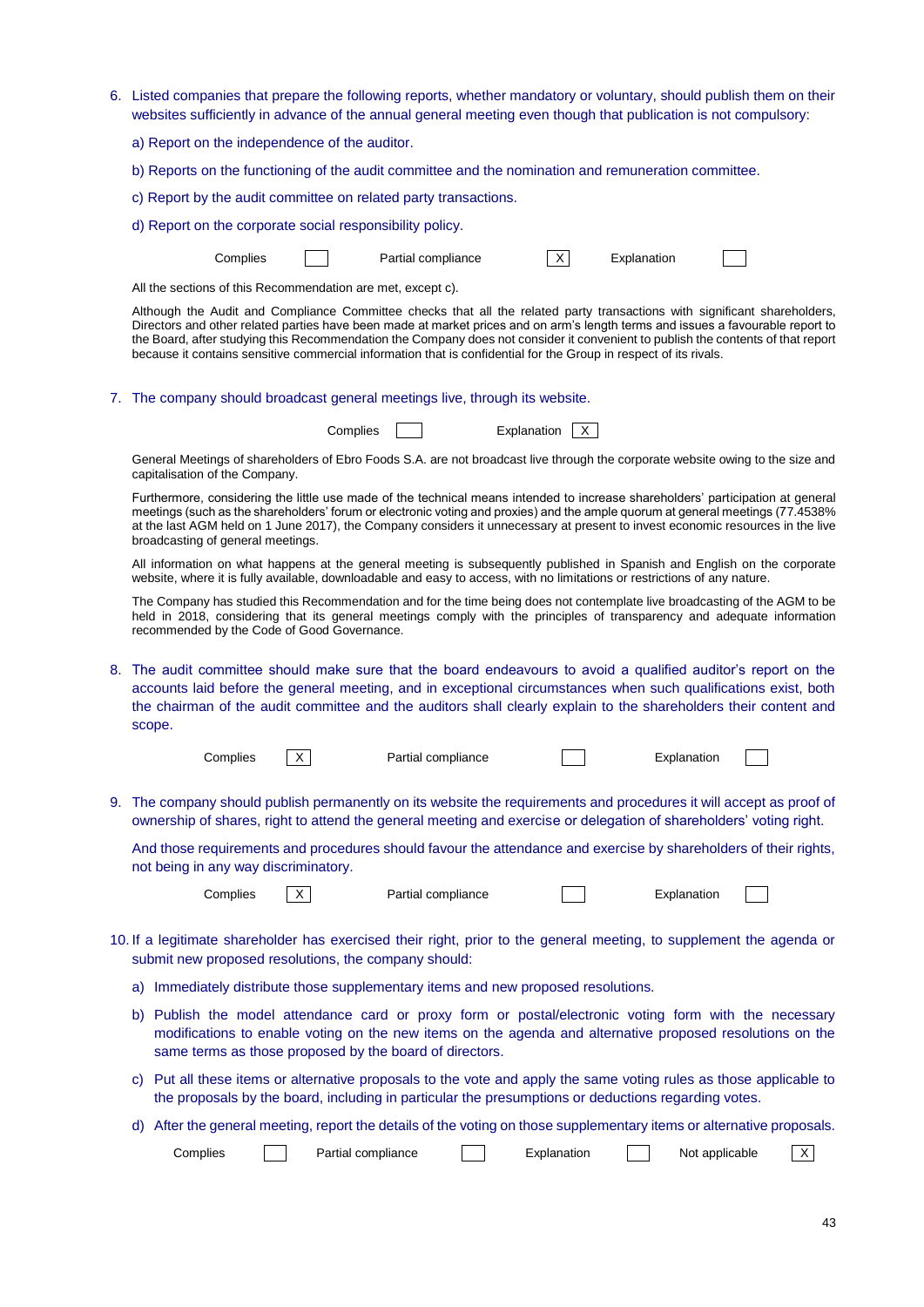| 11. If the company plans to pay attendance fees for general meetings, it should establish in advance a general policy |  |  |  |
|-----------------------------------------------------------------------------------------------------------------------|--|--|--|
| on those fees and that policy should be stable.                                                                       |  |  |  |

| Complies                                                                                                                                                                                                                                                                                                                                                                                                                                                                                   | $\times$ | Partial compliance |                    |  | Explanation                                                                       |             | Not applicable                                                                                                                                                                                                                             |  |  |
|--------------------------------------------------------------------------------------------------------------------------------------------------------------------------------------------------------------------------------------------------------------------------------------------------------------------------------------------------------------------------------------------------------------------------------------------------------------------------------------------|----------|--------------------|--------------------|--|-----------------------------------------------------------------------------------|-------------|--------------------------------------------------------------------------------------------------------------------------------------------------------------------------------------------------------------------------------------------|--|--|
| 12. The board should perform its duties with unity of purpose and independence of judgement, give the same treatment<br>to all shareholders in the same position and be guided by the company's interests, namely the achievement of a<br>profitable business sustainable in the long term, promote its continuity and maximise the economic value of the<br>company.                                                                                                                      |          |                    |                    |  |                                                                                   |             |                                                                                                                                                                                                                                            |  |  |
| And in its search for the company's interests, apart from respecting the laws and regulations and acting in good<br>faith, ethically and with respect for generally accepted use and good practice, endeavour to reconcile the corporate<br>interests with the legitimate interests of its employees, suppliers, customers and other stakeholders that may be<br>affected, as the case may be, and the impact of the company's activities on the surrounding community and<br>environment. |          |                    |                    |  |                                                                                   |             |                                                                                                                                                                                                                                            |  |  |
|                                                                                                                                                                                                                                                                                                                                                                                                                                                                                            | Complies | $\times$           | Partial compliance |  |                                                                                   | Explanation |                                                                                                                                                                                                                                            |  |  |
| 13. The Board should have the necessary size to operate effectively, with participation. The recommended size is,<br>therefore, between five and fifteen members.                                                                                                                                                                                                                                                                                                                          |          |                    |                    |  |                                                                                   |             |                                                                                                                                                                                                                                            |  |  |
|                                                                                                                                                                                                                                                                                                                                                                                                                                                                                            |          | Complies           | X                  |  | Explanation                                                                       |             |                                                                                                                                                                                                                                            |  |  |
| 14. The board should approve a policy for selecting directors which:                                                                                                                                                                                                                                                                                                                                                                                                                       |          |                    |                    |  |                                                                                   |             |                                                                                                                                                                                                                                            |  |  |
| a) Is specific and verifiable.                                                                                                                                                                                                                                                                                                                                                                                                                                                             |          |                    |                    |  |                                                                                   |             |                                                                                                                                                                                                                                            |  |  |
|                                                                                                                                                                                                                                                                                                                                                                                                                                                                                            |          |                    |                    |  |                                                                                   |             | b) Ensures that nominations or proposals for re-election are based on a prior analysis of the board's needs.                                                                                                                               |  |  |
| c) Favours the diversity of expertise, experience and gender.                                                                                                                                                                                                                                                                                                                                                                                                                              |          |                    |                    |  |                                                                                   |             |                                                                                                                                                                                                                                            |  |  |
| proposed.                                                                                                                                                                                                                                                                                                                                                                                                                                                                                  |          |                    |                    |  |                                                                                   |             | The results of the prior analysis of the board's needs should be set out in the report by the nomination committee<br>published when calling the general meeting at which the ratification, appointment or re-election of each director is |  |  |
|                                                                                                                                                                                                                                                                                                                                                                                                                                                                                            |          |                    |                    |  | should be equivalent to at least 30% of the total members of the board by 2020.   |             | And the policy for selecting directors should promote the target that the number of female directors on the board                                                                                                                          |  |  |
| The nomination committee shall check compliance with the policy for selecting directors annually and inform on that<br>check in the annual corporate governance report.                                                                                                                                                                                                                                                                                                                    |          |                    |                    |  |                                                                                   |             |                                                                                                                                                                                                                                            |  |  |
|                                                                                                                                                                                                                                                                                                                                                                                                                                                                                            | Complies | X                  | Partial compliance |  |                                                                                   | Explanation |                                                                                                                                                                                                                                            |  |  |
| stake held by the executive directors in the company's capital.                                                                                                                                                                                                                                                                                                                                                                                                                            |          |                    |                    |  |                                                                                   |             | 15. The proprietary and independent directors represent an ample majority of the board and the number of executive<br>directors is the minimum necessary, taking account of the complexity of the corporate group and the percentage       |  |  |
|                                                                                                                                                                                                                                                                                                                                                                                                                                                                                            | Complies | X                  | Partial compliance |  |                                                                                   | Explanation |                                                                                                                                                                                                                                            |  |  |
| represented by those directors to the rest of the capital.                                                                                                                                                                                                                                                                                                                                                                                                                                 |          |                    |                    |  |                                                                                   |             | 16. The ratio of proprietary directors to total non-executive directors should not be greater than the ratio of capital                                                                                                                    |  |  |
| This may be eased:                                                                                                                                                                                                                                                                                                                                                                                                                                                                         |          |                    |                    |  |                                                                                   |             |                                                                                                                                                                                                                                            |  |  |
|                                                                                                                                                                                                                                                                                                                                                                                                                                                                                            |          |                    |                    |  |                                                                                   |             | a) In companies with a high capitalisation, in which shareholdings legally considered significant are scarce.                                                                                                                              |  |  |
| b)                                                                                                                                                                                                                                                                                                                                                                                                                                                                                         |          |                    |                    |  | In companies with a plurality of unrelated shareholders represented on the board. |             |                                                                                                                                                                                                                                            |  |  |
|                                                                                                                                                                                                                                                                                                                                                                                                                                                                                            |          | Complies           | X                  |  | Explanation                                                                       |             |                                                                                                                                                                                                                                            |  |  |
| 17. The number of independent directors should represent at least one-half of the total directors.                                                                                                                                                                                                                                                                                                                                                                                         |          |                    |                    |  |                                                                                   |             |                                                                                                                                                                                                                                            |  |  |

This notwithstanding, if the company does not have a large capitalisation or if it has a high level of capitalisation but has one shareholder, or several acting in concert, that controls more than 30% of the capital, the number of independent directors should represent at least one-third of the total directors.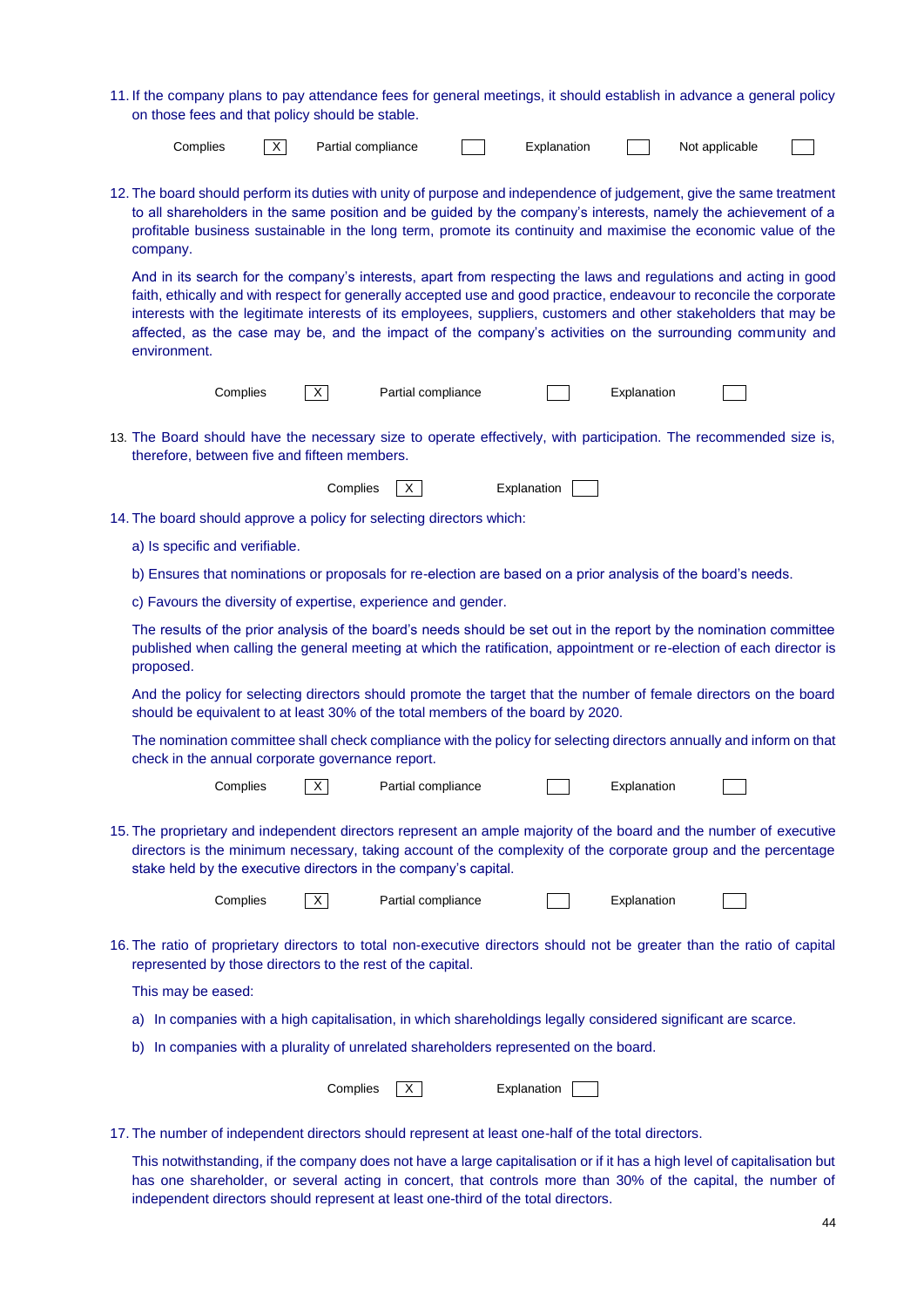|    |                                                                                                                                                                                                                                                                                                                                                                                                                                                                                                                                                                                                                                                                                          |              | Complies                                      |                                                                                                                                                                                                                                                                                                                                                                                                                                                                                                                      | Explanation |             |             |                |   |
|----|------------------------------------------------------------------------------------------------------------------------------------------------------------------------------------------------------------------------------------------------------------------------------------------------------------------------------------------------------------------------------------------------------------------------------------------------------------------------------------------------------------------------------------------------------------------------------------------------------------------------------------------------------------------------------------------|--------------|-----------------------------------------------|----------------------------------------------------------------------------------------------------------------------------------------------------------------------------------------------------------------------------------------------------------------------------------------------------------------------------------------------------------------------------------------------------------------------------------------------------------------------------------------------------------------------|-------------|-------------|-------------|----------------|---|
|    |                                                                                                                                                                                                                                                                                                                                                                                                                                                                                                                                                                                                                                                                                          |              |                                               | 18. Companies should publish on their websites and keep up to date the following information on their directors:                                                                                                                                                                                                                                                                                                                                                                                                     |             |             |             |                |   |
| a) | Professional and biographic profile.                                                                                                                                                                                                                                                                                                                                                                                                                                                                                                                                                                                                                                                     |              |                                               |                                                                                                                                                                                                                                                                                                                                                                                                                                                                                                                      |             |             |             |                |   |
| b) | whatsoever nature.                                                                                                                                                                                                                                                                                                                                                                                                                                                                                                                                                                                                                                                                       |              |                                               | Other directorships held, in listed or unlisted companies, and other remunerated activities performed, of                                                                                                                                                                                                                                                                                                                                                                                                            |             |             |             |                |   |
| C) | which they are related.                                                                                                                                                                                                                                                                                                                                                                                                                                                                                                                                                                                                                                                                  |              |                                               | Indication of the category of director, indicating for proprietary directors the shareholder they represent or with                                                                                                                                                                                                                                                                                                                                                                                                  |             |             |             |                |   |
| d) |                                                                                                                                                                                                                                                                                                                                                                                                                                                                                                                                                                                                                                                                                          |              |                                               | Date of first appointment as director of the company and subsequent re-elections.                                                                                                                                                                                                                                                                                                                                                                                                                                    |             |             |             |                |   |
| e) |                                                                                                                                                                                                                                                                                                                                                                                                                                                                                                                                                                                                                                                                                          |              | Shares and stock options held in the company. |                                                                                                                                                                                                                                                                                                                                                                                                                                                                                                                      |             |             |             |                |   |
|    | Complies                                                                                                                                                                                                                                                                                                                                                                                                                                                                                                                                                                                                                                                                                 |              |                                               | Partial compliance                                                                                                                                                                                                                                                                                                                                                                                                                                                                                                   | X.          |             | Explanation |                |   |
|    |                                                                                                                                                                                                                                                                                                                                                                                                                                                                                                                                                                                                                                                                                          |              |                                               | Although there is no specific section on the corporate website containing the information contemplated in paragraph b), the<br>information on the Directors of Ebro Foods, S.A., including directorships held in listed companies and positions and activities<br>performed, remunerated or otherwise, in companies engaged in similar or identical activities as Ebro Foods, is set out in the<br>annual accounts and corporate governance report each year published in the corresponding sections of the website. |             |             |             |                |   |
|    |                                                                                                                                                                                                                                                                                                                                                                                                                                                                                                                                                                                                                                                                                          |              |                                               | After studying this Recommendation, the Company considers that it informs on the directorships held in listed companies and<br>positions and activities performed, remunerated or otherwise, in companies engaged in similar or identical activities as Ebro<br>Foods, S.A. in sufficient detail to comply with the transparency in reporting sought by the Code of Good Governance.                                                                                                                                 |             |             |             |                |   |
|    | been appointed.                                                                                                                                                                                                                                                                                                                                                                                                                                                                                                                                                                                                                                                                          |              |                                               | 19. Once checked by the nomination committee, the annual corporate governance report should include an explanation<br>of the reasons why proprietary directors have been appointed at the request of shareholders with an interest of less<br>than 3% in the capital, as well as the reasons, if appropriate, for not meeting formal requests for presence on the<br>board from shareholders with an interest equal or greater than others at whose request proprietary directors have                               |             |             |             |                |   |
|    | Complies                                                                                                                                                                                                                                                                                                                                                                                                                                                                                                                                                                                                                                                                                 |              | Partial compliance                            |                                                                                                                                                                                                                                                                                                                                                                                                                                                                                                                      | Explanation |             |             | Not applicable | X |
|    | 20. Proprietary directors should resign when the shareholder they represent disposes of its entire shareholding in the<br>company. They should also resign in the corresponding number when the shareholder disposes of part of its shares<br>to an extent requiring a reduction in the number of proprietary directors.                                                                                                                                                                                                                                                                                                                                                                 |              |                                               |                                                                                                                                                                                                                                                                                                                                                                                                                                                                                                                      |             |             |             |                |   |
|    | Complies                                                                                                                                                                                                                                                                                                                                                                                                                                                                                                                                                                                                                                                                                 |              | Partial compliance                            |                                                                                                                                                                                                                                                                                                                                                                                                                                                                                                                      | Explanation |             |             | Not applicable | X |
|    | 21. The Board should not propose the removal of any independent director before the end of the period for which they<br>were appointed, unless there are just grounds for doing so, as appreciated by the Board subject to a report by the<br>Nomination Committee. In particular, just grounds are deemed to exist when the director takes up new positions or<br>contracts new obligations preventing them from dedicating the necessary time to performance of their duties on the<br>board, or if they breach their duties or fall into any of the circumstances by virtue of which they would no longer be<br>considered independent, according to the applicable legal provisions. |              |                                               |                                                                                                                                                                                                                                                                                                                                                                                                                                                                                                                      |             |             |             |                |   |
|    |                                                                                                                                                                                                                                                                                                                                                                                                                                                                                                                                                                                                                                                                                          |              |                                               | The removal of independent directors may also be proposed following takeover bids, mergers or other similar<br>corporate operations entailing a change in the ownership structure of the company, when changes in the structure<br>of the board are required by the principle of proportionality contemplated in Recommendation 16.                                                                                                                                                                                  |             |             |             |                |   |
|    |                                                                                                                                                                                                                                                                                                                                                                                                                                                                                                                                                                                                                                                                                          |              | Complies                                      | X.                                                                                                                                                                                                                                                                                                                                                                                                                                                                                                                   |             | Explanation |             |                |   |
|    |                                                                                                                                                                                                                                                                                                                                                                                                                                                                                                                                                                                                                                                                                          |              |                                               | 22. Companies should establish rules obliging directors to report and, if necessary, resign in any cases that may<br>jeopardise the company's credit and reputation. In particular, directors should be obliged to inform the Board of any<br>criminal proceedings brought against them and the subsequent development of the proceedings.                                                                                                                                                                           |             |             |             |                |   |
|    |                                                                                                                                                                                                                                                                                                                                                                                                                                                                                                                                                                                                                                                                                          |              |                                               | If a director is prosecuted or tried for any of the offences contemplated in company law, the Board should study the<br>case as soon as possible and, in view of the specific circumstances, decide whether or not the director should<br>remain in office. A reasoned account should be included in the Annual Corporate Governance Report.                                                                                                                                                                         |             |             |             |                |   |
|    | Complies                                                                                                                                                                                                                                                                                                                                                                                                                                                                                                                                                                                                                                                                                 | $\mathsf{X}$ |                                               | Partial compliance                                                                                                                                                                                                                                                                                                                                                                                                                                                                                                   |             |             | Explanation |                |   |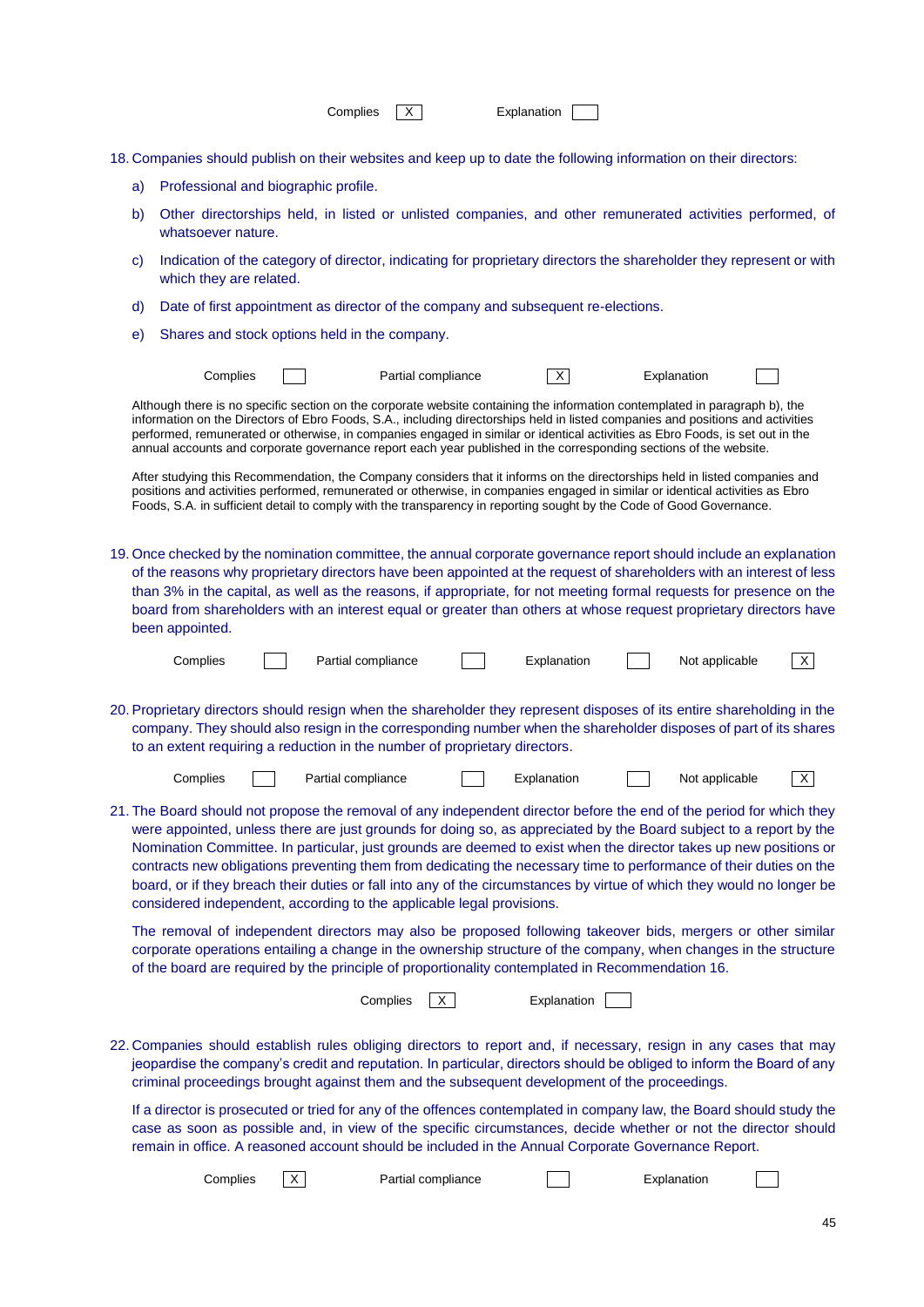23. All the directors should clearly express their opposition whenever they consider that any proposed decision submitted to the Board may go against corporate interests. The independent and other directors not affected by the potential conflict of interest should also do so when the decisions may be detrimental to shareholders not represented on the Board. And when the Board adopts significant or reiterated decisions about which a director has expressed serious reservations, the latter should reach the appropriate conclusions and, if they opt to resign, explain the reasons in the letter contemplated in the following recommendation. This recommendation also affects the Secretary of the Board, even if he or she is not a director. Complies | X | Partial compliance | | Explanation | | Not applicable 24. If a director resigns or retires from office on whatsoever grounds before the end of his or her term of office, they should explain the reasons in a letter sent to all the Board members. Regardless of whether the retirement is announced as a regulatory disclosure, the reason shall be indicated in the Annual Corporate Governance Report. Complies  $\Box$  Partial compliance  $\Box$  Explanation  $\Box$  Not applicable The company partially complies with this recommendation because Dr August Oetker explained the personal and professional reasons for stepping down as director in writing to the chairman and orally to all the directors after the AGM held on 1 June 2017. Since all the directors were duly informed of the reasons for Dr August Oetker's resignation, the company considers that it has complied with the principles of the Code of Good Governance applicable in respect of the retirement of directors and that the form used by Dr Oetker to explain his reasons for resigning (written or oral) is not significant in this case. 25. The nomination committee should make sure that non-executive directors have sufficiently availability to perform their duties correctly. And the regulations of the board should stipulate the maximum number of directorships that may be held by its directors. Complies  $\Box$  Partial compliance  $\Box$  Explanation Although the Regulations of the Board of Directors do not stipulate a maximum number of directorships that may be held by the Directors of Ebro Foods, S.A., it does impose on the Directors the obligation to dedicate to the Company such attention and time as may be necessary to guarantee the effective and adequate fulfilment of each and all of the duties corresponding to their position. Consequently, the maximum number of other directorships they may hold will be such as to ensure that they are able at all times to meet each and all of their obligations to the company (Article 32 of the Regulations of the Board, "General duties of Directors"). After studying this Recommendation, the Company considers that the principles pursued by the Code of Good Governance in this respect are met with the obligation regarding dedication imposed in Article 32 of the Regulations of the Board. 26. The Board should meet as often as may be necessary to secure efficient performance of its duties, following the calendar and business established at the beginning of the year, although any director may individually propose other items not initially contemplated to be included on the agenda. Complies  $\boxed{X}$  Partial compliance  $\boxed{X}$  Explanation 27. Non-attendance of Board meetings should be limited to inevitable cases and stated in the Annual Corporate Governance Report. If a director is forced to miss a Board meeting, a proxy should be granted with the appropriate instructions. Complies  $\overline{X}$  Partial compliance  $\overline{X}$  Explanation 28. When the Directors or the Secretary express concern over a proposal, or, in the case of Directors, the company's performance, and those concerns are not settled by the board, they should be put on record, at the request of those expressing them.  $Complies \quad \boxed{X}$  Partial compliance  $\boxed{X}$  Explanation  $\boxed{X}$  Not applicable 29. The company should establish adequate channels for directors to obtain any counselling they may need to perform their duties, including, should circumstances so require, external counselling at the company's expense. Complies  $\overline{X}$  Partial compliance  $\overline{X}$  Explanation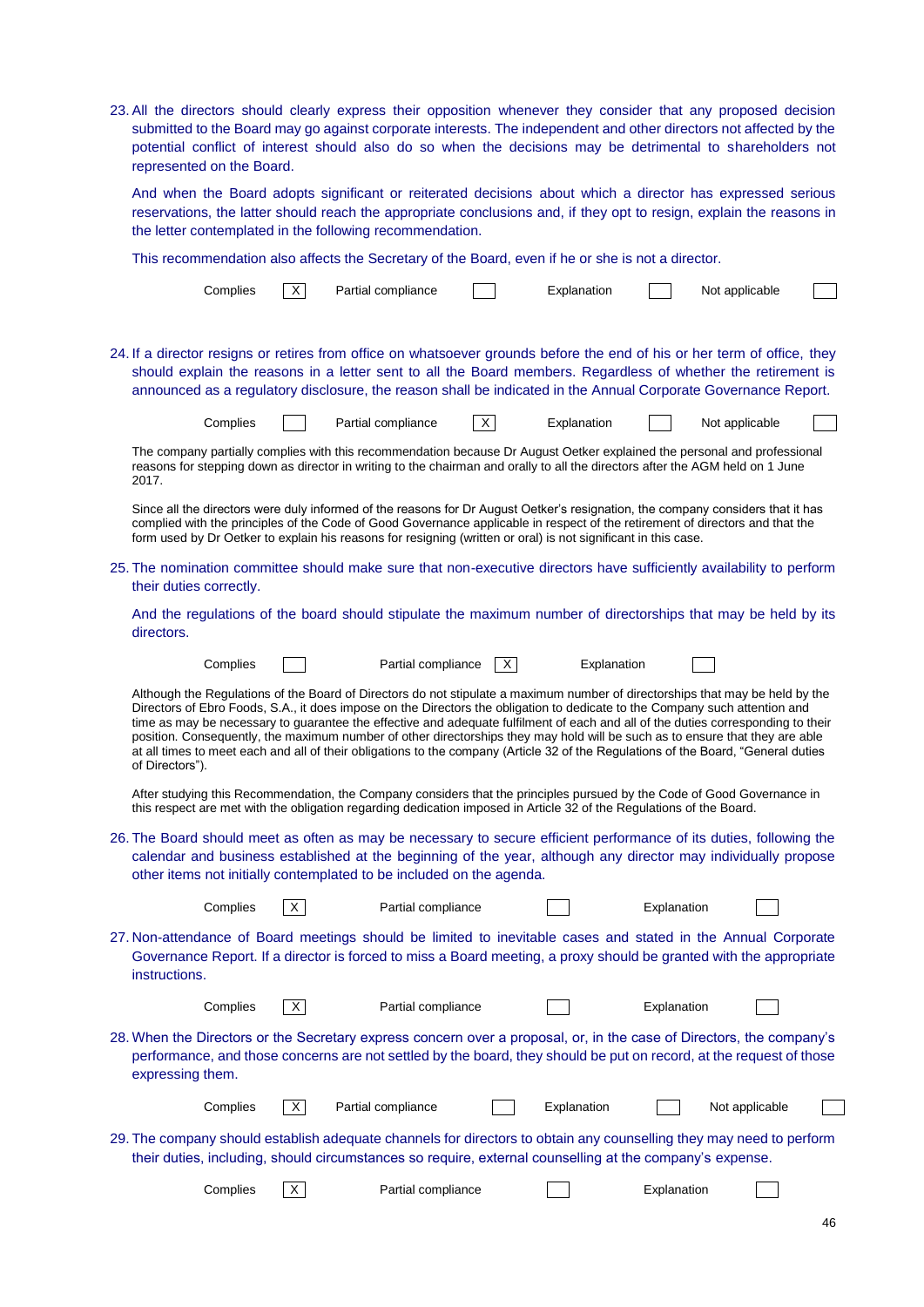|    | 30. Regardless of the expertise required of directors to perform their duties, companies should also offer their directors<br>refresher courses in the appropriate circumstances.                                                                                                                                                                                                                                                                                                                                                                                                                                                                              |    |                    |                    |  |                |             |                |  |  |
|----|----------------------------------------------------------------------------------------------------------------------------------------------------------------------------------------------------------------------------------------------------------------------------------------------------------------------------------------------------------------------------------------------------------------------------------------------------------------------------------------------------------------------------------------------------------------------------------------------------------------------------------------------------------------|----|--------------------|--------------------|--|----------------|-------------|----------------|--|--|
|    | Complies                                                                                                                                                                                                                                                                                                                                                                                                                                                                                                                                                                                                                                                       |    | X                  | Explanation        |  | Not applicable |             |                |  |  |
|    | 31. The agenda for meetings should clearly indicate the items on which the board is called upon to adopt a decision or<br>resolution, so that the directors can study or obtain in advance the information they may need.                                                                                                                                                                                                                                                                                                                                                                                                                                      |    |                    |                    |  |                |             |                |  |  |
|    | In exceptional cases, for reasons of urgency, the chairman may submit decisions or resolutions not included on the<br>agenda for approval by the board, the prior, express consent of most of the directors present will be necessary,<br>putting this on record in the minutes.                                                                                                                                                                                                                                                                                                                                                                               |    |                    |                    |  |                |             |                |  |  |
|    | Complies                                                                                                                                                                                                                                                                                                                                                                                                                                                                                                                                                                                                                                                       | X. |                    | Partial compliance |  |                | Explanation |                |  |  |
|    | 32. Directors shall be regularly informed on any changes in the ownership of the company and the opinion held by the<br>significant shareholders, investors and ratings agencies of the company and its group.                                                                                                                                                                                                                                                                                                                                                                                                                                                 |    |                    |                    |  |                |             |                |  |  |
|    | Complies                                                                                                                                                                                                                                                                                                                                                                                                                                                                                                                                                                                                                                                       | X  |                    | Partial compliance |  |                | Explanation |                |  |  |
|    | 33. Being responsible for the efficient functioning of the board of directors, apart from performing the duties assigned<br>by law and in the articles of association, the chairman should prepare and submit to the board a schedule of dates<br>and business to be transacted; organise and coordinate the periodical assessment of the board and chief executive,<br>if any, of the company; be responsible for managing the board and for its efficient operation; make sure sufficient<br>time is allotted to the discussion of strategic issues; and resolve and review the refresher programmes for each<br>director whenever circumstances so require. |    |                    |                    |  |                |             |                |  |  |
|    | Complies                                                                                                                                                                                                                                                                                                                                                                                                                                                                                                                                                                                                                                                       | X. |                    | Partial compliance |  |                | Explanation |                |  |  |
|    | 34. When there is a lead independent director, the articles of association or regulations of the board should assign the<br>following powers, apart from those corresponding to them by law: preside over board meetings in the absence of<br>the chairman and vice-chairmen, if any; echo the concerns of non-executive directors; hold contacts with investors<br>and shareholders to find out their points of view and form an opinion on their concerns, particularly regarding the<br>corporate governance of the company; and coordinate the plan for succession of the chairman.                                                                        |    |                    |                    |  |                |             |                |  |  |
|    | Complies                                                                                                                                                                                                                                                                                                                                                                                                                                                                                                                                                                                                                                                       |    | Partial compliance |                    |  | Explanation    | $\times$    | Not applicable |  |  |
|    | Although the Articles of Association and Regulations of the Board of Directors do not expressly assign to the lead independent<br>Director the powers contemplated in this Recommendation, said Director is entirely free to exercise them.                                                                                                                                                                                                                                                                                                                                                                                                                    |    |                    |                    |  |                |             |                |  |  |
|    | The Articles of Association and Regulations of the Board do not establish any limit on the exercise of those powers by the lead<br>independent Director or any other Director.                                                                                                                                                                                                                                                                                                                                                                                                                                                                                 |    |                    |                    |  |                |             |                |  |  |
|    | After studying this Recommendation, the Company considers that since any Director, not only the lead independent Director,<br>may exercise the powers contemplated in this Recommendation, and since the Chairman is the only one who has executive<br>duties, this is sufficient to avoid any concentration of powers in the executive Chairman, as sought by the Code of Good<br>Governance.                                                                                                                                                                                                                                                                 |    |                    |                    |  |                |             |                |  |  |
|    | 35. The secretary of the board should especially ensure that the actions and decisions of the board follow the<br>recommendations on good governance contained in the Code of Good Governance that are applicable to the<br>company.                                                                                                                                                                                                                                                                                                                                                                                                                           |    |                    |                    |  |                |             |                |  |  |
|    |                                                                                                                                                                                                                                                                                                                                                                                                                                                                                                                                                                                                                                                                |    | Complies           | X                  |  | Explanation    |             |                |  |  |
|    | 36. The full Board should assess once a year and, where necessary, adopt an action plan to correct any deficiencies<br>detected in respect of:                                                                                                                                                                                                                                                                                                                                                                                                                                                                                                                 |    |                    |                    |  |                |             |                |  |  |
| a) | The quality and effectiveness of the Board's actions.                                                                                                                                                                                                                                                                                                                                                                                                                                                                                                                                                                                                          |    |                    |                    |  |                |             |                |  |  |
| b) | The functioning and composition of its committees.                                                                                                                                                                                                                                                                                                                                                                                                                                                                                                                                                                                                             |    |                    |                    |  |                |             |                |  |  |
| C) | Diversity in the composition and powers of the Board.                                                                                                                                                                                                                                                                                                                                                                                                                                                                                                                                                                                                          |    |                    |                    |  |                |             |                |  |  |
| d) | The performance by the Chairman of the Board and Chief Executive Officer of their respective duties;                                                                                                                                                                                                                                                                                                                                                                                                                                                                                                                                                           |    |                    |                    |  |                |             |                |  |  |
| e) | The performance and contribution of each director, paying special attention to the heads of the different board                                                                                                                                                                                                                                                                                                                                                                                                                                                                                                                                                |    |                    |                    |  |                |             |                |  |  |

e) The performance and contribution of each director, paying special attention to the heads of the different board The periorm<br>committees.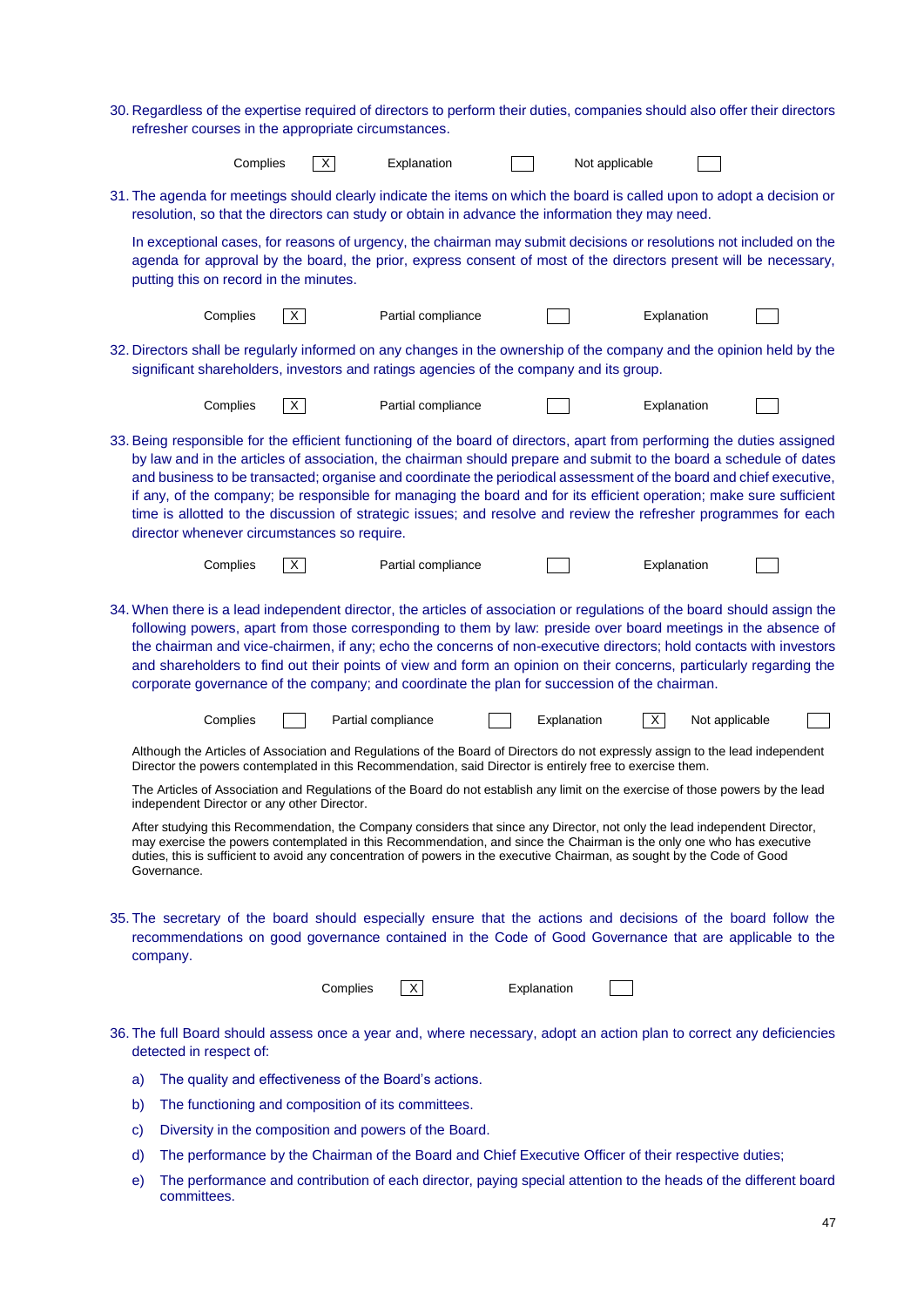| The different committees should be assessed based on the reports they submit to the Board and the Board will be<br>assessed on the basis of the report it submits to the Nomination Committee.                                                                                                                                                                                                                                                                                                         |                    |                |             |                |  |  |  |  |  |
|--------------------------------------------------------------------------------------------------------------------------------------------------------------------------------------------------------------------------------------------------------------------------------------------------------------------------------------------------------------------------------------------------------------------------------------------------------------------------------------------------------|--------------------|----------------|-------------|----------------|--|--|--|--|--|
| Every three years, the Board will be assisted in this assessment by an external consultant, whose independence<br>shall be checked by the Nomination Committee.                                                                                                                                                                                                                                                                                                                                        |                    |                |             |                |  |  |  |  |  |
| The business relations that the consultant or any company in its group has with the company or any company in its<br>group should be described in the Annual Corporate Governance Report.                                                                                                                                                                                                                                                                                                              |                    |                |             |                |  |  |  |  |  |
| The process and areas assessed should also be described in the Annual Corporate Governance Report.                                                                                                                                                                                                                                                                                                                                                                                                     |                    |                |             |                |  |  |  |  |  |
| Complies<br>$\mathsf{X}$                                                                                                                                                                                                                                                                                                                                                                                                                                                                               | Partial compliance |                | Explanation |                |  |  |  |  |  |
| 37. When there is an Executive Committee, the balance between the different types of director should roughly mirror<br>that of the Board and its secretary should be the Secretary of the Board.                                                                                                                                                                                                                                                                                                       |                    |                |             |                |  |  |  |  |  |
| Complies<br>Partial compliance                                                                                                                                                                                                                                                                                                                                                                                                                                                                         | $\times$           | Explanation    |             | Not applicable |  |  |  |  |  |
| The Secretary of the Board is also secretary of the Executive Committee.                                                                                                                                                                                                                                                                                                                                                                                                                               |                    |                |             |                |  |  |  |  |  |
| The Company partially complies with this Recommendation because following the death on 16 February 2017 of an<br>independent Director who was on the Executive Committee, this Committee has one executive Director (the Chairman of the<br>Board, who also chairs this Committee) and two proprietary Directors.                                                                                                                                                                                      |                    |                |             |                |  |  |  |  |  |
| The Company is aware of this situation and is studying the best way to include an independent Director in this Committee.                                                                                                                                                                                                                                                                                                                                                                              |                    |                |             |                |  |  |  |  |  |
| 38. The Board should be informed at all times of the business transacted and decisions made by the Executive<br>Committee and all Board members should receive a copy of the minutes of Executive Committee meetings.                                                                                                                                                                                                                                                                                  |                    |                |             |                |  |  |  |  |  |
| X <br>Complies                                                                                                                                                                                                                                                                                                                                                                                                                                                                                         | Explanation        | Not applicable |             |                |  |  |  |  |  |
| 39. The members of the Audit Committee, especially its chairman, should be appointed on account of their expertise<br>and experience in accounting, auditing or risk management, and most of those members should be independent<br>directors.                                                                                                                                                                                                                                                         |                    |                |             |                |  |  |  |  |  |
| Complies<br> X                                                                                                                                                                                                                                                                                                                                                                                                                                                                                         | Partial compliance |                | Explanation |                |  |  |  |  |  |
| 40. Under the supervision of the Audit Committee, there should be an internal audit unit to see that the internal control<br>and reporting systems work properly. This unit should report to the non-executive chairman of the Board or the<br>chairman of the Audit Committee.                                                                                                                                                                                                                        |                    |                |             |                |  |  |  |  |  |
| Complies<br>X                                                                                                                                                                                                                                                                                                                                                                                                                                                                                          | Partial compliance |                | Explanation |                |  |  |  |  |  |
| 41. The head of the internal audit unit should submit its annual work programme to the Audit Committee, report directly<br>any incidents that may arise during its fulfilment and submit an activity report at the end of each year                                                                                                                                                                                                                                                                    |                    |                |             |                |  |  |  |  |  |
| $\times$<br>Partial compliance<br>Complies                                                                                                                                                                                                                                                                                                                                                                                                                                                             |                    | Explanation    |             | Not applicable |  |  |  |  |  |
| 42. In addition to those contemplated in law, the Audit Committee should have the following duties:                                                                                                                                                                                                                                                                                                                                                                                                    |                    |                |             |                |  |  |  |  |  |
| 1. In connection with the internal control and reporting systems:                                                                                                                                                                                                                                                                                                                                                                                                                                      |                    |                |             |                |  |  |  |  |  |
| Supervise the preparation and integrity of the company's, and where appropriate the group's, financial<br>a)<br>reporting, checking compliance with the legal requirements, adequate definition of the scope of<br>consolidation and correct application of accounting principles.                                                                                                                                                                                                                     |                    |                |             |                |  |  |  |  |  |
| Oversee the independence and efficacy of the internal audit department; propose the nomination,<br>b)<br>appointment, re-appointment and removal of the chief audit officer; propose the budget for this<br>department; approve its approach and working plans, making sure its activity focuses mainly on the<br>material risks of the company; receive regular information on its activities; and check that the top<br>management heeds the conclusions and recommendations set out in its reports. |                    |                |             |                |  |  |  |  |  |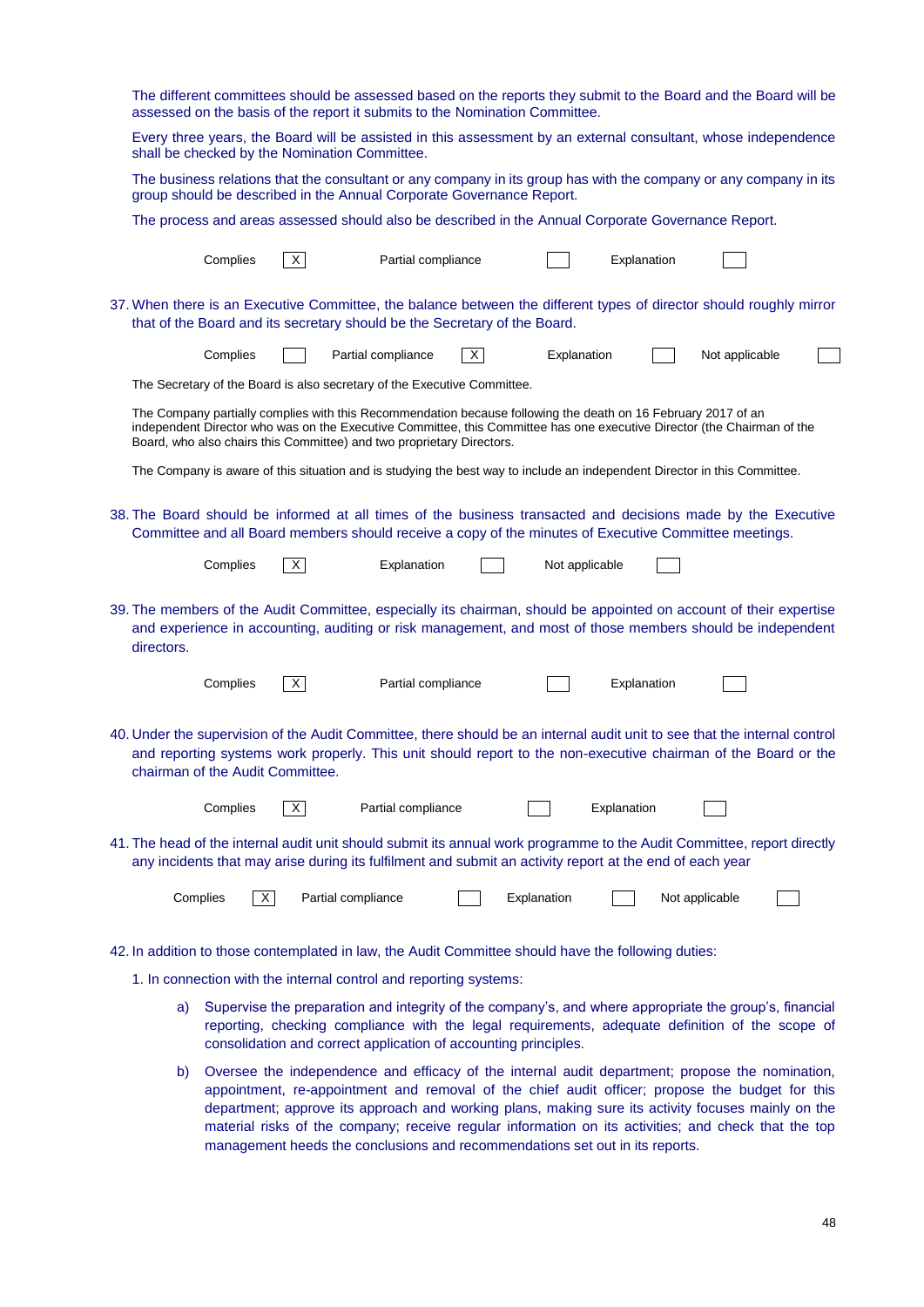- c) Establish and supervise a "whistle-blowing" procedure so employees can confidentially and, where appropriate, even anonymously report any potentially important irregularities they observe within the company, particularly in financial and accounting aspects.
- 2. In connection with the external auditors:
	- a) Investigate the circumstances giving rise to resignation of any external auditor.
	- b) Ensure that the remuneration of the external auditors for their work does not jeopardise their quality or independence.
	- c) See that the company reports the change of auditor to the CNMV in a regulatory disclosure, attaching a declaration on the possible existence of disagreements with the outgoing auditor and the contents of those disagreements, if any.
	- d) Make sure that the external auditors hold an annual meeting with the full board to inform on the work done and the evolution of the company's risks and accounting situation.
	- e) Ensure that the company and external auditors respect the provisions in place on the provision of services other than auditing, limits on the concentration of the auditor's business and, in general, any other provisions regarding the independence of auditors.

| Complies |  |
|----------|--|
|          |  |

| $\mathsf{X}$ | Partial compliance |  | Explanation |
|--------------|--------------------|--|-------------|
|--------------|--------------------|--|-------------|

- 
- 43. The Audit Committee may call any employee or executive of the company into its meetings, even ordering their appearance without the presence of any other senior officer.

| Complies |
|----------|
|----------|

```
X Partial compliance Table 1 Explanation
```
44. The Audit Committee should be informed on any corporate and structural operations that the company plans to make, so that it can analyse them and submit a preliminary report to the board on the economic terms and impact on accounts, and particularly on the exchange ratio proposed, if any.

| Complies: |  | Partial compliance |  | ∡planatı∩ |  | applicable<br>Not | $\sqrt{}$ |
|-----------|--|--------------------|--|-----------|--|-------------------|-----------|
|-----------|--|--------------------|--|-----------|--|-------------------|-----------|

45. The risk control and management policy should identify at least:

- a) The different types of risk, financial and non-financial (including operational, technological, legal, social, environmental, political and reputational) to which the company is exposed, including contingent liabilities and other off-balance-sheet risks among the financial or economic risks.
- b) The risk level that the company considers acceptable.
- c) The measures contemplated to mitigate the impact of the risks identified, should they materialise.
- d) The internal control and reporting systems to be used to control and manage those risks, including contingent liabilities and other off-balance-sheet risks.

| Complies |  |
|----------|--|
|----------|--|

| $\times$ | Partial compliance | Explanation |
|----------|--------------------|-------------|
|          |                    |             |

- 46. Under the direct supervision of the audit committee or, as the case may be, an ad hoc committee of the board, there should be an internal risk control and management role exercised by an internal unit or department of the company expressly having the following duties:
	- a) See that the risk control and management systems work properly and, in particular, that all the major risks affecting the company are adequately identified, managed and quantified.
	- b) Participate actively in the preparation of the risk strategy and in the major decisions on their management.
	- c) See that the risk control and management systems adequately mitigate the risks within the policy defined by the board.

| Complies<br>Explanation<br>Partial compliance |  |
|-----------------------------------------------|--|
|-----------------------------------------------|--|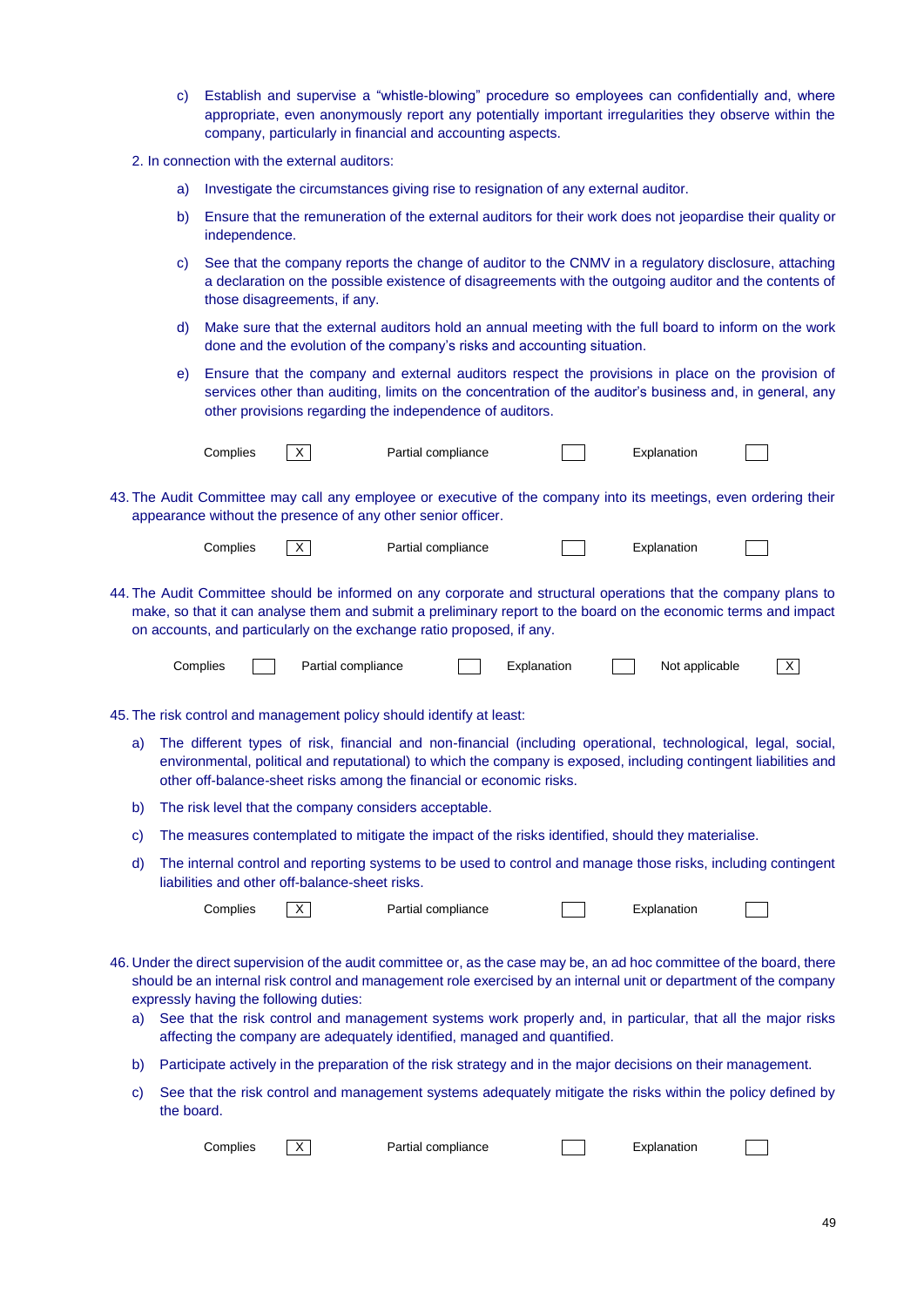|    | 47. Companies should ensure that the members of the Nomination and Remuneration Committee -or the Nomination                                                                                                   |                                                                                                                                                                                                                                                                                                                                                  |              |                    |              |                |             |  |
|----|----------------------------------------------------------------------------------------------------------------------------------------------------------------------------------------------------------------|--------------------------------------------------------------------------------------------------------------------------------------------------------------------------------------------------------------------------------------------------------------------------------------------------------------------------------------------------|--------------|--------------------|--------------|----------------|-------------|--|
|    | Committee and the Remuneration Committee, if they are separate- have adequate experience, skills and expertise<br>for the duties they are to perform and that most of those members are independent directors. |                                                                                                                                                                                                                                                                                                                                                  |              |                    |              |                |             |  |
|    |                                                                                                                                                                                                                | Complies                                                                                                                                                                                                                                                                                                                                         |              | Partial compliance | $\mathsf{X}$ |                | Explanation |  |
|    |                                                                                                                                                                                                                | All the members of the Nomination and Remuneration Committee have adequate experience, skills and expertise for their duties.                                                                                                                                                                                                                    |              |                    |              |                |             |  |
|    |                                                                                                                                                                                                                | The Nomination and Remuneration Committee of the Company has four members, two of whom are proprietary Directors and the<br>other two are independent, including the Chairman of the Committee.                                                                                                                                                  |              |                    |              |                |             |  |
|    |                                                                                                                                                                                                                | Although the Company considers that the present composition of the Nomination and Remuneration Committee complies with the<br>principles of the Code of Good Governance in this respect, it will bear this Recommendation in mind if it fills the vacancy currently<br>existing on the Board of Directors.                                       |              |                    |              |                |             |  |
|    |                                                                                                                                                                                                                | 48. Companies with a high level of capitalisation should have a separate nomination committee and remuneration<br>committee.                                                                                                                                                                                                                     |              |                    |              |                |             |  |
|    |                                                                                                                                                                                                                | Complies                                                                                                                                                                                                                                                                                                                                         |              | Explanation        |              | Not applicable | X           |  |
|    |                                                                                                                                                                                                                | 49. The nomination committee should consult the chairman of the board and the chief executive of the company,<br>especially on matters referring to the executive directors.                                                                                                                                                                     |              |                    |              |                |             |  |
|    |                                                                                                                                                                                                                | And any director should be able to request the nomination committee to consider potential candidates to fill<br>vacancies on the board, in case they were suitable in the committee's opinion.                                                                                                                                                   |              |                    |              |                |             |  |
|    |                                                                                                                                                                                                                | Complies                                                                                                                                                                                                                                                                                                                                         | $\vert$ X    | Partial compliance |              |                | Explanation |  |
|    |                                                                                                                                                                                                                | 50. The remuneration committee should perform its duties independently, having the following duties in addition to<br>those assigned to it by law:                                                                                                                                                                                               |              |                    |              |                |             |  |
| a) |                                                                                                                                                                                                                | Propose to the board the basic terms of contract of the senior executives.                                                                                                                                                                                                                                                                       |              |                    |              |                |             |  |
| b) |                                                                                                                                                                                                                | See that the remuneration policy established by the company is observed.                                                                                                                                                                                                                                                                         |              |                    |              |                |             |  |
| C) |                                                                                                                                                                                                                | Periodically review the remuneration policy applied to directors and senior executives, including the systems<br>of payment with shares and their application, and ensure that their individual remuneration is in proportion to<br>that paid to other directors and senior executives of the company.                                           |              |                    |              |                |             |  |
| d) |                                                                                                                                                                                                                | Ensure that any conflicts of interest that may arise do not jeopardise the independence of the external<br>counselling provided to the committee.                                                                                                                                                                                                |              |                    |              |                |             |  |
| e) |                                                                                                                                                                                                                | Check the information on the remuneration of directors and senior executives in the different corporate<br>documents, including the annual report on directors' remuneration.                                                                                                                                                                    |              |                    |              |                |             |  |
|    |                                                                                                                                                                                                                | Complies                                                                                                                                                                                                                                                                                                                                         | $\mathsf{X}$ | Partial compliance |              |                | Explanation |  |
|    |                                                                                                                                                                                                                | 51. The remuneration committee should consult the chairman of the board and the chief executive of the company,<br>especially on matters referring to the executive directors and senior executives.                                                                                                                                             |              |                    |              |                |             |  |
|    |                                                                                                                                                                                                                | Complies                                                                                                                                                                                                                                                                                                                                         | $\mathsf{X}$ | Partial compliance |              |                | Explanation |  |
|    |                                                                                                                                                                                                                | 52. The rules of composition and procedure of the supervision and control committees should be included in the<br>regulations of the board and be coherent with those applicable to the committees required by law according to the<br>foregoing recommendations, including the following:                                                       |              |                    |              |                |             |  |
| a) |                                                                                                                                                                                                                | The members should be exclusively non-executive directors, most of them independent directors.                                                                                                                                                                                                                                                   |              |                    |              |                |             |  |
| b) |                                                                                                                                                                                                                | They should be chaired by independent directors.                                                                                                                                                                                                                                                                                                 |              |                    |              |                |             |  |
| C) |                                                                                                                                                                                                                | The board should appoint the members of these committees on account of the expertise, skills and experience<br>of the directors and the duties of each committee; and the committees should discuss its proposals and reports;<br>and report on its activities at the first board meeting following their meetings, answering for the work done. |              |                    |              |                |             |  |
| d) |                                                                                                                                                                                                                | The committees should be able to obtain external counselling whenever they may consider it necessary to<br>perform their duties.                                                                                                                                                                                                                 |              |                    |              |                |             |  |

e) Minutes should be issued of their meetings and made available to all directors.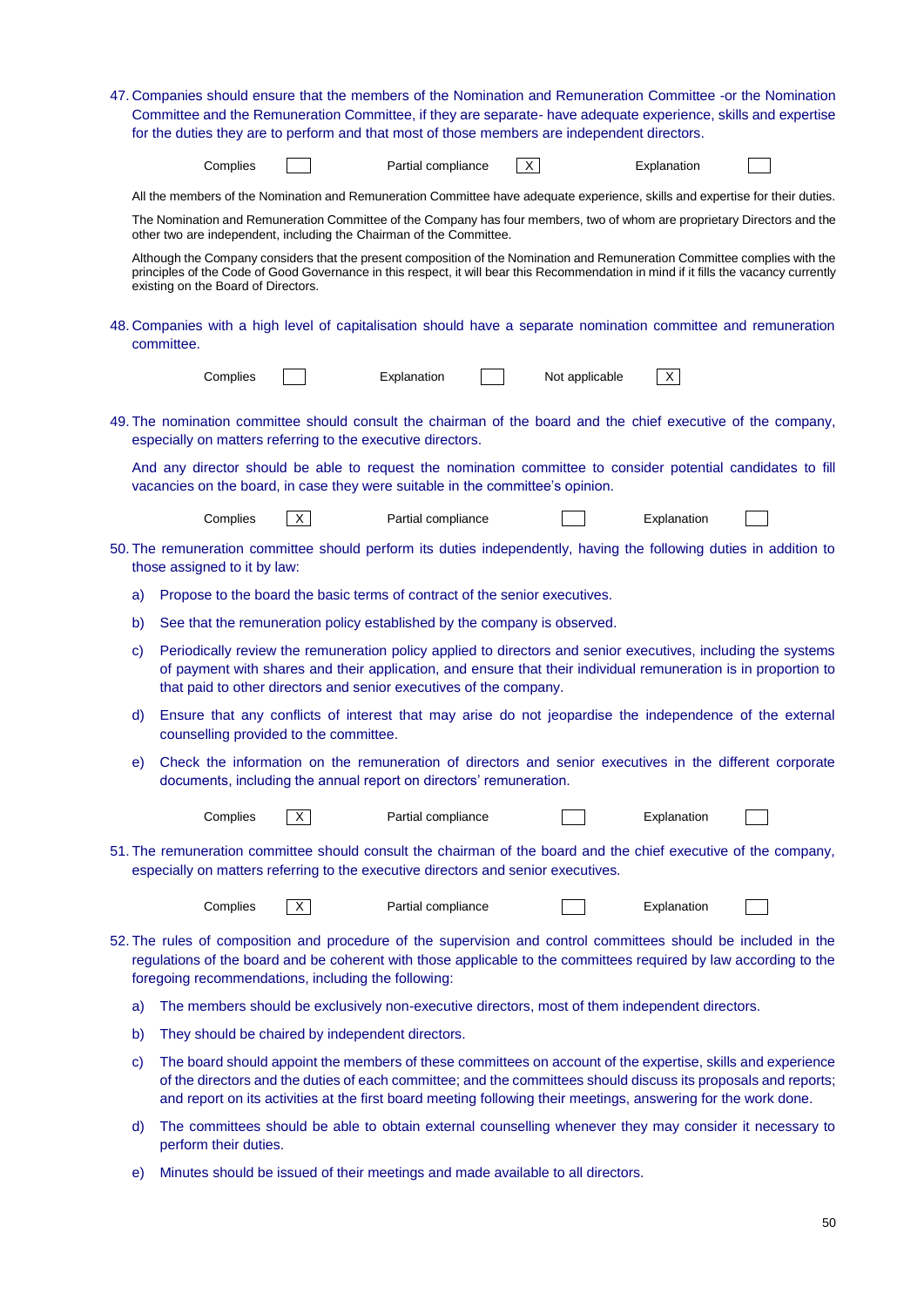| Complies |  |
|----------|--|

- 
- 53. The supervision of compliance with the rules of corporate governance, internal codes of conduct and corporate social responsibility policy should be assigned to one or distributed among several committees of the board, which may be the audit committee, the nomination committee, the corporate social responsibility committee, if any, or an ad hoc committee that the board, exercising its powers of self-organisation, may decide to set up. These committees should specifically have the following minimum duties:
	- a) Oversight of compliance with the internal codes of conduct and the company's corporate governance rules.
	- b) Supervision of the strategy of communication and relations with investors and shareholders, including small and medium-sized shareholders.
	- c) Periodical assessment of the adequacy of the company's corporate governance system to ensure that it fulfils its mission of promoting corporate interests and takes account of the legitimate interests of the other stakeholders, where appropriate.
	- d) Review of the company's corporate responsibility policy, making sure that it is geared towards creating value.
	- e) Monitoring of the corporate social responsibility strategy and practices and assessment of the degree of compliance.
	- f) Supervision and assessment of the processes of relations with different stakeholders.
	- g) Assessment of everything related with non-financial risks in the company, including operational, technological, legal, social, environmental, political and reputational risks.
	- h) Coordination of the reporting process for non-financial information and diversity, complying with the applicable legal provisions and international benchmark standards.

| Complies | $ \overline{x} $ | Partial compliance |
|----------|------------------|--------------------|
|----------|------------------|--------------------|

- 54. The corporate social responsibility policy should include the principles or commitments that the company voluntarily undertakes in its relationships with the different stakeholders and define at least the following:
	- a) The corporate social responsibility goals and the development of supporting instruments.
	- b) The corporate strategy related with sustainability, the environment and social issues.
	- c) Specific practices in matters related with shareholders, employees, customers, suppliers, social issues, environment, diversity, tax responsibility, respect for human rights and prevention of unlawful conduct.
	- d) The methods or systems for monitoring the results of applying the specific practices contemplated in the preceding paragraph, the associated risks and management thereof.
	- e) The mechanisms for supervising non-financial risks, ethics and business conduct.
	- f) The communication channels, participation and dialogue with stakeholders.
	- g) Responsible communication practices to avoid manipulation of information and protect integrity and honour.

| Complies |  | Partial compliance |  | Explanation |
|----------|--|--------------------|--|-------------|
|----------|--|--------------------|--|-------------|

**Explanation** 

55. The company should inform, in a separate document or in the directors' report, on matters related with corporate social responsibility, using one of the internationally accepted methodologies.

| Complies | $\sqrt{}$<br>$\sim$ | Partial compliance | Explanation |  |
|----------|---------------------|--------------------|-------------|--|
|          |                     |                    |             |  |

56. The remuneration of directors should be high enough to attract and retain directors with the desired profiles and remunerate the dedication, qualification and responsibility required by their office, but should not so high as to jeopardise the independence of non-executive directors.

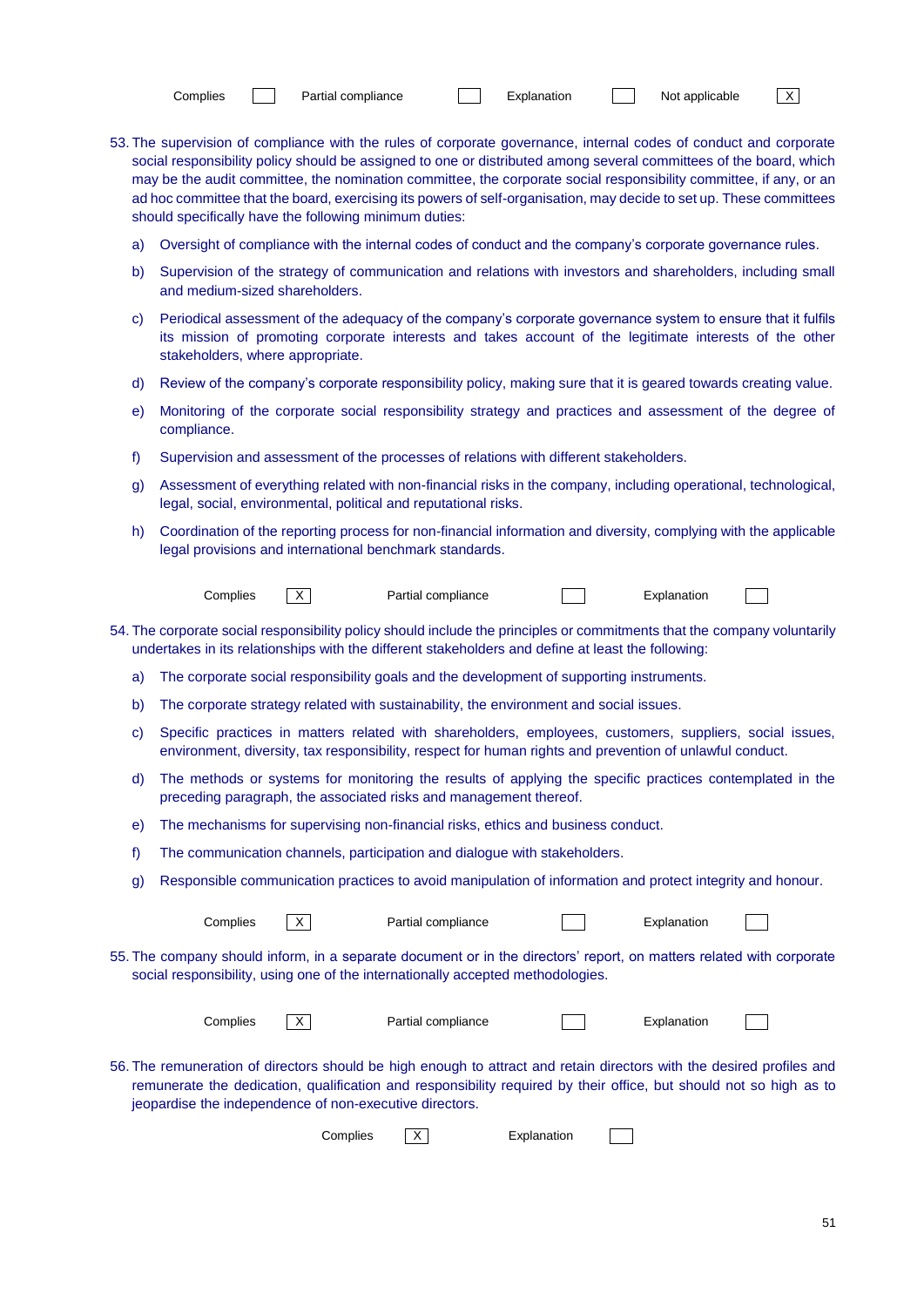57. Variable remuneration linked to the company's yield and personal performance and the remuneration paid in shares, stock options, rights over shares or instruments indexed to the value of the share, and long-term savings systems such as pension plans, retirement schemes or other welfare systems, should be limited to executive directors.

The delivery of shares as remuneration to non-executive directors may be contemplated when it is conditional upon holding those shares until they retire from the board. This will not be applicable to any shares that the director may need to sell to pay the costs incurred in their acquisition.



58. For variable remunerations, the remuneration policies should establish the limits and technical precautions required to make sure those remunerations are linked to the professional performance of their beneficiaries and do not merely derive from general trends on the markets or in the company's sector of business or other similar circumstances.

In particular, the variable components of the remuneration should:

- a) Be linked to predetermined, measurable yield criteria, which consider the risk assumed to obtain a result.
- b) Promote the company's sustainability and include non-financial criteria that are adequate for the creation of long-term value, such as compliance with the internal rules and procedures of the company and its policies for the control and management of risks.
- c) Be based on a balance between meeting short, medium and long-term goals, permitting the remuneration of yield achieved through continuous performance over a sufficient period of time to appreciate their contribution to the sustainable creation of value, such that the elements for measuring that yield are not related only with one-off, occasional or extraordinary events.

| Complies                                                                                                                                                                                                                                                                                                                                                                                                                                                                                                                                                                                                       |          | Partial compliance                                                                                                                                                                                                                                                                                                                                                           |  | Explanation |   | Not applicable |              |
|----------------------------------------------------------------------------------------------------------------------------------------------------------------------------------------------------------------------------------------------------------------------------------------------------------------------------------------------------------------------------------------------------------------------------------------------------------------------------------------------------------------------------------------------------------------------------------------------------------------|----------|------------------------------------------------------------------------------------------------------------------------------------------------------------------------------------------------------------------------------------------------------------------------------------------------------------------------------------------------------------------------------|--|-------------|---|----------------|--------------|
|                                                                                                                                                                                                                                                                                                                                                                                                                                                                                                                                                                                                                |          | 59. The payment of a significant part of the variable components of remuneration should be deferred for a minimum<br>time that is sufficient to check that the yield conditions established above have actually been met:                                                                                                                                                    |  |             |   |                |              |
| Complies                                                                                                                                                                                                                                                                                                                                                                                                                                                                                                                                                                                                       | $\times$ | Partial compliance                                                                                                                                                                                                                                                                                                                                                           |  | Explanation |   | Not applicable |              |
| that may reduce those earnings.                                                                                                                                                                                                                                                                                                                                                                                                                                                                                                                                                                                |          | 60. Earnings-linked remuneration should take account of any qualifications made in the report by the external auditors                                                                                                                                                                                                                                                       |  |             |   |                |              |
| Complies                                                                                                                                                                                                                                                                                                                                                                                                                                                                                                                                                                                                       |          | Partial compliance                                                                                                                                                                                                                                                                                                                                                           |  | Explanation |   | Not applicable | $\mathsf{X}$ |
|                                                                                                                                                                                                                                                                                                                                                                                                                                                                                                                                                                                                                |          | 61. A significant percentage of the variable remuneration of executive directors should be linked to the delivery of<br>shares or financial instruments indexed to their value.                                                                                                                                                                                              |  |             |   |                |              |
| Complies                                                                                                                                                                                                                                                                                                                                                                                                                                                                                                                                                                                                       |          | Partial compliance                                                                                                                                                                                                                                                                                                                                                           |  | Explanation | X | Not applicable |              |
| Of the two executive Directors, only the Chairman of the Board of Directors, Antonio Hernández Callejas, receives remuneration<br>for his executive duties. Hercalianz Investing Group, S.L. does not receive any such remuneration, for the reasons explained<br>elsewhere in this Report.                                                                                                                                                                                                                                                                                                                    |          |                                                                                                                                                                                                                                                                                                                                                                              |  |             |   |                |              |
|                                                                                                                                                                                                                                                                                                                                                                                                                                                                                                                                                                                                                |          | The current variable remuneration systems of the executive Director are described in the Annual Report on Directors'<br>Remuneration 2017 and are linked to the achievement of pre-established measurable, quantifiable objectives related with<br>personal performance and other factors that promote the Company's and Group's long-term sustainability and profitability. |  |             |   |                |              |
| Although Article 22 of the Articles of Association contemplates the possibility that directors may receive remuneration in the form<br>of shares, stock options or any other system of remuneration indexed to the price of the shares, the Board of Directors has not so<br>far submitted this form of remuneration to approval by the General Meeting, considering that the systems of variable remuneration<br>of the executive Director currently used are most appropriate for stimulating his motivation and personal performance, and his<br>commitment to and relationship with the Group's interests. |          |                                                                                                                                                                                                                                                                                                                                                                              |  |             |   |                |              |
|                                                                                                                                                                                                                                                                                                                                                                                                                                                                                                                                                                                                                |          | After studying this Recommendation, the Company considers that the current system for remuneration of the only executive                                                                                                                                                                                                                                                     |  |             |   |                |              |

lying this Recommendation, the Company considers that the current system for remuneration of the orly Director who receives remuneration for his executive duties (the Chairman) is adequate for his professional talent and profile, and his relationship with the significant shareholder Hercalianz Investing Group, S.L. (see section C.1.17 and explanatory Note six of section H of this Report on the executive Chairman's relationship with Hercalianz Investing Group, S.L.). The Company also considers that this system incorporates the necessary mechanisms to avoid excessive exposure to risks and reward for unfavourable results, as recommended by the Code of Good Governance.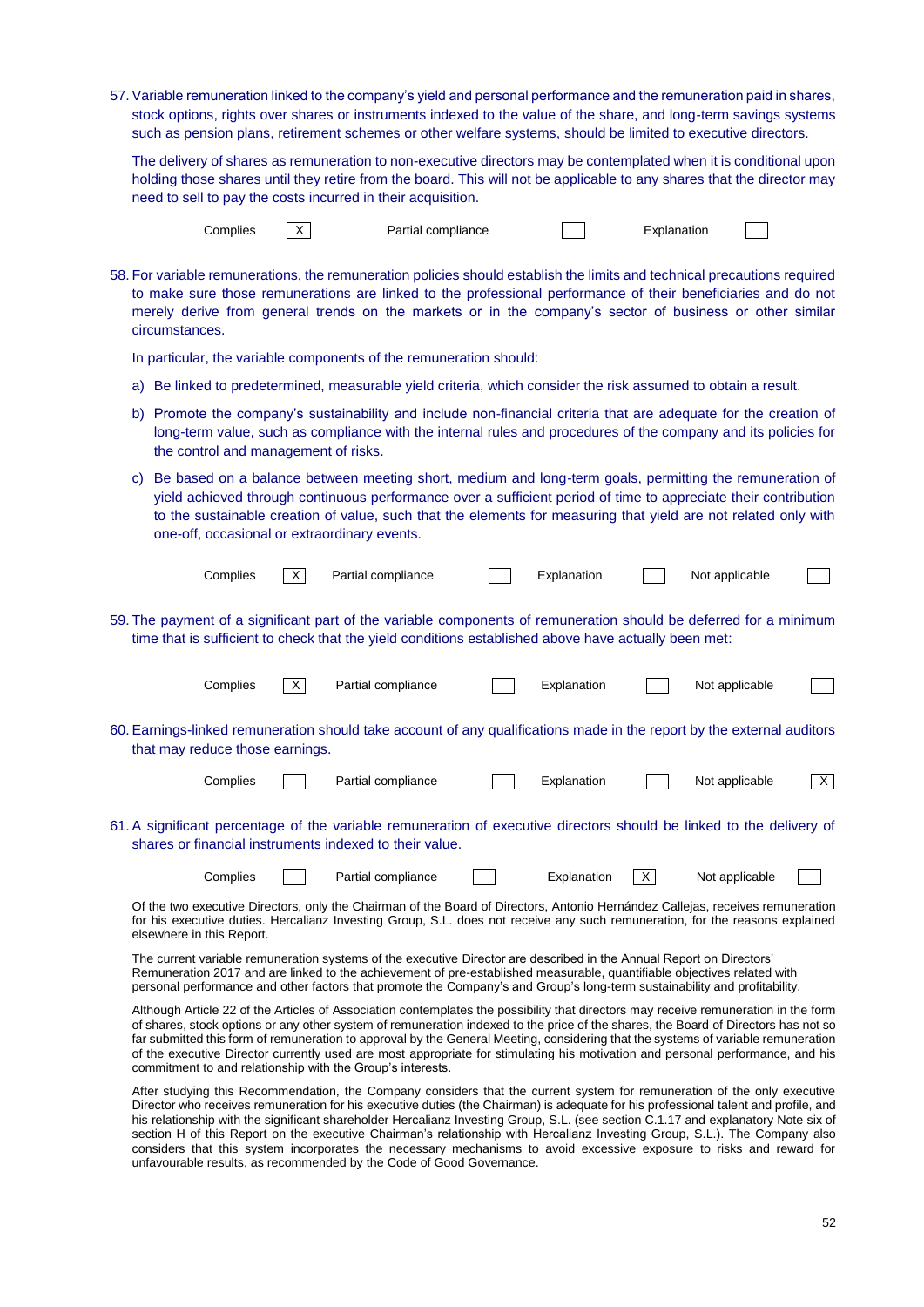62. Once the shares, stock options or rights over shares corresponding to the remuneration systems have been distributed, the directors may not transfer the ownership of a number of shares equivalent to twice their annual fixed remuneration or exercise the stock options or rights until at least three years after being allotted those shares, options or rights.

This will not be applicable to any shares that the director may need to sell to pay the costs incurred in their acquisition.

| Complies           | Partial compliance                                                                                                                                                                                                                                                                                        | Explanation | Not applicable | X |
|--------------------|-----------------------------------------------------------------------------------------------------------------------------------------------------------------------------------------------------------------------------------------------------------------------------------------------------------|-------------|----------------|---|
|                    | 63. Contracts should include a clawback clause whereby the company may to claim repayment of the variable<br>components of remuneration when the amounts paid do not correspond to fulfilment of the conditions regarding<br>yield or when paid on the basis of data subsequently proved to be misstated. |             |                |   |
| Complies           | Partial compliance                                                                                                                                                                                                                                                                                        | Explanation | Not applicable |   |
| established above. | 64. Termination benefits should not exceed a specified amount equivalent to two years' total annual remuneration and<br>should not be paid until the company has confirmed that the director has met the performance requirements                                                                         |             |                |   |
| Complies           | Partial compliance                                                                                                                                                                                                                                                                                        | Explanation | Not applicable |   |

# **H OTHER INFORMATION OF INTEREST**

- 1. If you consider there to be any important aspects regarding the corporate governance practices applied by your company or other companies in the group that have not been mentioned in this report, but which should be included to obtain more complete, reasoned information on the corporate governance practices and structure in the company or group, describe them below and give a brief explanation.
- 2. This section may be used to include any other information, clarification or qualification relating to the previous sections of the report, provided it is relevant and not repetitive.

In particular, state whether the company is subject to any laws other than the laws of Spain on corporate governance and, if this is the case, include whatever information the company may be obliged to supply that differs from the information included in this report.

3. The company may also state whether it has voluntarily applied any international, sector-based or other codes of ethical principles or good practices. If so, it should name the code in question and the date of its accession.

EXPLANATORY NOTE ONE, CONCERNING THE CHANGES ON THE BOARD, THE CURRENT COMPOSITION OF THE BOARD AND THE CLASSIFICATION OF DIRECTORS

#### A) CHANGES ON THE BOARD

In addition to the retirement of two directors as reported in section C.1.2 of this report, the following changes occurred in the board during 2017:

● At the Board of Directors meeting held on 29 March 2017, after a favourable assessment by the Nomination and Remuneration Committee, Javier Gómez-Trenor Vergés was incorporated as the new representative on the Board of the corporate Director Empresas Comerciales e Industriales Valencianas, S.L., taking over from Juan Luis Gómez-Trenor Fos, who passed away in January 2017.

● At the same meeting and upon proposal by the Nomination and Remuneration Committee, the independent irector José Ignacio Comenge Sánchez-Real was appointed Lead Independent Director to take the place of José Antonio Segurado García, who passed away in February 2017.

● On 28 June 2017, in view of the reports by the Nomination and Remuneration Committee and the Board of Directors, the significant shareholder Corporación Económica Delta, S.A. (represented by María Carceller Arce) was appointed proprietary Director by cooptation, to fill the vacancy produced by the resignation as of 1 June 2017 of the proprietary Director Dr. August Oetker.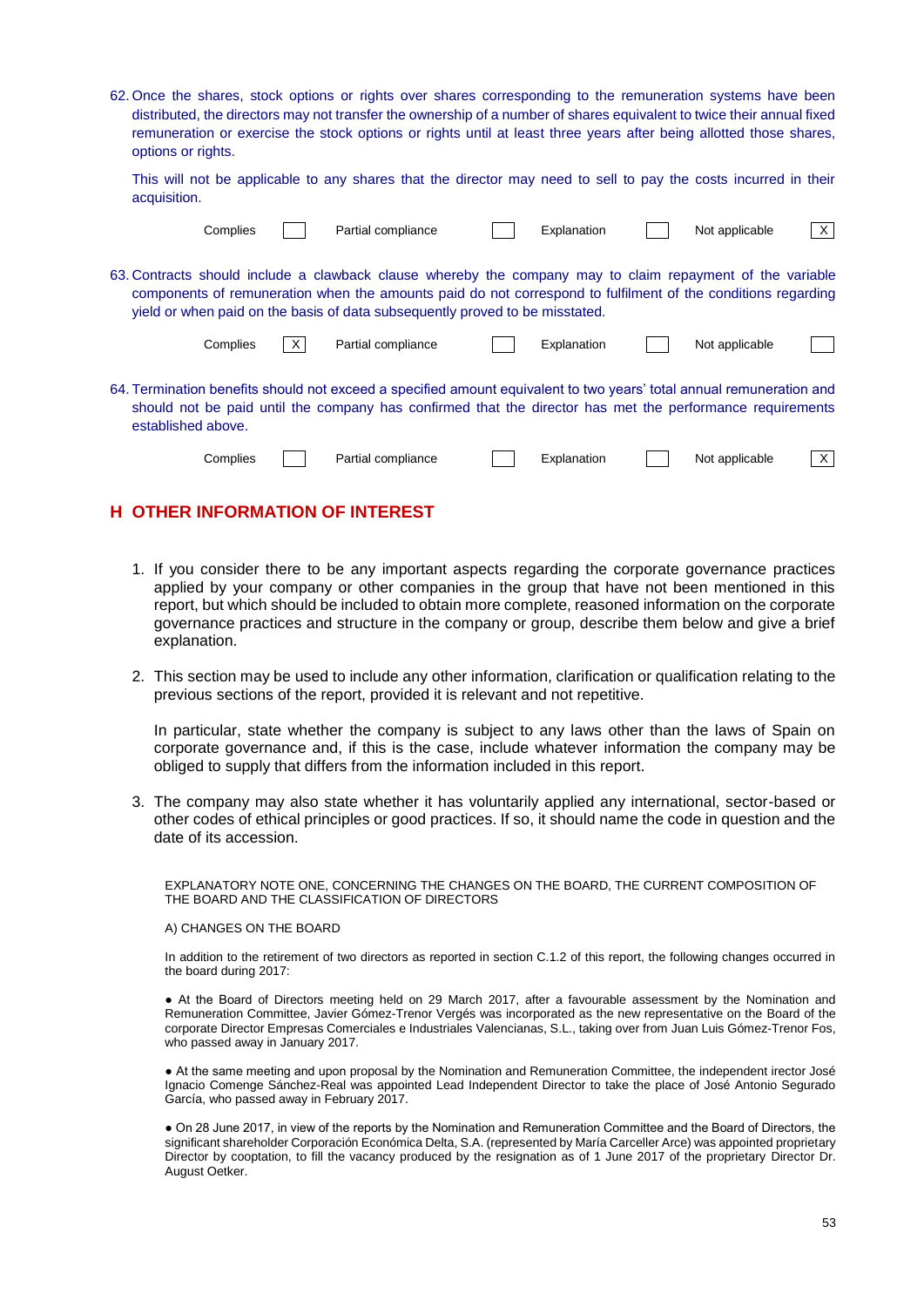The following changes have occurred within the Board of Directors between 31 December 2017 and the date of issuance of this Report:

● Javier Fernández Alonso tendered his resignation as Director and member of the Executive Committee and the Strategy and Investment Committee on 31 January 2018. Mr. Fernández Alonso was classified as a proprietary Director by virtue of having been nominated upon proposal by the significant shareholder Corporación Financiera Alba, S.A.

● At the Board of Directors meeting held on the same date, 31 January 2018, in view of the reports by the Nomination and Remuneration Committee and the Board of Directors, Corporación Financiera Alba, S.A. (represented by Javier Fernández Alonso) was appointed proprietary Director by cooptation, to fill the vacancy produced by the resignation of Mr Fernández Alonso. Corporación Financiera Alba, S.A. was also appointed member of the Executive Committee and the Strategy and Investment Committee.

● On 21 March 2018 (date of issuance of this Report), Corporación Económica Delta, S.A. (represented by María Carceller Arce) stepped down as proprietary Director, being so classified by virtue of its status as significant shareholder.

● On the same date, 21 March 2018, in view of the reports by the Nomination and Remuneration Committee and the Board of Directors, the Board resolved to appoint María Carceller Arce proprietary Director by cooptation in order to fill the vacancy produced by that resignation.

B) PRESENT COMPOSITION OF THE BOARD

Following the changes indicated in A) above, the composition of the board at the date of this report is as follows:

- Antonio Hernández Callejas, Chairman. Executive Director

- Demetrio Carceller Arce, Vice-Chairman. Proprietary Director upon proposal by the significant shareholder Corporación Económica Delta, S.A.

- Alimentos y Aceites, S.A., represented by Concepción Ordiz Fuertes. Proprietary Director by virtue of its status as significant shareholder

- Belén Barreiro Pérez-Pardo. Independent Director

- Fernando Castelló Clemente. Independent Director

- José Ignacio Comenge Sánchez-Real. Lead independent Director

- Mercedes Costa García. IndependentDdirector

- Empresas Comerciales e Industriales Valencianas, S.L.U., represented by Javier Gómez-Trenor Vergés. Proprietary Director by virtue of its status as significant shareholder

- Grupo Tradifín, S.L.U., represented by Blanca Hernández Rodríguez. Proprietary Director by virtue of its status as significant shareholder

- Hercalianz Investing Group, S.L.U., represented by Félix Hernández Callejas. Executive Director. Director by virtue of its status as significant shareholder. See section C) of this explanatory Note for the reasons for its classification as executive.

- Corporación Financiera Alba, S.A., represented by Javier Fernández Alonso. Proprietary Director by virtue of its status as significant shareholder

- María Carceller Arce. Proprietary Director upon proposal by the significant shareholder Corporación Económica Delta, S.A.

The vacancy caused by the death of José Antonio Segurado García on 16 February 2017 has not yet been filled at the date of this Report.

C) CLASSIFICATION OF THE DIRECTOR HERCALIANZ INVESTING GROUP, S.L.

The following is put on record regarding the classification of Hercalianz Investing Group, S.L. as executive Director:

(i) It does not perform executive or management duties in Ebro Foods, S.A. or any subsidiary of the Group and, therefore, receives no remuneration for such duties.

(ii) It is classified as an executive Director because its individual representative on the Board of Directors of Ebro Foods, S.A. is an executive of one of the Group's subsidiaries.

(iii) It holds the position of director because it is a significant shareholder of the Company, with a total direct and indirect interest of 7.961%. Hercalianz Investing Group, S.L. would continue to be a Director of Ebro Foods, S.A. during such time as it continues to be a significant shareholder, regardless of who its personal representative is and the executive position that said representative may hold within the Group.

#### EXPLANATORY NOTE TWO, ON SECTION A.5

Relationships between the companies of the Ebro Foods Group and the significant shareholders, excluding those who are Directors, are explained in section A.5.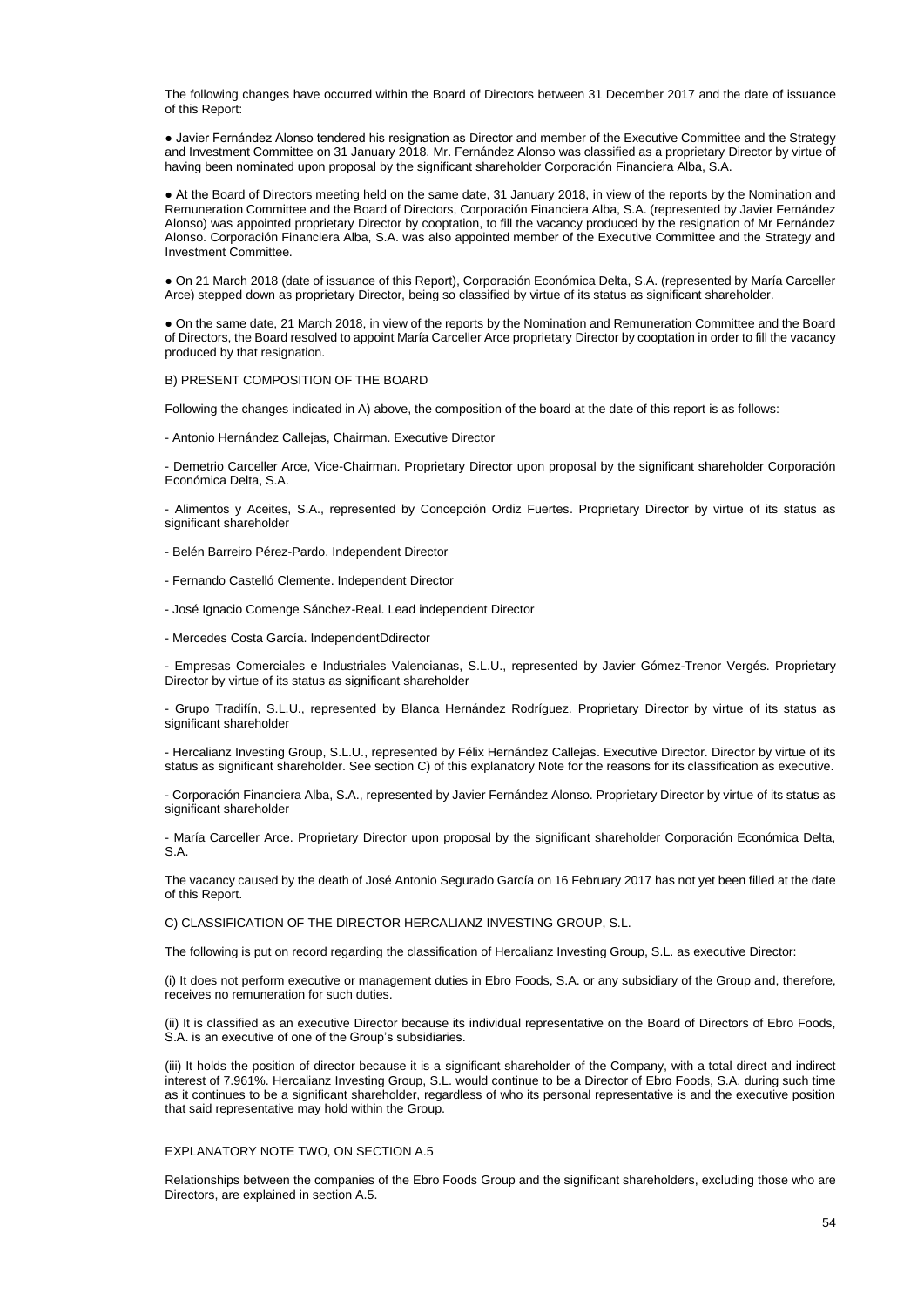See sections D.2 and D.3 of this Report.

#### EXPLANATORY NOTE THREE, ON SECTION C.1.12

José Ignacio Comenge Sánchez-Real is on the Board of Ence Energía y Celulosa, S.A., as representative of the corporate director Mendibea 2002, S.L.

#### EXPLANATORY NOTE FOUR, ON SECTION C.1.15

The directors' remunerations indicated in section C.1.15 include attendance fees received by the Chairman of the Board of Ebro Foods, S.A., Antonio Hernández Callejas, as Director of Pastificio Lucio Garofalo, S.p.A. (a company in the Ebro Group), totalling 5,000 euros and paid by that company.

In addition, the Chairman of the Board of Directors received 5,200 euros from Riso Scotti, S.p.A. (associate company, in which Ebro Foods, S.A. holds a 40% interest) in attendance fees as Director of that company.

### EXPLANATORY NOTE FIVE, ON SECTION C.1.16

All the company executives of Ebro Foods, S.A. are included in section C.1.16.

For this purpose, the heads of the principal departments of Ebro Foods, S.A. are considered "executives" even if they do not have a senior management employment relationship with the company. This is the case of the Chief Operating Officer (COO) of the Ebro Group.

#### EXPLANATORY NOTE SIX, ON SECTION C.1.17

- Grupo Tradifín, S.L. and Hercalianz Investing Group, S.L. are Directors and significant shareholders of Ebro Foods, S.A. with an interest of 7.961% each.

- Antonio Hernández Callejas has a direct interest of 33.333% in Hercalianz Investing Group, S.L. and, therefore, an indirect interest in Ebro Foods, S.A. through the 7.961% direct interest held by Hercalianz Investing Group, S.L. in Ebro Foods, S.A.

- Félix Hernández Callejas, representative of Hercalianz Investing Group, S.L. on the Board of Directors of Ebro Foods, S.A., has a direct interest of 33.333% in Hercalianz Investing Group, S.L. and, therefore, an indirect interest in Ebro Foods, S.A. through the 7.961% direct interest held by Hercalianz Investing Group, S.L. in Ebro Foods, S.A. Félix Hernández Callejas is joint and several Director of that company.

- Blanca Hernández Rodríguez, representative of Grupo Tradifín, S.L. on the Board of Directors of Ebro Foods, S.A., has a direct interest of 33.25% in Grupo Tradifín, S.L. and, therefore, an indirect interest in Ebro Foods, S.A. through the 7.961% direct interest held by Grupo Tradifín, S.L. in Ebro Foods, S.A. Blanca Hernández Rodríguez is Managing Director of that company.

- Demetrio Carceller Arce has a direct interest of 0.823% in Sociedad Anónima Damm and an indirect interest in Ebro Foods, S.A. through the 11.507% indirect interest held by that company in Ebro Foods, S.A. through Corporación Económica Delta, S.A.

- Javier Gómez-Trenor Vergés, representative of Empresas Comerciales e Industriales Valencianas, S.L. on the board of directors of Ebro Foods, S.A., has a direct interest of 16.63% in Empresas Comerciales e Industriales Valencianas, S.L. and, therefore, an indirect interest in Ebro Foods, S.A. through the 7.827% direct interest held by that company in Ebro Foods, S.A. Javier Gómez-Trenor Vergés is Chairman of the Board of Empresas Comerciales e Industriales Valencianas, S.L.

María Carceller Arche, director since 21 March 2018, has a direct interest of 0.04% in Sociedad Anónima Damm and an indirect interest in Ebro Foods, S.A. through the 11.507% indirect interest held by that company in Ebro Foods, S.A. through Corporación Económica Delta, S.A. She also has a direct interest of 0.003% in Ebro Foods, S.A.

#### EXPLANATORY NOTE SEVEN, ON SECTION C.2.1

A. The name of the audit committee in the company is "Audit and Compliance Committee" and the name of the nomination and remuneration committee is "Nomination and Remuneration Committee".

B. Grupo Tradifín, S.L. was appointed member of the Audit and Compliance Committee on account of the expertise and experience in accounting and auditing of its representative, Blanca Hernández Rodríguez.

C. The changes in the Board indicated in explanatory Note one of this section H have only affected the composition of the Executive Committee and the Strategy and Investment Committee, in which Javier Fernández Alonso was replaced as of 31 January 2018 by the proprietary Director Corporación Financiera Alba, S.A., represented by Mr Fernández Alonso. Corporación Financiera Alba, S.A. is a member of both Committees.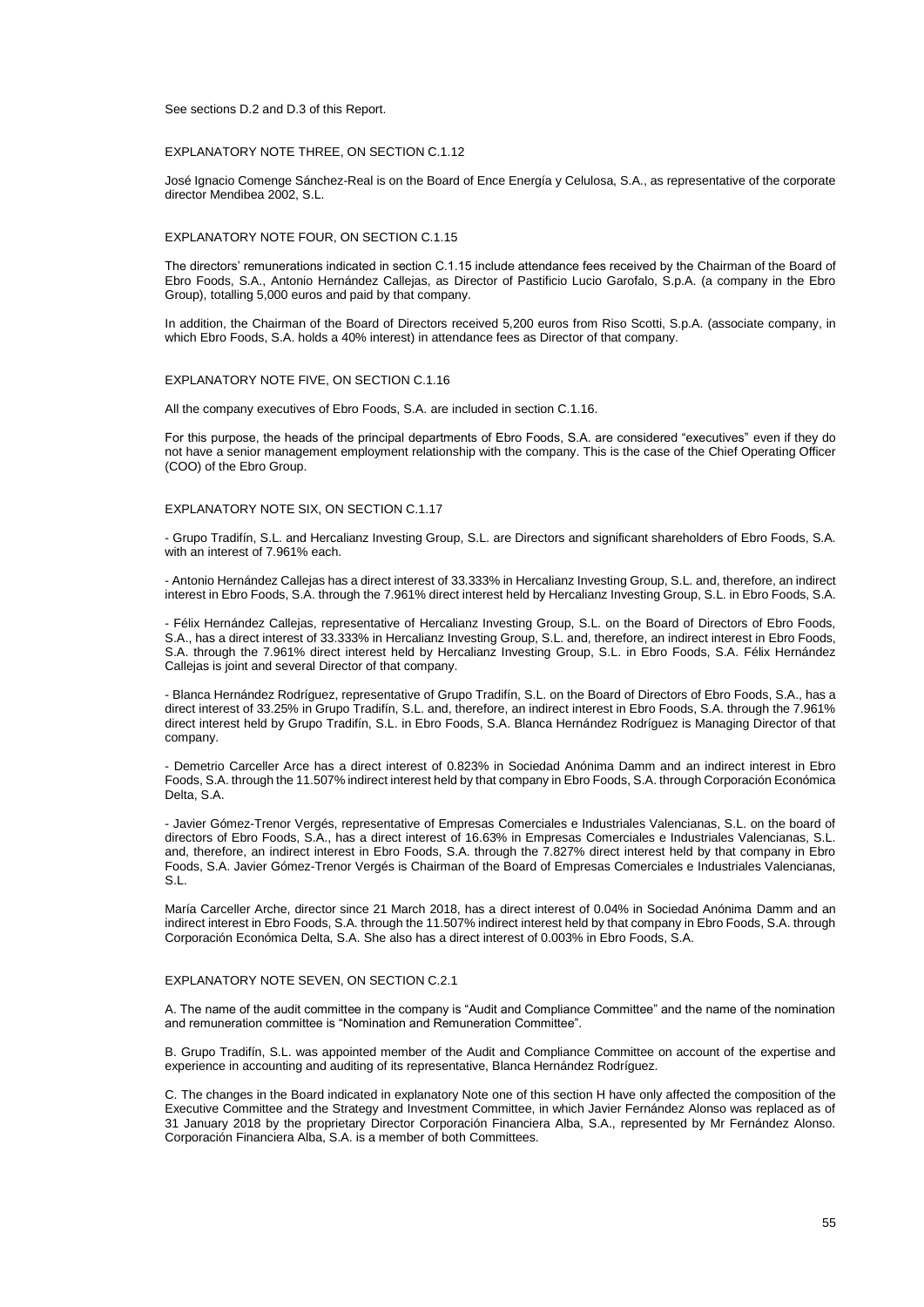#### EXPLANATORY NOTE EIGHT, ON SECTION D.3

With regard to the related party transactions with directors and executives listed in section D.3 of this Report, we inform as follows:

• The Directors Grupo Tradifín, S.L. and Hercalianz Investing Group, S.L. each own 50% of Instituto Hispánico del Arroz, S.A., with which the Ebro Group habitually enters into commercial transactions at market prices and on arm's length terms. The transactions effected with that company and its subsidiaries in 2017 are indicated in section D.3 as associated with the Director Hercalianz Investing Group, S.L., although they must also be considered associated with the Director Grupo Tradifín, S.L.by virtue of the 50% stake this Director holds in Instituto Hispánico del Arroz, S.A.

● During 2017, Ebro Foods, S.A. distributed a sum of €17 thousand in dividends among the executives listed in section C.1.16 of this Report.

#### EXPLANATORY NOTE NINE, ON SECTION D.5

A summary of the transactions made in 2017 between companies of the Ebro Group and "other related parties" is set out below:

● Transactions between the Ebro Foods Group and Hernández Barrera Servicios, S.L., a company in which Félix Hernández Callejas, representative of the Director Hercalianz Investing Group, S.L. on the Board of Ebro Foods, S.A., is Director.

- Services rendered in a sum of €2 thousand
- Services received in a sum of €291 thousand

● Dividends distributed to individuals representing corporate Directors on the Board of Ebro Foods, S.A. in a sum of €2 thousand.

#### EXPLANATORY NOTE TEN

Ebro Foods, S.A. has a 40% interest in Riso Scotti S.p.A. This is an associated investment consolidated by the equity method.

The transactions made during 2017 between Riso Scotti S.p.A. and companies in the Ebro Foods Group are summarised below:

- Purchase of goods (finished or otherwise), €600 thousand
- Sale of goods (finished or otherwise), €2,910 thousand
- R&D transfers and licence agreements, €9 thousand
- Other income, €5 thousand
- Dividends received, €750 thousand
- Services rendered (income), €6 thousand

#### EXPLANATORY NOTE ELEVEN, ON SECTION E.5

Details are given below of the risks that occurred during 2017, listed in section E.5 of this Report:

• Commodity price and availability risk

Aromatic rice prices rose progressively as from the second quarter of 2017, owing to a smaller sowing area in recent crop years and a smaller quantity of water available in some of the growing areas, which affected the harvest and the carryover stock. The price rise first hit the basmati rice varieties, then extended to Thai fragante. Average year-on-year export prices fluctuated by over 40% in basmati varieties, while the variation in Thai fragante was similar to December 2016.

It is difficult to pass on higher commodity costs to customers, especially when they are so abrupt as those described above, and lengthy negotiations are required, so part of the increased cost must be borne by the company. The final impact will depend on the negotiations under way with customers in some of the Group's principal markets.

The risk that the rice campaign 2017/18 in southern Spain will be affected by the drought has been considered probable in recent months, when the water levels in reservoirs regulating the river basins concerned have been unprecedently low. If this situation continues, irrigation could be limited in rice-growing areas, with material consequences for the forthcoming harvest.

This possibility is significant for the Group, as the area concerned is a major source of supply for our plants in the south of the peninsula. To mitigate this risk, protocols have been activated to raise the carryover levels for the next crop year and find new sources of supply in other countries (such as Argentina, which would give us a counter-cycle harvest).

As we reported last year, the tougher sanitary controls for rice and the prohibition to use certain fungicides for pest control in the European Union present a challenge for guaranteeing supply and quality from certain sources, especially in South East Asia. The Group has maintained its commitment to quality, strictly monitoring the procurement policy and quality control at source, and working conscientiously with local growers and producers.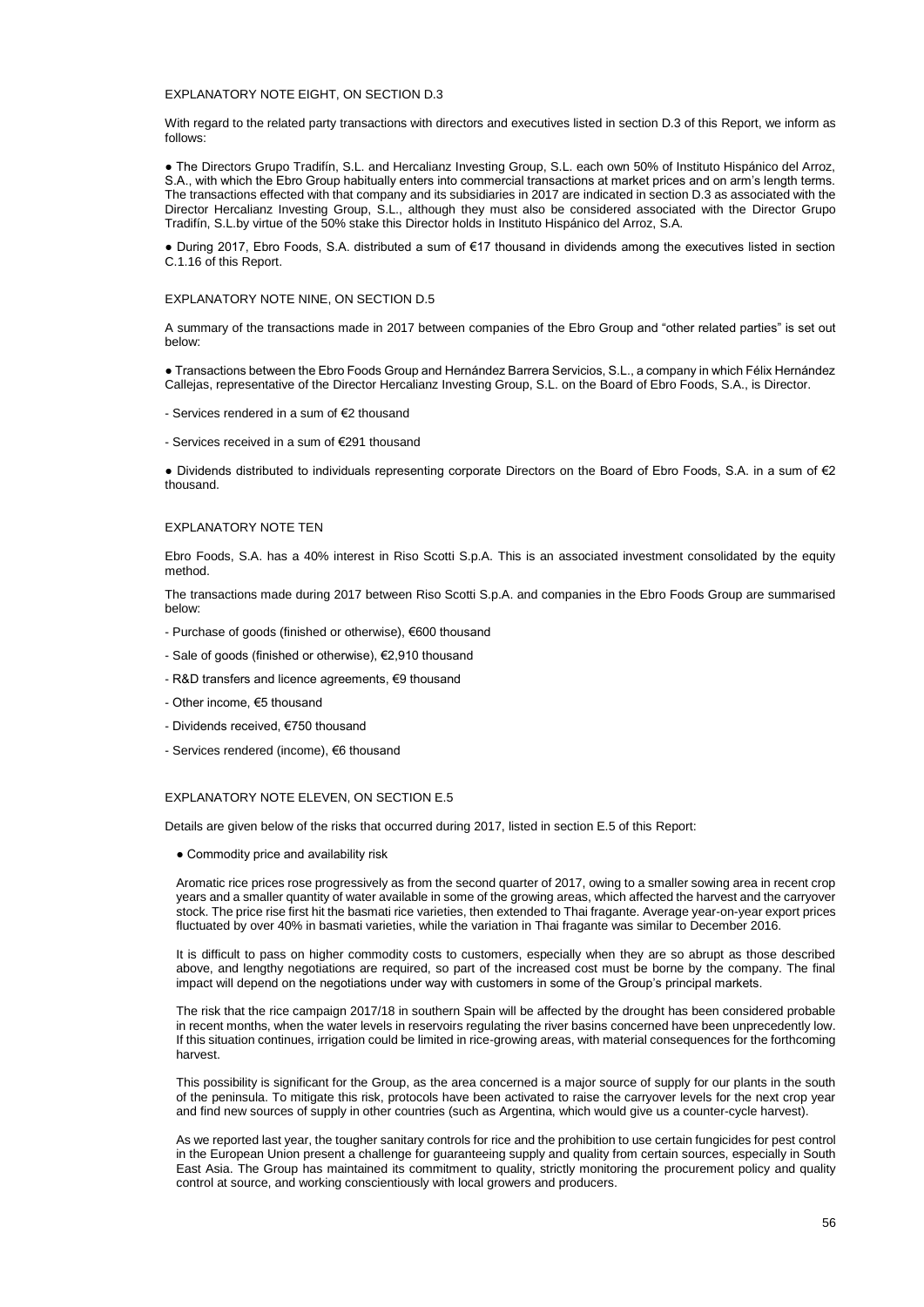Prior to the new harvest of durum wheat, the announcement of a smaller growing area and poor quality of carryover stock sowed unrest in the market over the summer, especially in North America, where prices unexpectedly hiked. The situation stabilised after the summer as the quality of the new harvest proved to be higher than the average over the past ten years and the production estimated in the rest of the world offset the smaller harvest in North America, but a short position of our subsidiary pushed up the cost of supplies in this geographical area. Despite the difficulty of foreseeing this type of situations, new measures have been taken to monitor and coordinate the purchase departments in the different supply regions.

● Country risk

The uncertainty surrounding the UK's exit from the European Union remains in similar terms to those mentioned in this report last year.

● Risk of natural catastrophes and accidents

The effects of hurricanes Harvey and Irma, which hit the south of the United States, were felt in our Texas plants (Freeport and Alvin), the distribution centre in Florida and the head offices of Riviana in Houston.

Prior to the imminent arrival of the hurricanes, the planned precautionary measures were taken to: (i) prevent the water coming into contact with the rice in the silos and the finished product; and (ii) divert production as far as possible to the Group's other plants.

Despite those preventive measures, damage was caused to the electrical installations and the product in store and extraordinary costs were incurred in reprocessing the rice and inventory control and safety measures, which dented the profit for the year. The risk control management immediately assessed the value of damage in order to claim from the insurance company. This is currently pending settlement.

Furthermore, a fire broke out this year at a finished product warehouse owned by a third party in the USA, caused by an electrical problem. This damaged product we had deposited at that warehouse. The damage was promptly analysed, the value of the damaged stock was assessed and a claim was filed for the sums insured, which are expected to cover practically all the damage.

• Competition risk

The challenges of aggressive price competition faced by our pasta subsidiary in Canada, which we mentioned last year, still represent a significant risk for maintaining margins and the value of assets related with that business unit. Efforts continued with a view to securing customer loyalty and adequate sales volumes, while investing in innovation in order to achieve market growth and an adequate price structure.

● Regulatory and reputational risk

Two ministerial decrees were published in Italy during the year, introducing the obligation to state on the packaging the origin of all rice sold in Italy and the wheat used to produce the pasta sold in the country, as well as the location of processing those products.

The packaging must clearly state whether the product is from Italy, the rest of the EU or other origins.

The decrees met with a major response from other exporting countries, such as Canada and the USA and the Food Drink Europe grouping, since it represented a rupture of the Common Market. It was also contested by Italian producers (Aidepi), who considered the measure hasty and confusing, since it linked the Italy brand exclusively with the source of the wheat used to produce it. Even so, they entered into force in February 2018, although the European Union is expected to issue a firm opinion during 2018 regarding the growing trend of demanding identification on the labelling of products' country of origin.

Our Group sells pasta in that country along with numerous Italian manufacturers. There is no obligation to source wheat from Italy for that pasta and we believe that the true value added derives from an exhaustive selection of the grain used and a top quality production process, which combines tradition and state-of-the-art controls, so no changes are planned in our specifications.

#### ● Exchange rate risk

The USD-euro exchange rate was highly volatile during the year, rising from approximate parity (with rates of up to 1.03 USD/euro) at the beginning of January to over 1.20 USD/euro in early September and the end of December, continuing into January 2018. This situation has two principal effects for the Group:

a) Since approximately 40-45% of our income is generated in that currency, exchange rate fluctuations have a direct effect on the Group's profits when those amounts are translated to our functional currency, the euro.

b) Because a significant part of our raw materials are purchased in USD.

In this regard, despite a correlation between the evolution of the exchange rate and the source prices of these raw materials, there is still an exchange rate risk, which the Group tries to hedge with financial instruments. The greater the volatility, the greater the uncertainty and the greater the difficulty of establishing an adequate hedging policy.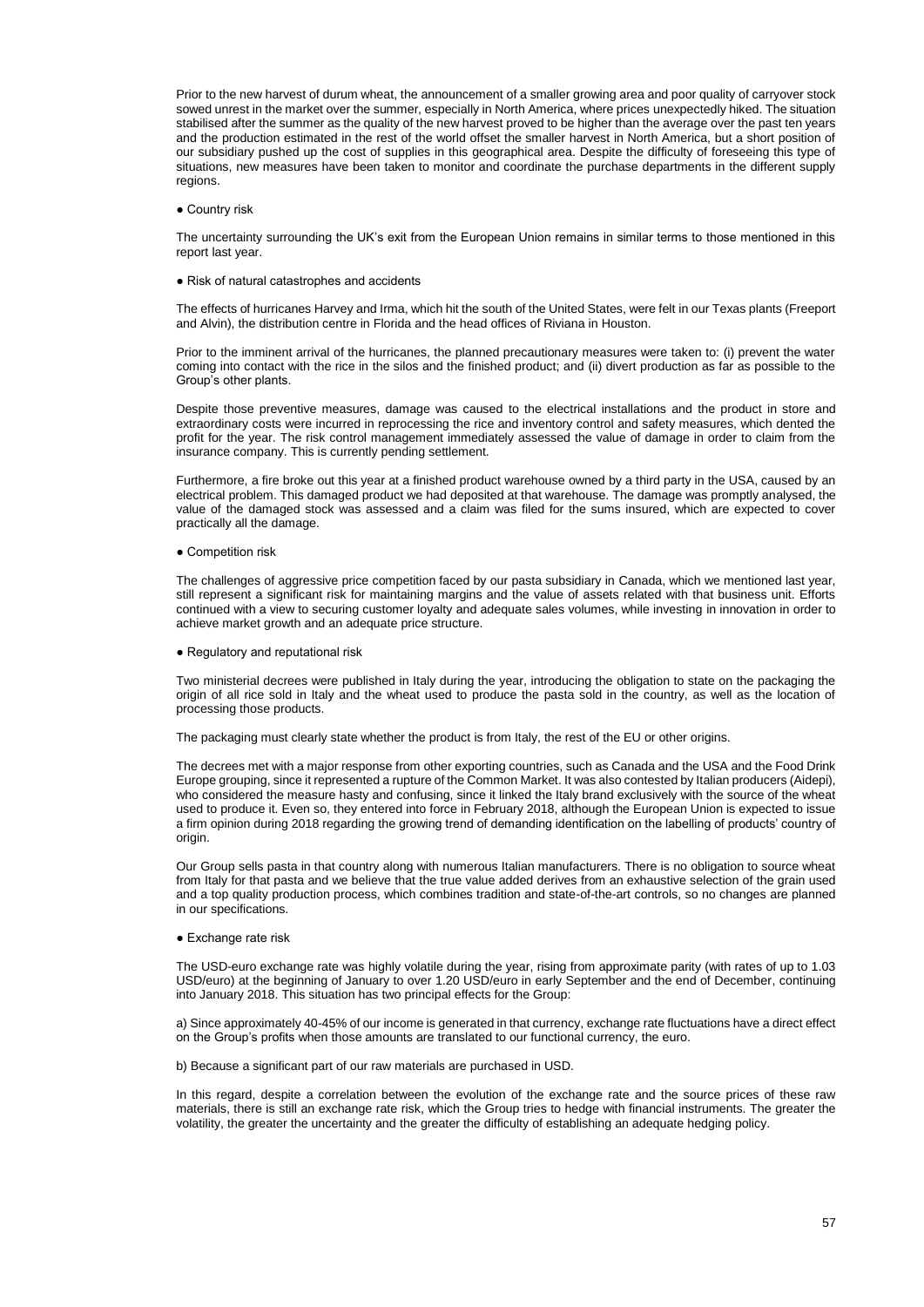### EXPLANATORY NOTE TWELVE, ON SECTION G

#### - RECOMMENDATION 11

The Company has a Policy on Attendance Fees for General Meetings, which establishes the principle that those fees will not be cash payments, but the delivery of a gift related with the products of Ebro Group and/or its brands.

#### - RECOMMENDATION 17

Following the death of an independent director in February 2017, a vacancy was produced on the Board. At the date of this report, that vacancy still exists. At the AGM held on 1 June 2017 it was resolved to maintain the number of Board members at 13, but the vacancy has not been filled.

The board currently has four independent Directors, representing 30.76% of the total Board of thirteen members (33.33% of the total of twelve if we do not count the vacant position).

Therefore, since Ebro Foods, S.A. has a low capitalisation, it complies with the recommendation for the number of independent Directors to represent at least one-third of the total Directors.

Nevertheless, the Nomination and Remuneration Committee is studying the possibility of filling the vacancy on the Board with the appointment of a new independent Director.

ETHICAL PRINCIPLES AND CODES VOLUNTARILY APPLIED BY EBRO FOODS, S.A.:

- United Nations Global Compact - 2001

- Project of the Spanish Commercial Coding Association (AECOC) against food waste, "Don't waste food, use it" - 2012

- Member of the Advisory Committee of the United Nations Sustainable Development Goals Fund (SDGF) to boost the Sustainable Development Goals (SDG) - 2015

- Sustainable Agriculture Initiative (SAI) Platform 2015
- SERES Foundation 2015
- Sustainable Rice Platform 2016
- Forética. 2017
- Cool Farm Alliance. 2017

This Annual Corporate Governance Report was approved by the Board of Directors of the company on 21/03/2018.

State whether any directors voted against approval of this Report or abstained in the corresponding vote.

YES ロ NO ⊠

**The English version of this document is purely informative. In the event of any discrepancy between the Spanish and English versions of this document, the Spanish version will prevail.**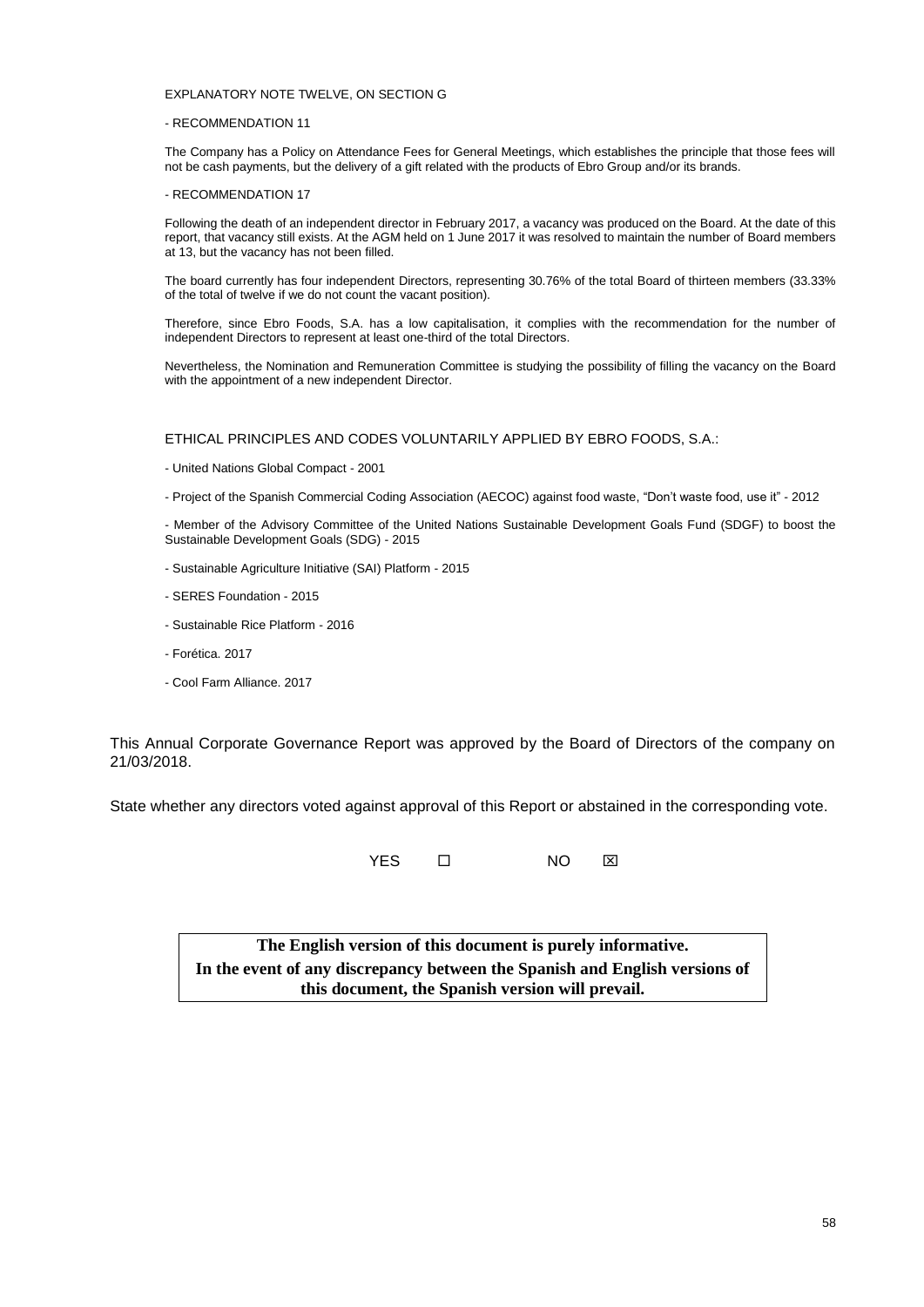**EBRO FOODS, S.A.**

**Auditor Report on the "2017 Disclosures Regarding the Internal Control over Financial Reporting System"**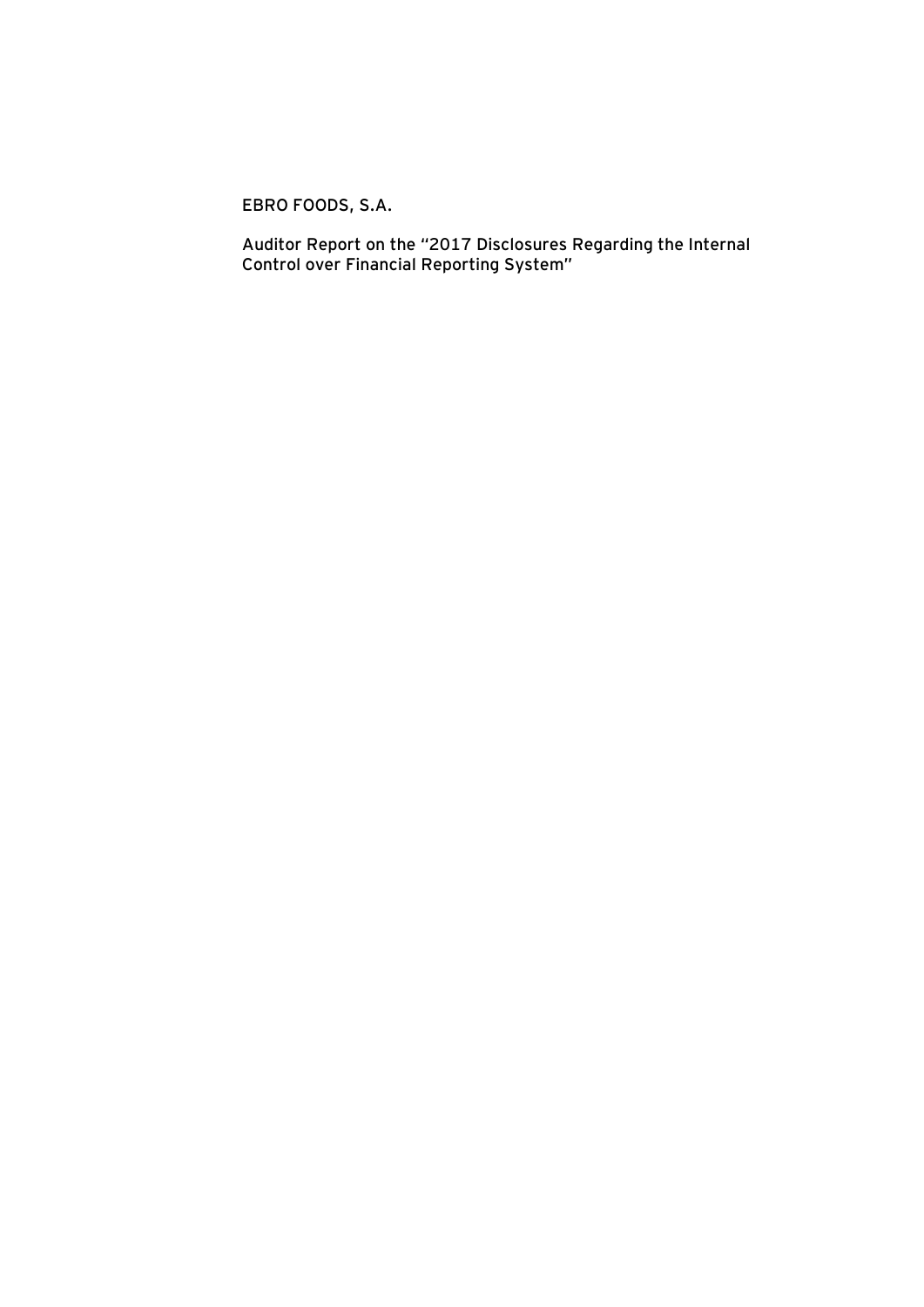Translation of a report originally issued in Spanish. In the event of discrepancy, the Spanishlanguage version prevails

# AUDIT REPORT ON THE "DISCLOSURES REGARDING THE INTERNAL CONTROL OVER FINANCIAL REPORTING (ICFR) SYSTEM" OF EBRO FOODS, S.A. FOR 2017

To the Board of Directors of Ebro Foods S.A.,

As per the request made by the Board of Directors of EBRO FOODS, S.A. (hereinafter, the Company) and our proposal letter of November 23, 2017, we have applied certain procedures in relation to the accompanying "ICFR disclosures" of EBRO FOODS, S.A. for 2017, which summarize the Company's internal control procedures in respect of its annual reporting exercise.

The Board of Directors is responsible for taking the opportune measures to reasonably assure the implementation, maintenance and supervision of an adequate internal control system, making improvements to this system and preparing the contents of the ICFR disclosures required of the accompanying Annual Corporate Governance Report (ACGR).

Against this backdrop, it is important to note that, regardless of the quality of design and effective functioning of the ICFR system adopted by the Company in respect of is annual financial reporting effort, the later can only provide reasonable but not absolute assurance regarding the objectives pursued, due to the limitations intrinsic to any internal control system.

In the course of our financial statement audit work and in keeping with Spain's Technical Auditing Standards, the sole purpose of our assessment of the Company's internal controls was to enable us to establish the scope, nature and timing of the Company's financial statement audit procedures. Accordingly, our internal control assessment, performed in connection with the financial statement audit, was not sufficiently broad in scope to enable us to issue a specific opinion on the effectiveness of the internal controls over the annual financial disclosures that the Company is required to present.

For the purpose of issuing this report, we have only carried out the specific procedures described below, as indicated in the Procedures for external audit reviews of an entity´s ICFR disclosures contained in the Internal Control over Financial Reporting in Listed Companies report published by Spain´s securities market regulator, the CNMV (and available on its website), which establishes the procedures to be performed, the scope thereof and the contents of this report. Given that the products resulting from these procedures is at any rate limited in scope and substantially more limited than an audit or review of the internal control system, we do not express any opinion on the effectiveness of the system or on its design as effective functioning in respect of the Company´s 2017 financial reporting disclosures, as described in the accompanying ICFR disclosures. Consequently, had we performed additional procedures to those stipulated in the above mentioned that the Company is required to present, other matter might have come to our attention that would have been reported to you.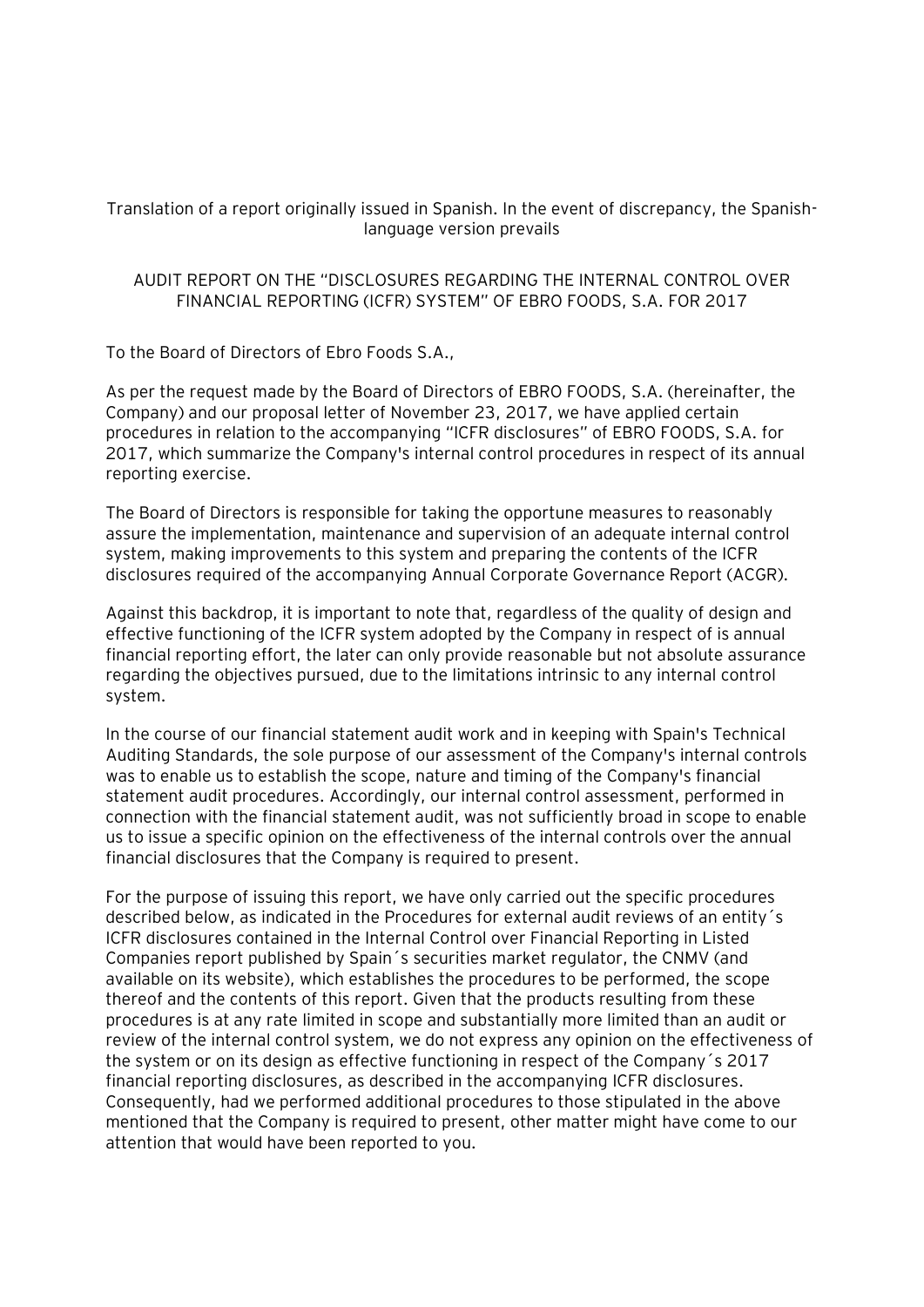Furthermore, given that this special assignment neither constitutes a financial statement audit nor is subject to the Consolidated Text of Spain´s Financial Statement Audit Act, we do not express an opinion in the terms provided for in that piece of legislation.

The procedures performed are itemized below:

- 1. Read and understand the information prepared by the Entity in relation to the ICFR which is provided in the Director's Report disclosure- and assess whether such information addresses all the required information which will follow the minimum content detailed in Section F, relating to the description of the ICFR, as per the ACGR model established by CNMV Circular nº 7/2015 dated December 22, 2015.
- 2. Questioning of personnel responsible for drawing up the information detailed in item 1 above: (i) to obtain an understanding of the process that goes into drawing up the information; (ii) to obtain information that permits an evaluation of whether the terminology used complies with the framework definitions; and (iii) to obtain information on whether the control procedures described are in place and functioning.
- 3. Reviewing the explanatory documents supporting the information detailed in item 1, including documents directly made available to those responsible for describing ICFR system. The documentation to be reviewed may include reports prepared for the audit committee by internal audit, senior management and other internal or external specialist.
- 4. Comparing the information detailed in item 1 above with their knowledge of the Company's ICFR obtained through the external audit procedures applied during the annual audit.
- 5. Reading of the minutes taken at meetings of the board of directors, audit committee and other committees of the Company to evaluate the consistency between the ICFR business transacted and the information detailed in item 1 above.
- 6. Obtaining a management representation letter in connection with the work performed, signed by those responsible for preparing and formulating the information detailed in item 1 above.

The specific procedures carried out in respect of the Company's ICFR disclosures did not reveal any inconsistencies or incidents that could affect such disclosures.